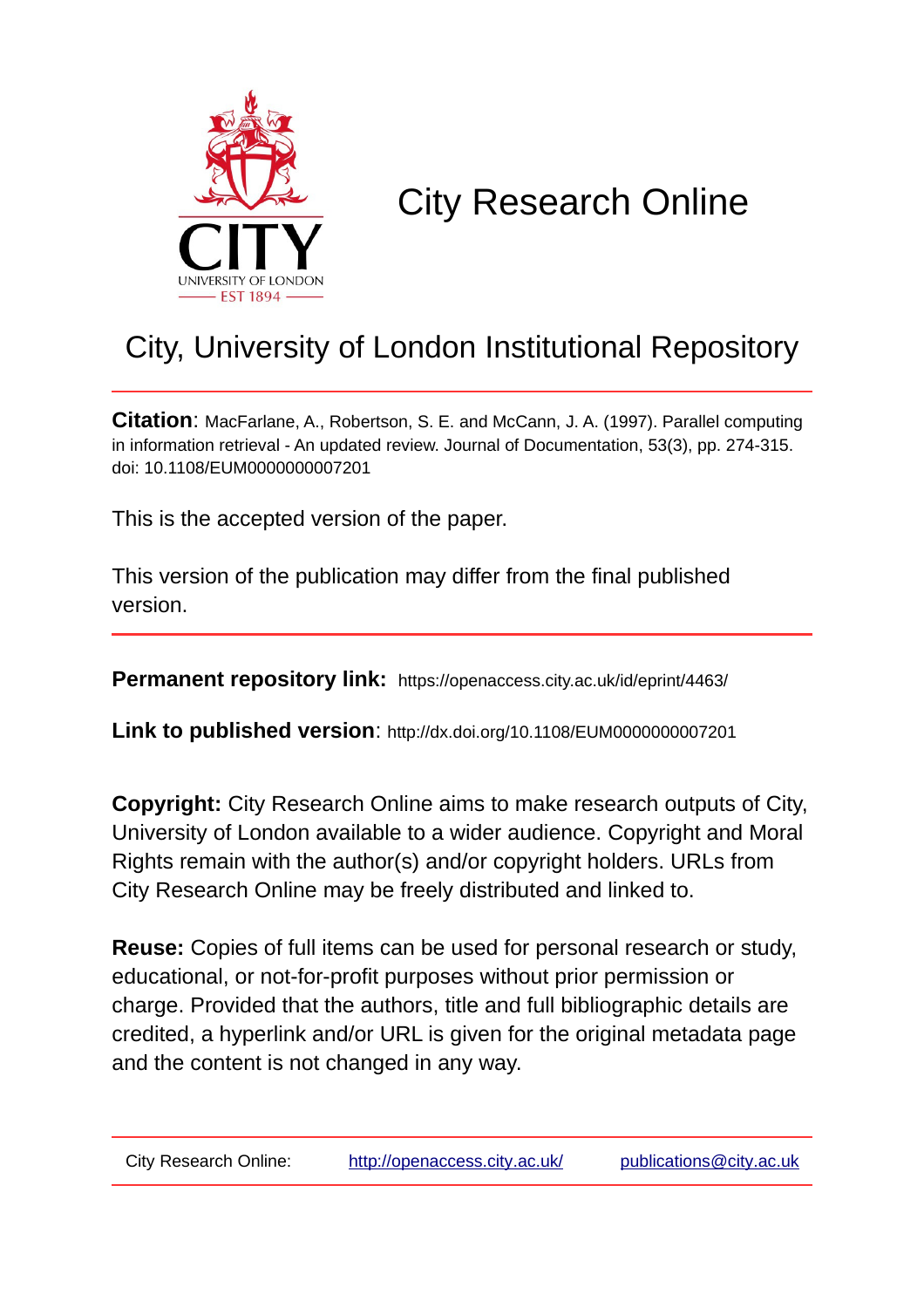## PARALLEL COMPUTING IN INFORMATION RETRIEVAL - AN UPDATED REVIEW

#### A. MACFARLANE\*, S.E. ROBERTSON, J.A. McCANN

*School of Informatics, City University, Northampton Square, London EC1V 0HB*

The progress of parallel computing in Information Retrieval (IR) is reviewed. In particular we stress the importance of the motivation in using parallel computing for Text Retrieval. We analyse parallel IR systems using a classification due to Rasmussen [1] and describe some parallel IR systems. We give a description of the retrieval models used in parallel Information Processing.. We describe areas of research which we believe are needed.

#### 1. INTRODUCTION

THE PURPOSE OF THIS REVIEW is to chart the progress of the use of parallel computing in Information Retrieval (IR) since the last major review of the subject by Rasmussen [1]. We also review important work in the past. We describe parallel architectures for readers unfamiliar with the area of parallel computation. We analyse the different approaches to parallel IR using a classification due to Rasmussen [1]. Examples of parallel IR systems are given in a case studies section. We stress the importance of the motivation for the use of parallel computing in IR, in particular when and when not to use parallel systems. We consider the decisions needed when choosing an approach for parallel IR. The retrieval models used in parallel IR systems are described. A summary and conclusion are given, together with some suggestion for further work needed in the area.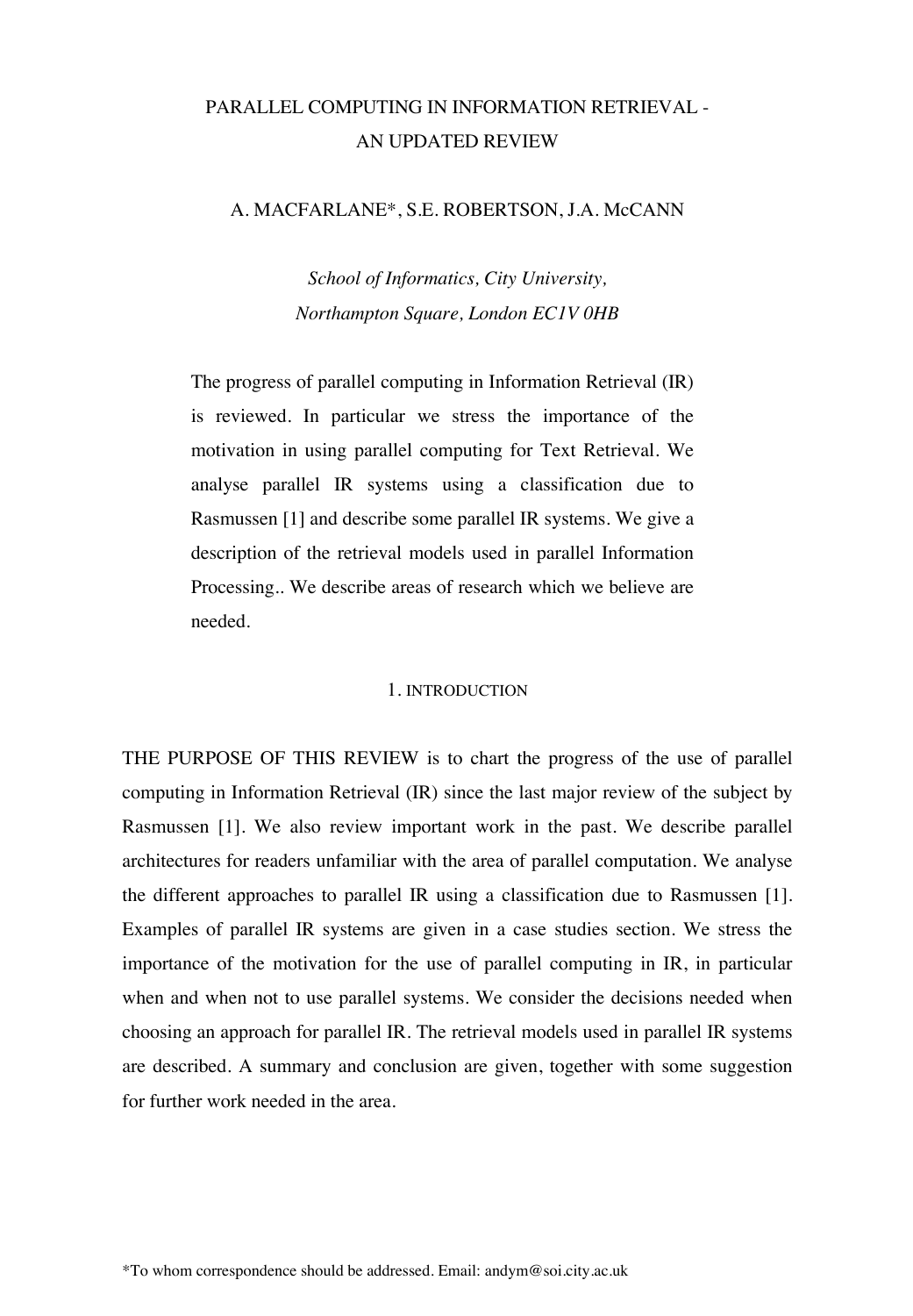#### 2. PARALLEL ARCHITECTURES USED IN IR SYSTEMS

#### *2.1 Parallel architecture classification*

Flynn [2] describes a taxonomy for classifying parallel architectures. A number of criticisms have been levelled at the taxonomy:

- (a) There is no treatment of input/output;
- (b) The instruction set used is ignored.

In the context of IR, ignoring input/output is a particular problem (see section 2.3). In spite of these limitations the taxonomy has become the most popular method for describing parallel architectures and continues to be widely used in the field of parallel computing research including parallel IR. An alternative taxonomy is given by Hockney and Jesshope [3]. The Flynn taxonomy uses the concept of streams [2] which are a sequence of items operated on by a CPU. These streams can either be *instructions* to the CPU or *data* to be manipulated by the instructions. We therefore have four broad classes of architecture:

- (a) SISD Single Instruction Single Data Stream;
- (b) MISD Multiple Instruction Single Data Stream;
- (c) SIMD Single Instruction Multiple Data Stream;
- (d) MIMD Multiple Instruction Multiple Data Stream.

 The first of these, SISD is the normal sequential von Neumann architecture machine which has dominated computing since its inception. The MISD class is controversial: some argue that it is a null class and does not usefully describe any architecture [4,5] while others assert that systolic arrays can be placed in this class [6]. We address the MISD class in our discussion on special parallel hardware below. We will ignore the SISD class for the rest of the paper.

 The SIMD class describes an architecture in which the same instructions operate on different data in parallel. It is therefore widely known as data parallel computing. Instructions are broadcast to n processors in the architecture which operate on the data held in that processor. Examples of this type of architecture are the ICL/AMT DAP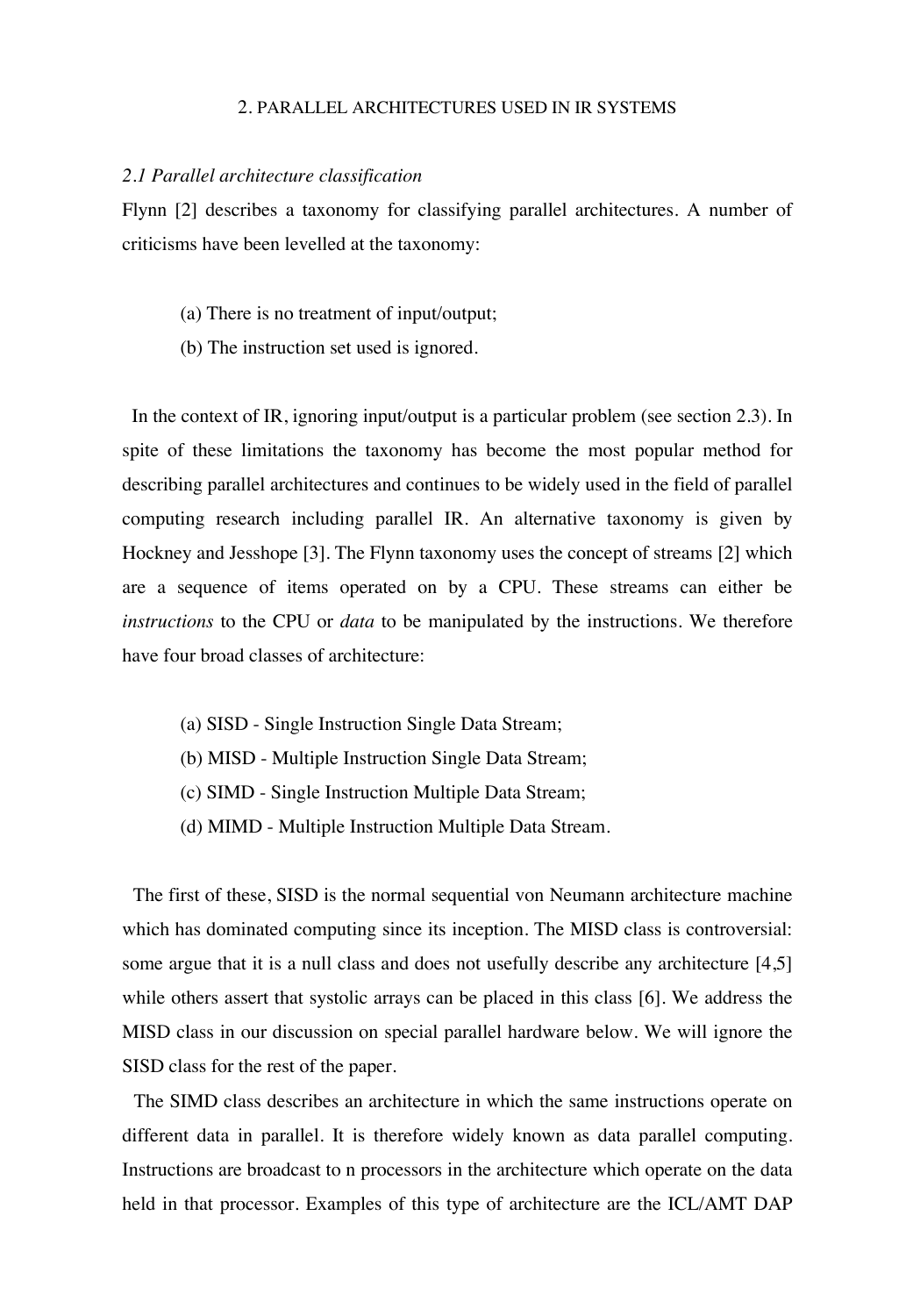[3,7] and Thinking Machines CM-2 [6]: the DAP is described in more detail below. The architecture has been dominant in the use of Parallel Computing in Information Retrieval.

 The MIMD class describes an architecture in which processors independently execute different instructions on different data. The programs which run on this class of machine are therefore a great deal more complex than one could envisage on any of the other architectures. There is a wide variety of this class of architecture including those in which processors share the same memory and others in which processors have their own memory. These are known are Shared Memory and Distributed Memory architectures (see examples in figure 1). Each has its own subdivision which



we will not attempt to describe here.

 With the former, interprocessor communication is done through concurrency control mechanisms such as flags in memory, while the latter uses message passing. There is also a hybrid architecture known as Distributed Shared Memory (DSM) where programs see a single memory, but access is serviced by message passing. An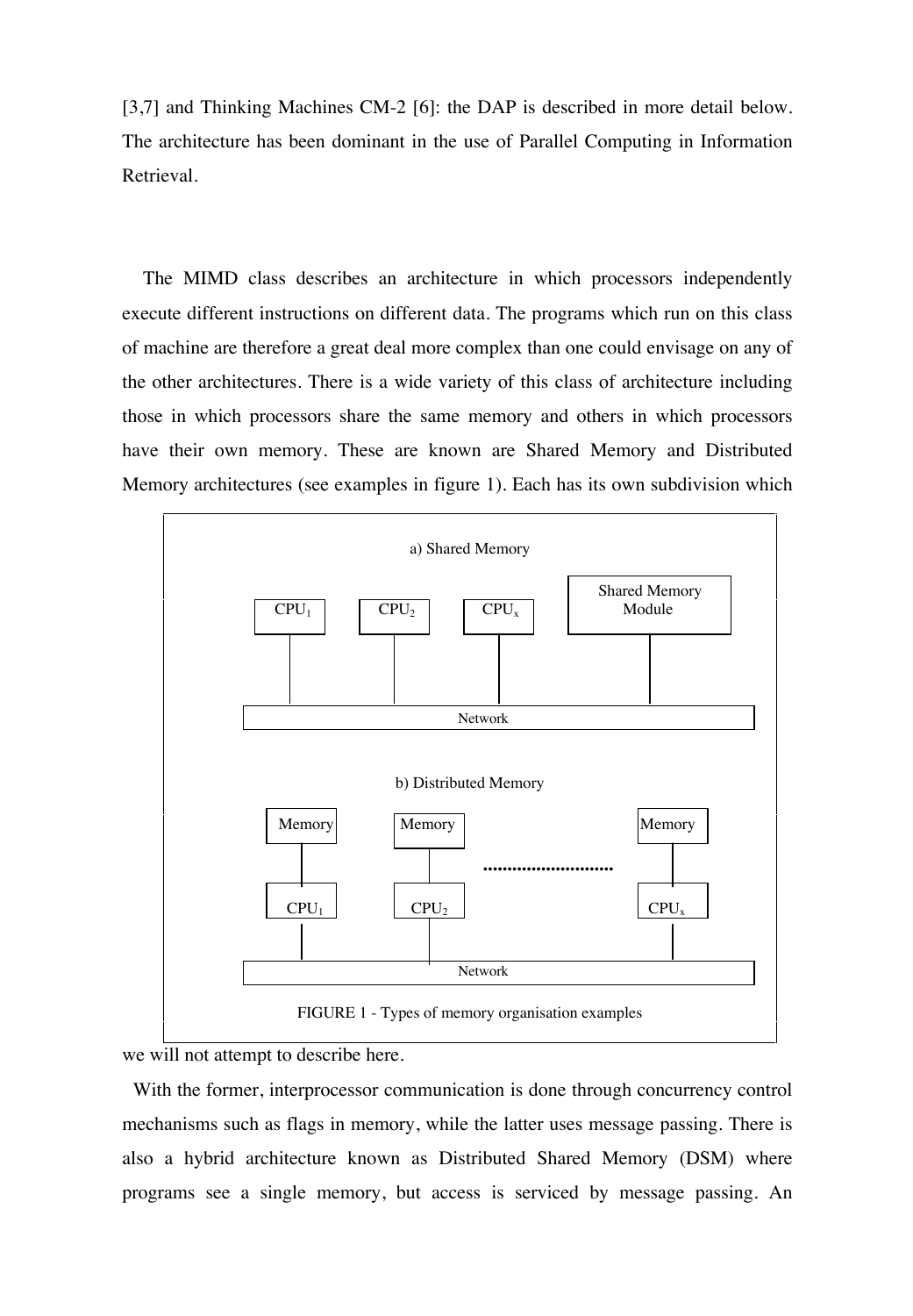example of a machine with the MIMD class architecture is the Fujitsu AP1000 which is described in section 2.2 below.

 It should be noted that a further class of architecture exists which does not fit well into Flynn's classification. Special-Purpose Hardware has been built to accommodate IR systems [8] including associative memories, finite state machines and cellular arrays [9]. Some of this work has been in building special purpose parallel architectures [10] for text retrieval and we include it in the review for completeness

#### *2.2 Parallel architectures used in IR*

We now turn to specific machine architectures which have been used for parallel IR systems. We give an example of each type of architecture from section 2.1; the DAP, Fujitsi AP1000, and special parallel hardware. We also discuss the growing impact of networked workstation technology. More information on various architectures can be found in Rasmussen [1].

A. *DAP (Distributed Array of Processors)*. The AMT (formally ICL) DAP is a SIMD class architecture. The DAP [7] organisation is an array of 1-bit processing elements (PEs) arranged in a 32 by 32 matrix for the 500 series and 64 by 64 for the 600 series; 1024 and 4096 PE's in total respectively. The 600 series has four times the memory and processing power of the 500 series. Each processor is connected to its north, south, east and west neighbour processors (known as a NEWS grid) and to the row and column of the matrix by a bus system. Each processor has at least 32 Kbits of its own local memory. The ICL DAP needed a mainframe as a front end, but workstations can be used for current varieties. The architecture has a Master Control Unit (MCU) which broadcasts instructions and data to the array to work on and also obtains the results from the array. The DAP has very fast I/O capabilities of up to 50 Mbytes per second to overcome the I/O bottleneck (the I/O problem in parallel computing for IR is discussed in section 2.3 below). The DAP is successfully used by the DapText system described by Reddaway [11] and is included in the case studies section (7.1) below. Reuters use this system for their Text Retrieval purposes. DapText has been implemented on both the 500 and 600 series of the DAP. Other work includes a British Library project for using the DAP in IR, described in [12-15].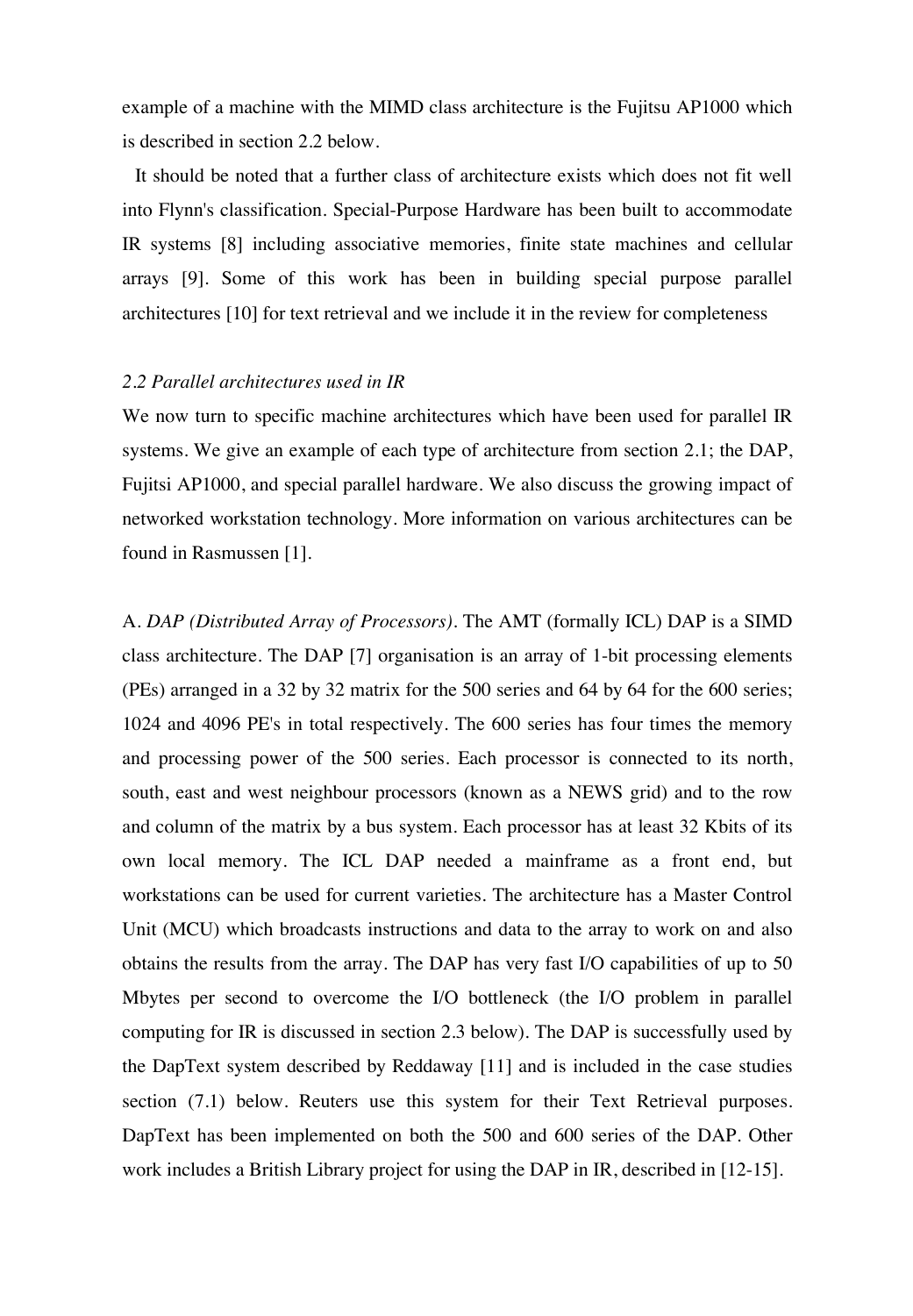B. *Fujitsu AP1000*. The Fujitsu AP1000 is a MIMD distributed memory architecture with up to 1,024 SPARC processors or cells which are interconnected using a two dimensional torus. Each cell can support up to 16 Mbytes of memory with a promise in the near future of 64 Mbytes per cell. Data can be moved in and out very quickly using a 50Mbyte per second broadcast network. To overcome the I/O bottleneck, the HiDIOS file system is useful with a load rate in excess of 50 Mbytes per second. The AP1000 has global reduction operations which are useful for term weighting calculations. Work on IR using the AP1000 is currently being pursued at the Australian National University through the PADRE system [16-22], which has evolved through the PADDY [23,24] and FTR [25] systems. These systems are discussed in more detail in the case studies section (7.3) below.

C. *Special parallel hardware.* A number of different special purpose parallel hardware architectures have been built for pattern matching in IR. The reader is referred to Hollaar [9] and Hurson et al [10] for more detailed information. One of the architectures, systolic arrays, can be classed under MISD. Systolic arrays (an example of cellular arrays) work by pattern matching characters every clock cycle in a pipeline where the target text and query travel in opposite directions. The associate memory architecture uses memory chips as the comparison devices, therefore patterns can be matched in parallel in the actual memory. Finite State Automata (FSA) use transition tables over single cell comparator chips. The argument made for the use of these systems is that normal computing components are not very efficient at character comparison and therefore are not particularly good for pattern matching in text retrieval. Hence special purpose components are preferable to conventional computers since they offer a faster throughput for queries. The authors do not agree with this argument. Inverted files have been shown to provide very efficient query service (at the cost of extra storage) for reasons which will become clear below. It is also very doubtful that these specially made chips could ever compete in price with general purpose chips: the cost of production and manufacturing CPUs is very expensive. We therefore do not see a future for these special purpose systems in IR. This is consistent with DeWitt & Gray's opinion that the future development of parallel systems will depend on standard components [26].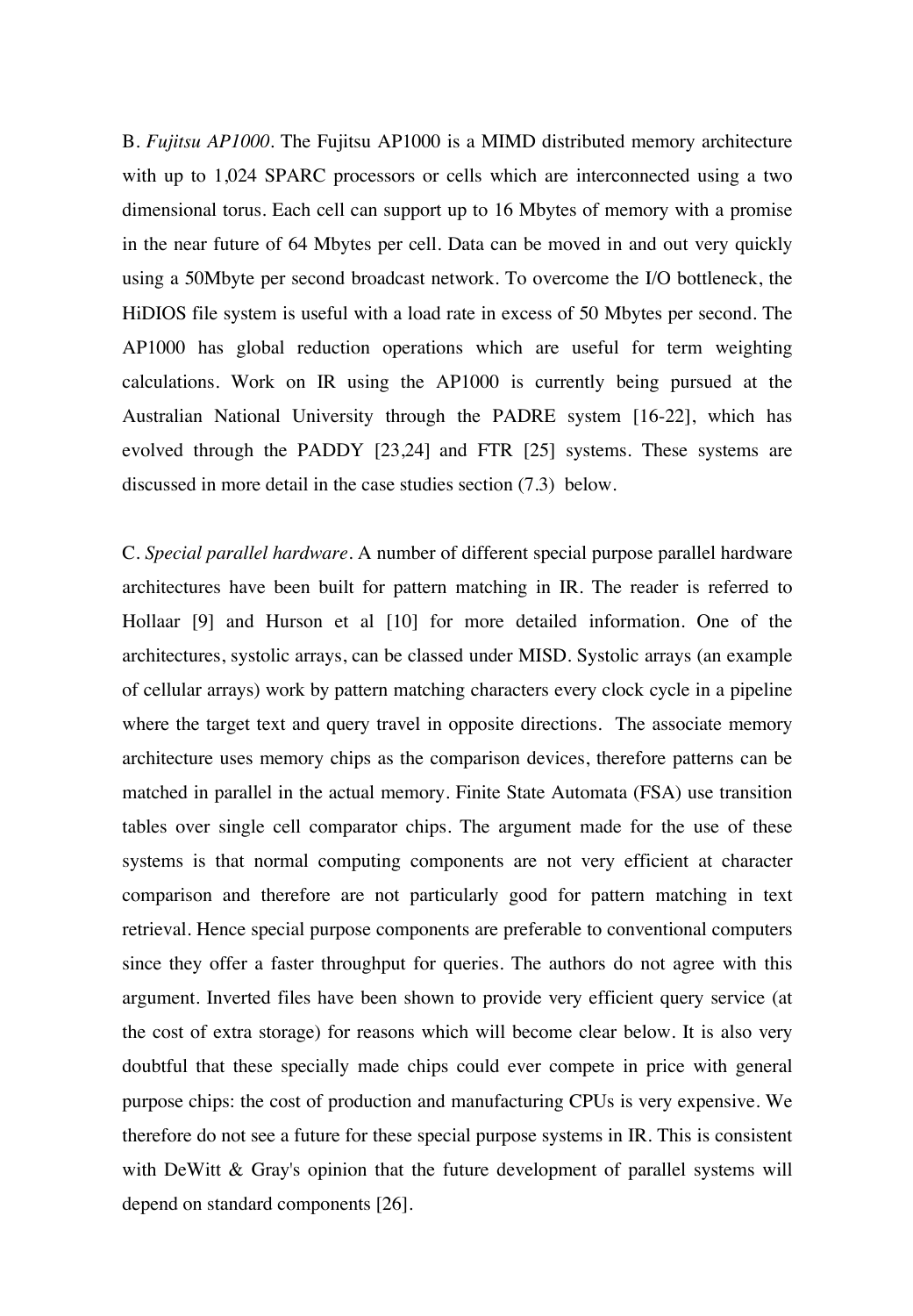D. *Networked Workstation Technology*. The current trend in parallel computing is to use a group of networked workstations or PCs, rather than special purpose machines. A great deal of interest has been generated in programming environments such as PVM [27] and standards such as MPI [28]. One particular system discussed in this review (MARS) uses networked workstation technology for its hardware platform [29]. The growth of distributed parallel processing has dealt a severe blow to many specialist parallel computer manufacturers such as Kendall Square Research, MassPar, Thinking Machines and AMT. Kendall Square Research has gone bankrupt, while the others are either much smaller concerns (MassPar and Thinking Machines) or have metamorphosed into other companies (AMT to CPP). DeWitt and Gray's opinion quoted above, on the development of parallel systems using standard components, is reinforced by the networked workstation technology factor. The trend towards workstation networks in parallelism will have significant impact on future parallel IR systems.

#### 2.3 *I/O implications of different architectures*

One of the main qualities of IR is that in the main it is I/O bound rather than compute bound. This means that more time is spent on reading in data from disk than actually doing computation. Thus a problem occurs where efficiency of the system is reduced because the data cannot be read in fast enough to service the computation. This problem is know as the I/O bottleneck and it is one that is shared with the area of Parallel database systems [26]. In consequence, many of the systems mentioned above have very impressive I/O rates to overcome this I/O bottleneck. One architecture that is worth consideration in this respect is the Shared Nothing architecture described by DeWitt and Gray [26]. This architecture is classed under MIMD, and has a structure where CPUs have their own local disks to read data from. This reduces network traffic and disk contention considerably because data sharing is reduced to questions and answers rather than whole data sets (which can be very large in database systems). Index maintenance costs can also be reduced. Tomasic and Garica-Molina [30,31] make a very strong case for the use of Shared Nothing. Further work in the area is merited.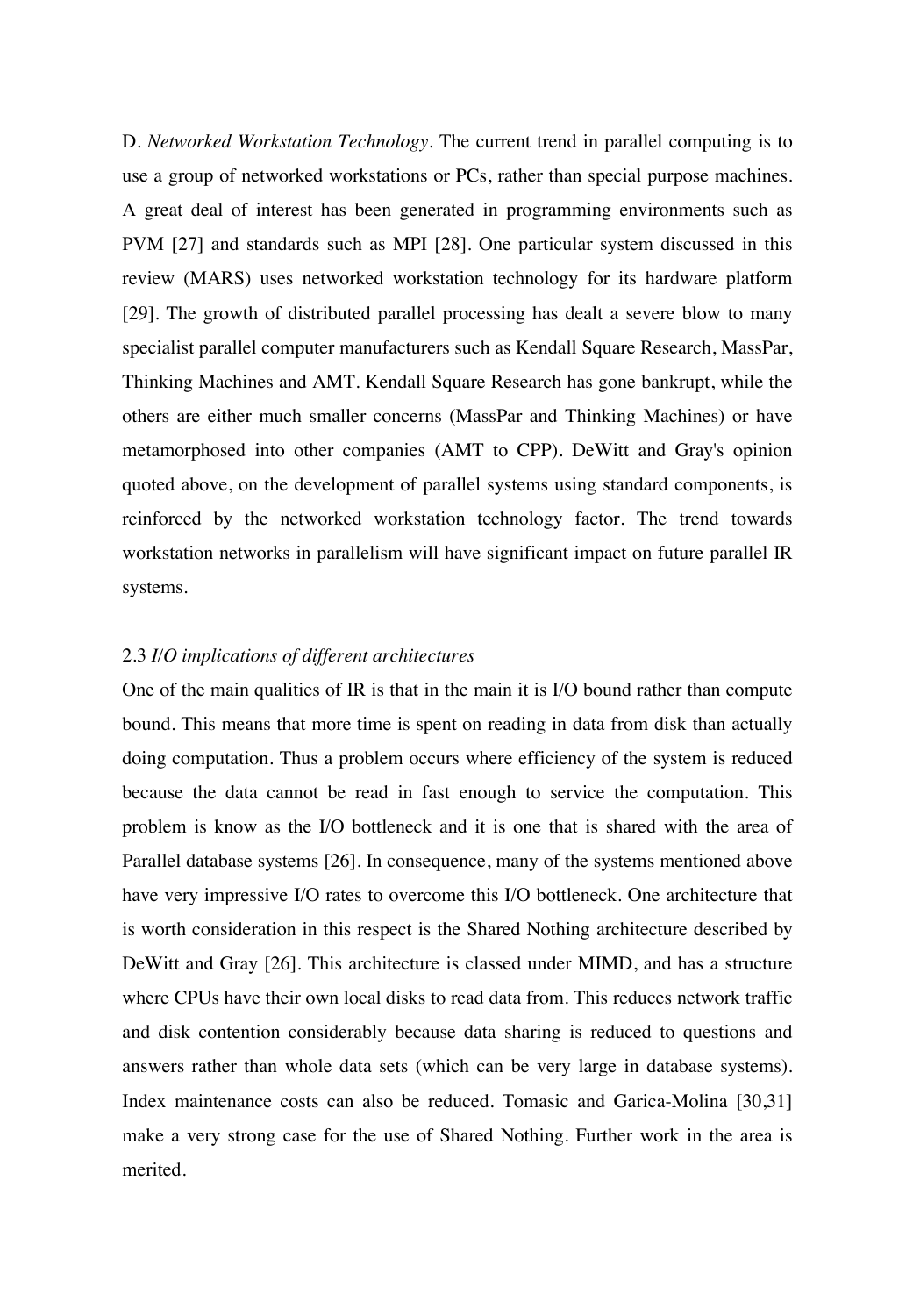However such is not the whole picture. There are some IR computations which are compute bound and require considerable CPU resources. An example of this is a very large search spaces for passage retrieval and for query modification after relevance feedback, found within the Robertson/Sparck Jones probabilistic model [32]. In such cases fast I/O cannot make much difference to the overall efficiency.

#### 3. MOTIVATION FOR PARALLEL IR SYSTEMS

On the assumption that we want to do more and faster, there are two main reasons for using parallel computing in general. The first is that the speed of a processor is ultimately limited by the speed of light [33], when the maximum possible miniaturisation for components on a silicon chip has been achieved. The second is that the cost of placing silicon in smaller and smaller areas is very high in both the design and manufacturing of processors. The second limitation occurs long before the first and is therefore the major consideration.

 A number of performance measures are used in parallel computing. We define them informally here. Speedup is the gain in speed over sequential machines and is calculated by dividing the time spent on computation on the sequential machine by the time on the parallel machine. A speedup which equals the number of processors is said to be linear, greater than the number of processors is said to be super-linear. Efficiency gives a measure of how well a particular algorithm scales when processors are added. It is found by dividing the speedup found by the number of processors used. An efficiency of 1.0 is desirable, but rarely if ever achieved. The aim is to achieve a near 1.0 efficiency result. Whilst these measures are the accepted way of examining the performance of parallel systems, it should be noted that their usefulness have been brought into question [34]. For more formal definition of these measures see Rasmussen [1].

 The performance of IR systems are measured by the retrieval effectiveness and retrieval efficiency they provide [35]. Retrieval efficiency is the measure of the time taken by an IR system to do a computation on the database, although this usually means search it. The relative merits of the gain in retrieval efficiency by using parallel IR systems against their sequential counterparts can be measured by the speedup/efficiency measures defined above. Users not only want fast and interactive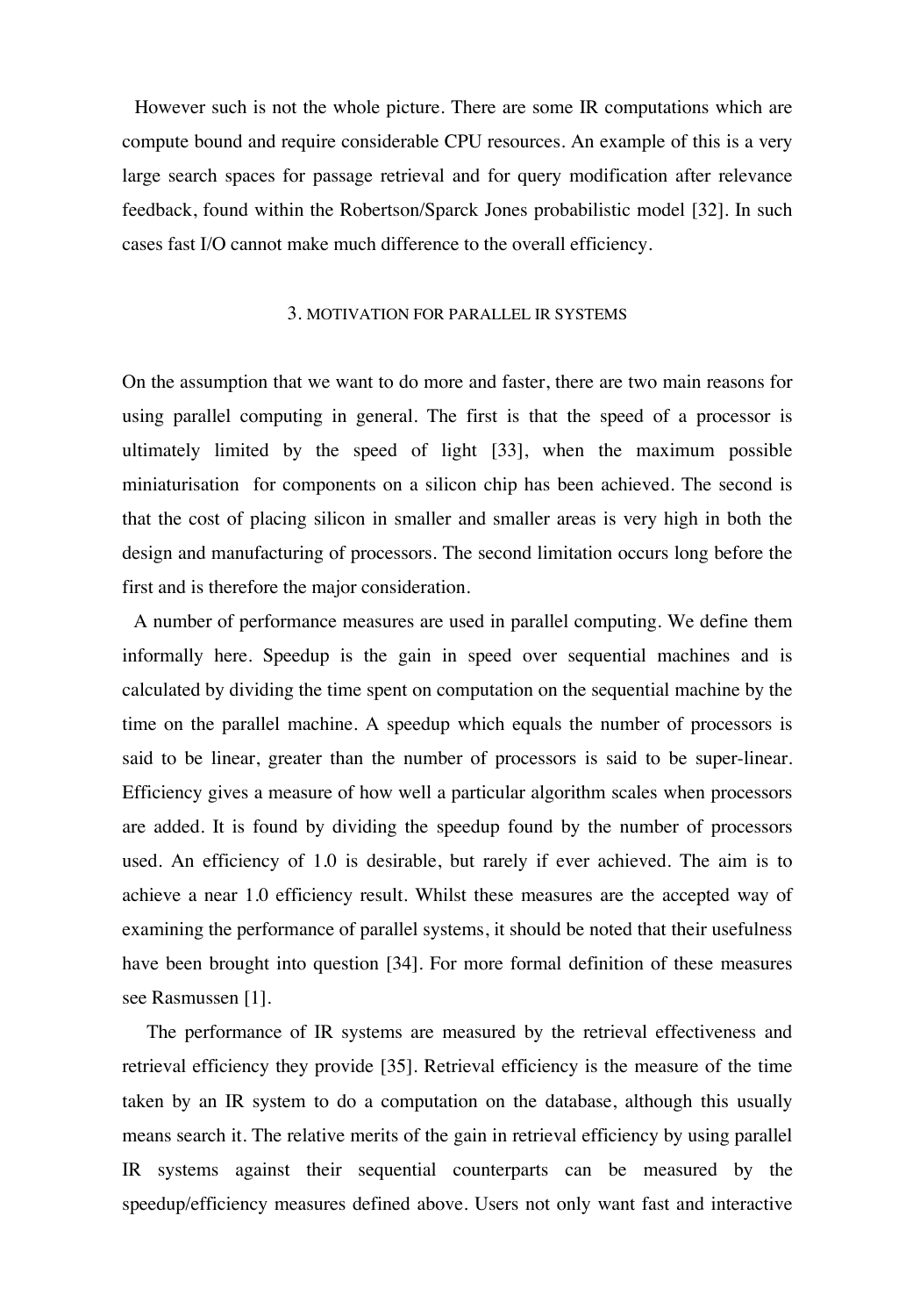access to documents, they also want to be presented with documents which are relevant to their needs; this is measured by the retrieval effectiveness of the IR system. The most commonly used measures for retrieval efficiency are recall and precision. Recall is the measure of how many relevant documents are retrieved from the database. Precision is the quality of the documents presented to the user i.e. how many are of the documents retrieved are relevant. Parallel IR systems have a place in providing retrieval efficiency for users and may well help in providing extra retrieval effectiveness.

 The use of parallel computing specifically for IR has been quite controversial. Both Stone [36] and Salton/Buckley [37] have argued that an Inverted file algorithm running on a sequential machine can outperform a signature file algorithm running on a parallel machine. The discussion in both papers originate from the work done by Stanfill and Kahle on the Seed system [38]. Since the Seed system uses surrogate coding (a response time of 2 minutes is stated for an example query), a sequential system using Inverted files would in theory be able to offer a much faster response time to queries. This is because fewer comparisons and much less I/O is needed. Stone [36] compares the performance of an Inverted file on a single CM-2 node, while Salton and Buckley [37] use the example of a Sun 3 to produce their theoretical results. Of the two studies Stone's goes much further. Stone put forward an alternative parallel algorithm to be used on Inverted files in order to run the sequential Inverted file system in a more efficient manner. Salton and Buckley [37] are rather more negative and suggest that "the global vector matching systems developed over the past 25 years for serial computing devices appear more attractive in most existing text processing situations". It is hard to accept or reject this statement without knowing what they mean by most existing text processing situations, and without any analysis as to whether the global vector matching systems could also gain from parallelism. In response Stanfill, Thau and Waltz [39] report an 80 fold performance advantage for a newer CM-2 against a Sun 4, which rather lessens the impact of the Salton and Buckley [37] paper. Ultimately Stone has been proved to be correct, since two parallel systems which use Inverted files on the CM-2 and the DAP have been commercially successful. The set merge on inverted lists can be computationally very intensive.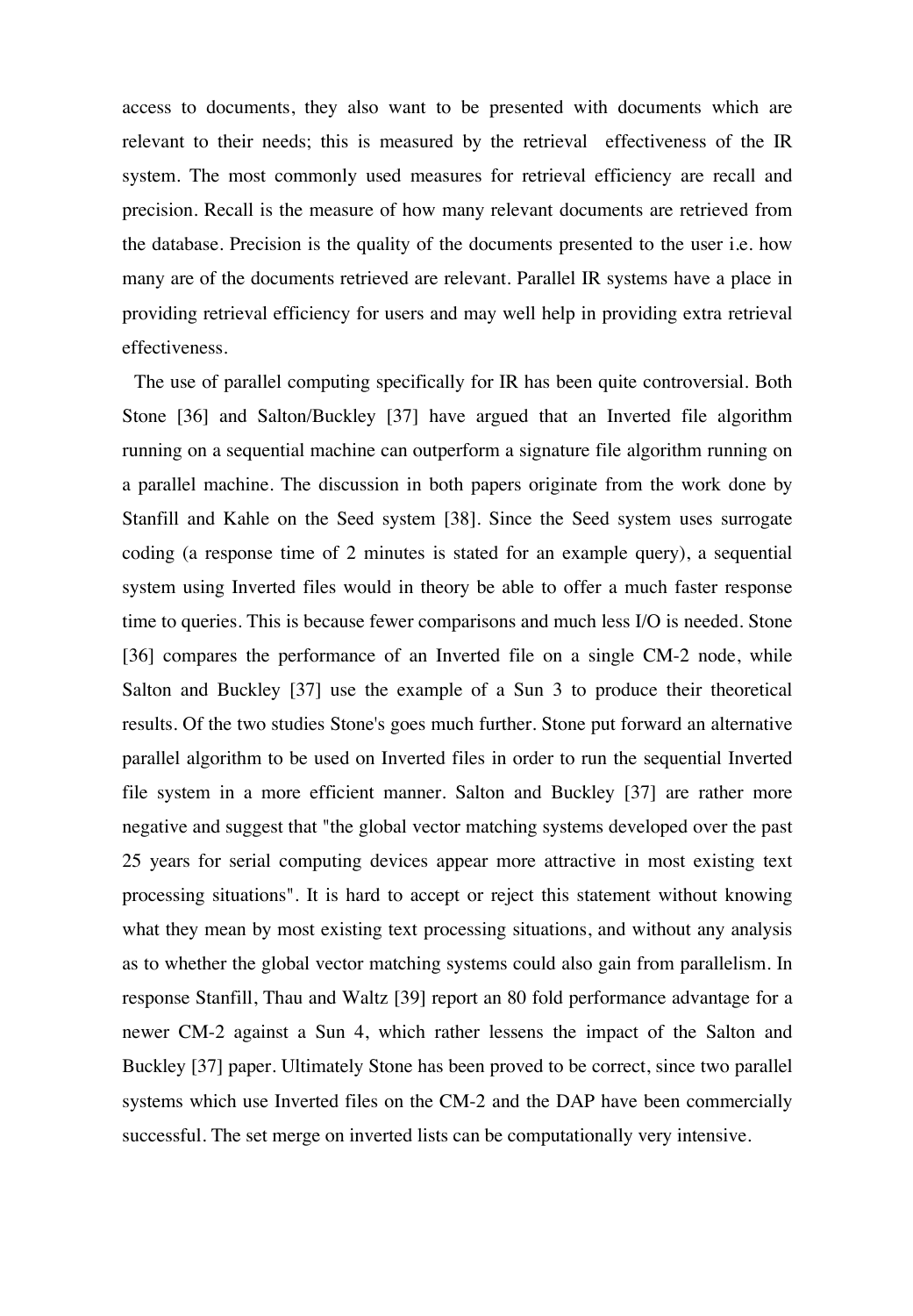Four main reasons for applying parallel computers to Information Retrieval have been suggested [40]: these are too improve response times, search larger databases, use superior algorithms and reduce search cost. We discuss each reason in turn below.

#### 3.1 *Response times*

 In situations where a large number of users need access to the system, a sequential IR system may not be able to offer the required performance of the application. In general when large numbers of users are logged on, the response time to the user is likely to be greatly increased. A related point is that of throughput: throughput is the number of queries or insertions which can pass through the system in a given time period. Parallel computation has the potential to offer faster response times for individual queries and a greater throughput for queries and insertions. Response time is also dependant on database size in conjunction with multiple query service.

#### 3.2 *Very large databases*

 The response to user queries in very large databases (e.g. multiple Gigabyte) are likely to degrade particularly for those which have a reasonable rate of growth. In principle parallel systems tend to offer much better scaleup than sequential systems. Scaleup is defined by DeWitt and Gray [26] as "the ability of an N-times larger system to perform an N-times larger job in the same elapsed time as the original system". A query response time on a small IR system using a small database should be the same for a large IR system using a large database. It is important to introduce a note of caution as this point. The authors do not believe that parallel computing can be usefully applied at this juncture to small databases with a very few or single user base. The emphasis in this review is very much on large scale text databases.

#### 3.3 *Superior algorithms*

 We stated in section 3.2 that we do not believe that parallel computing can be usefully applied to small text databases at this point. It may be the case at some time in the future that a given algorithm which requires more computation to complete its task will be able to a offer superior retrieval effectiveness performance in terms of precision and recall than previously implemented algorithms. For example there are a number of extended boolean models [41] which offer very good precision/recall at the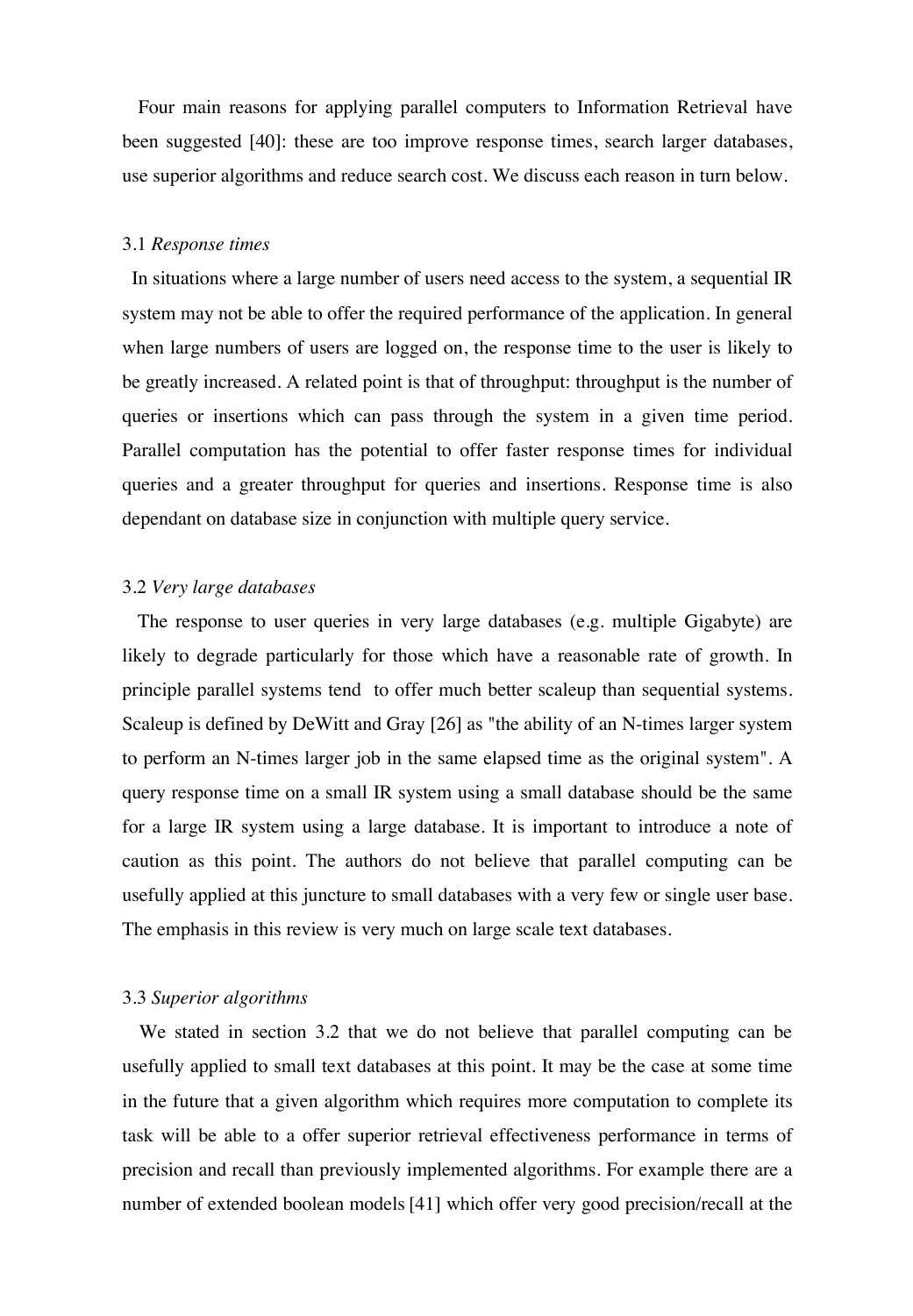cost of extra computation (which is high in the case of the P-NORM model because of the exponentiation operations required). Some in fact argue that extra computation will deliver much better results. Skillicorn [42] argues that regular expressions offer more powerful query capabilities than other searches. MacLeod and Robertson [43] suggest that generally speaking the "most effective algorithms are among the least efficient".

 There has been some debate on the merits of extra effort to achieve a better level of retrieval effectiveness. Blair and Maron [44] evaluated a large operational full-text IR system over a six month period, and hypothesise a general deterioration of recall on databases of increasing size. They argue that extra effort is needed to overcome this deterioration and keep recall at reasonable levels. (By implication, the extra effort is assumed by these authors to be human effort at the indexing stage.) Salton [45] takes issue with their arguments, and they reply [46]. Although recall deterioration with file size must be regarded as unproven (and is particularly hard to prove empirically), the possibility both that it occurs and that it may be alleviated by more complex and more effective search algorithms is worth investigation.

 A further issue arises from the very large search spaces which exist within the Robertson/Sparck Jones Probabilistic model [32]. Because these search spaces are so large it is unlikely that even parallel machinery will be able to explore all of it. A time complexity of  $O(n^3)$  is reported [32], where n is a text atom, for unoptimized code on passage retrieval. The search space for query modification after relevance feedback is so large no order value can be stated. However it may be possible to search part of these spaces and thereby increase retrieval effectiveness (bearing the mind the caveat on recall in the last paragraph). At present such can only be proven by empirical experiment.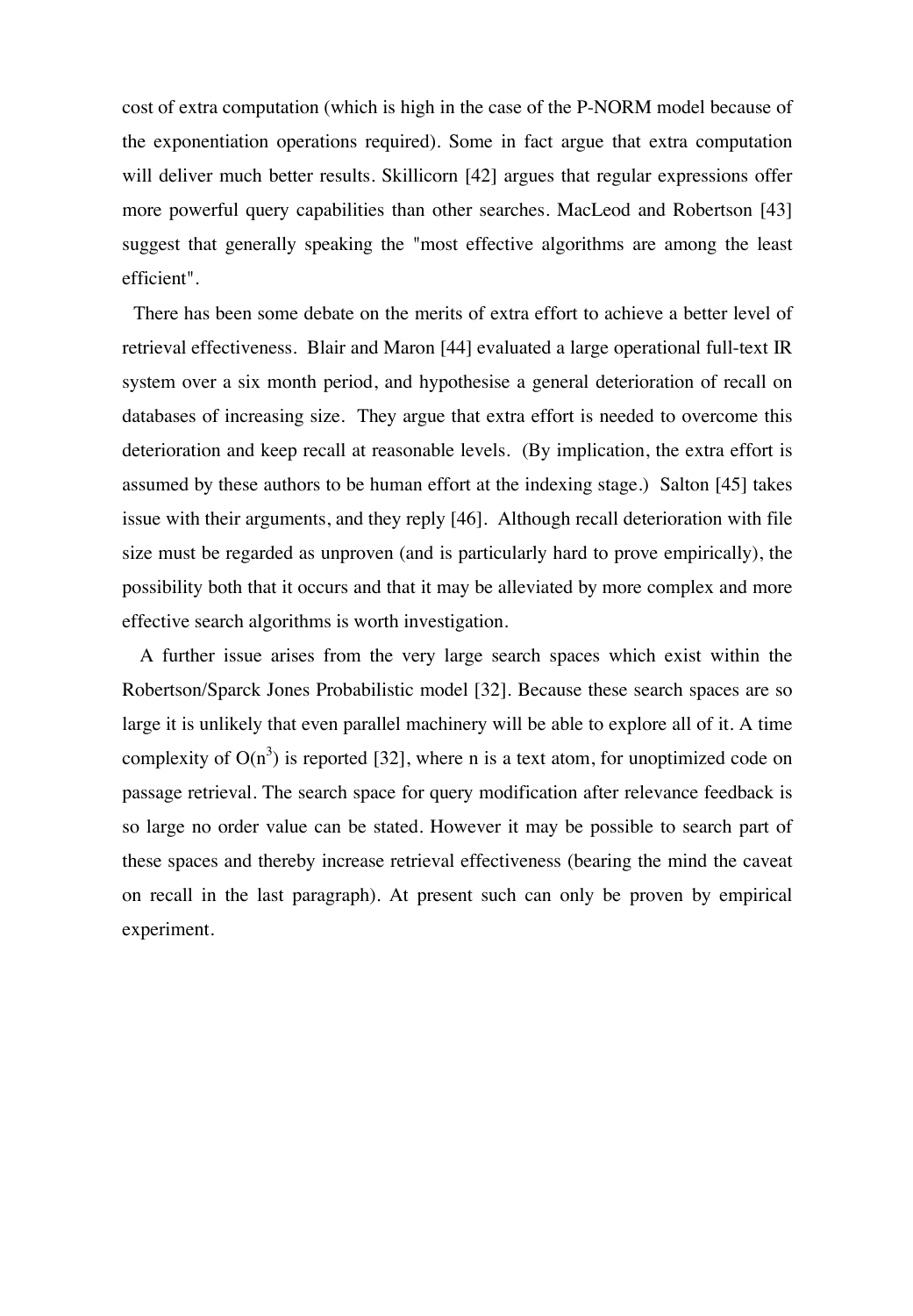#### 3.4 *Search Cost*

 Stanfill et al [39] assert the cost effectiveness of an IR system is the ratio of database size to search cost i.e. the resources used to search the database. Using the assumptions that database search is linear with the size of the database, speedup is linear for those algorithms which keep processors busy and resource costs (such as communication overheads) are static, Stanfill et al [39] show that cost effectiveness asymptotically approaches a level of optimal cost effectiveness. By increasing the size of the database for example we can move the level of optimal cost effectiveness to a more favourable figure. It is stated that for a database of 1 Gigabyte the improvement in cost effectiveness is 100 fold, but for a 100 Gigabyte database the improvement is 10,000. However as Hawking [23] points out a higher figure needs to be treated with caution because hardware (the CM-2) can only use a limited number of Data Vaults, which restricts the amount of text, let alone index information that can be stored. Hardware factors therefore limits the relevance of this cost effectiveness metric.

#### 4. APPROACHES TO PARALLEL IR

In this section we describe approaches to parallel information retrieval using a classification due to Rasmussen [1], influenced by Faloutsos's classification of access methods for text [47]. The classification does not differentiate between a particular algorithm and storage method. It is found that they tend to be bound together quite tightly in parallel IR systems. By algorithm we mean method of searching on the storage method and by storage method we mean organisation of the data on disk. The interaction between machine type and the classification is discussed in each of the sections below. The methods discussed are pattern matching, Signatures/Surrogate coding, Two-Phase search, Inverted Files, Clustering, Connectionist approaches and other miscellaneous approaches.

 Some issues need to be addressed with respect to each of the algorithms in the classification. Firstly the assignment of tasks to processors will determine the level of performance gain over sequential systems: it cannot be taken for granted that using parallelism will automatically provide enhanced performance. The placement of tasks will also determine the level of interprocessor communication: an unavoidable overhead and one which may greatly degrade algorithm performance if data or task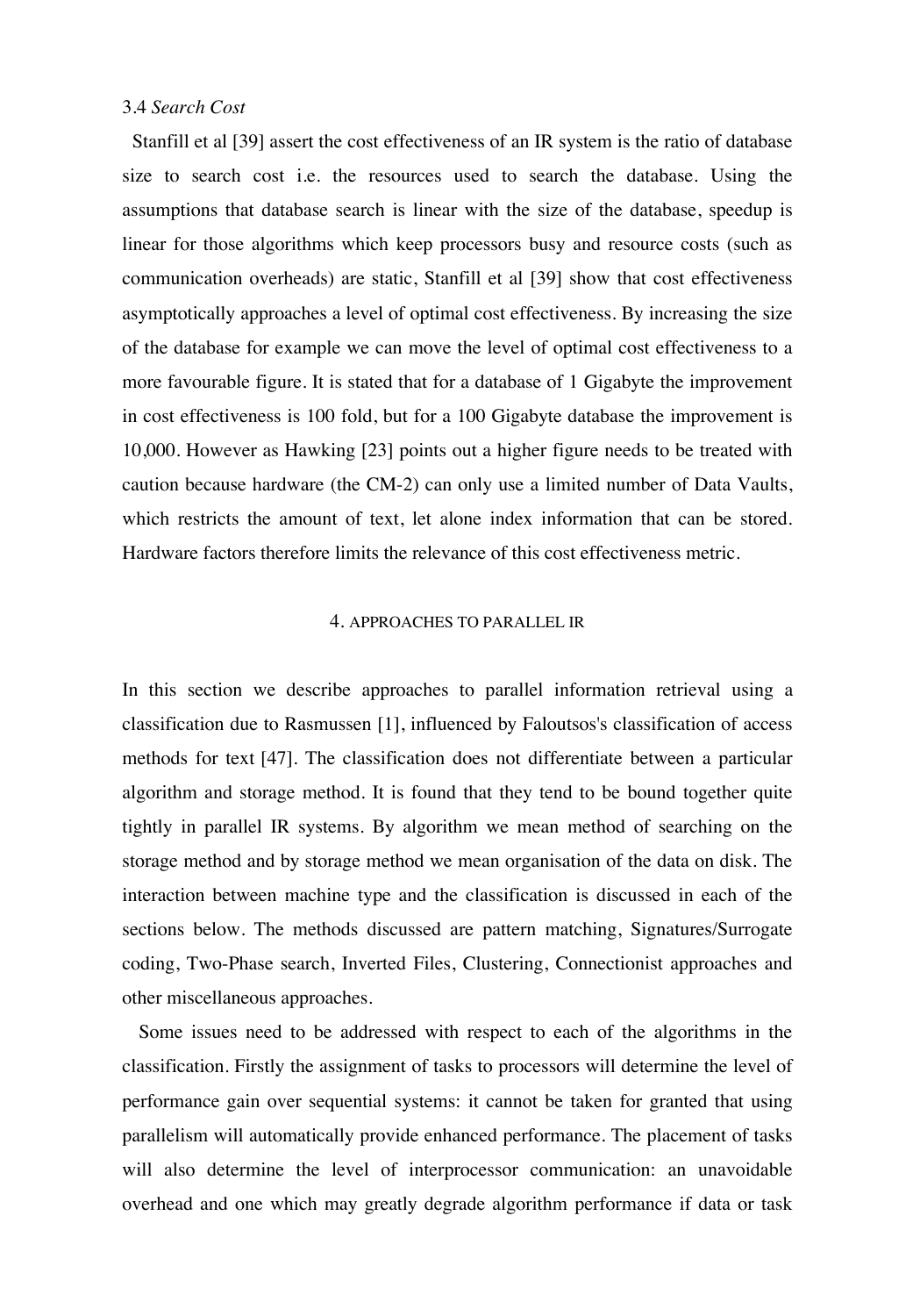placement is mis-handled. Data partitioning methods have a significant effect on task assignment and the subsequent level of interprocessor communication for a particular algorithm. Secondly there is the granularity of parallelism for algorithm. Granularity can either be fine, coarse or mixed grain, meaning small, large or variable computation sizes: a computation being a single unit of work which can be done by a processor. The type of query parallelism available in an algorithm is also very important: that is, the method of parallelism used to service user queries. Intra-query parallelism is parallelism within queries, that is a single query is distributed amongst processors. Inter-query parallelism is parallelism among queries, that is a number of queries are serviced concurrently. The concepts of data partitioning, granularity and query parallelism will be discussed with respect to each of the classes.

#### 4.1 *Pattern matching*

Pattern matching is the method of searching the raw text in a given text corpus with a string query. There are a number of methods for matching patterns efficiently including the Knuth-Morris-Pratt and Boyer-Moore string searches [48] and variations of these. In a system without parallelism, pattern matching normally involves the sequential scanning of every document in the system: no index is used. Methods include left hand truncation, variable length don't care (VLDC), a proposed implementation of the "computing as compression theory" SP [49], proximity searches and pre-computed patterns [42,50]. We describe below parallel methods which have been implemented or are proposed for pattern matching algorithms.

 Using an example we can describe the operation of pattern match in parallel computing. Firstly we partition the target text among our processors. We then broadcast the whole pattern to all processors and the pattern is applied in parallel to each partition of the text. Results from the processors are sent back to the user for inspection. This is a rather simplistic scenario, but it does give a flavour of the operation. A number of issues are thrown up by this example, in particular the operation of the algorithm on SIMD and MIMD architectures. The issue how of load balancing is affected by the implementation of the algorithm are important. With MIMD systems we can allow pattern matching on different processors to proceed independently of each other. The implementation on SIMD systems is slightly more problematic. Each pattern match needs to work in lock step on every processor: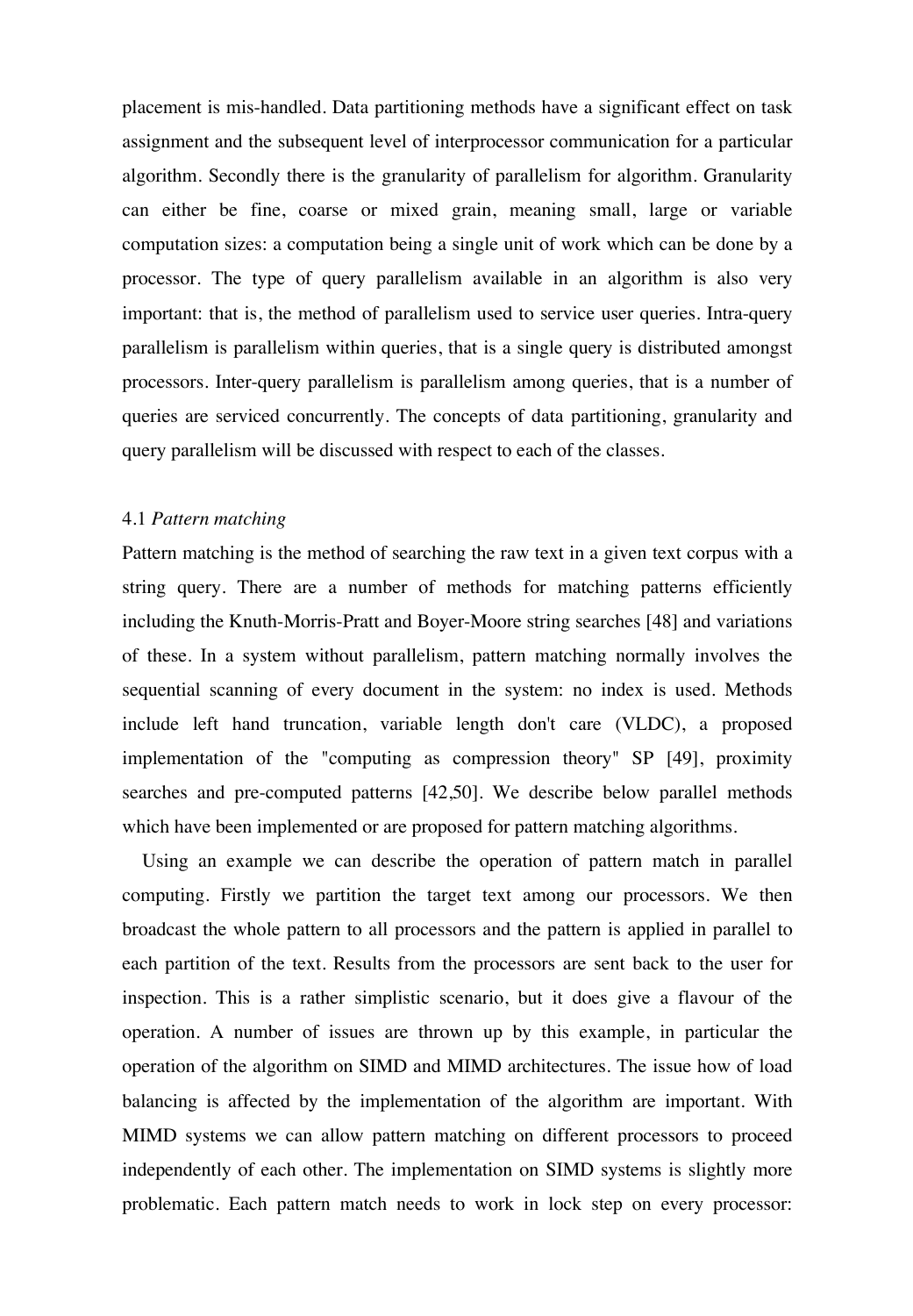patterns may need to advance a computed distance. Unless we keep this computed distance in a local variable, a set of processors have to wait until others have 'caught up' in the computed distance and our load balance is reduced together with further loss in the efficiency within the chosen pattern matching algorithm. However with the computed distance we are likely to finish pattern matching on some processors, leading to a gradual reduction in processor efficiency as processors complete their tasks: this is a problem shared with MIMD systems. An alternative method for SIMD systems described by Pogue and Willett [12] is to broadcast individual characters to processors one by one which match them in that order. As each match is a made the presence of a hit is recorded, if and only if the previous character in the sequence was matched.

 More complex patterns can be applied to text corpus in the same manner as the MIMD and Pogue & Willett algorithms. With MIMD we simply apply a utility such as grep or fgrep to each text partition on every processor in parallel. An example is the PADDY system [24] which provides tools for the use of a regular expression library on each cell (processor) of a Fujitsu AP1000. Some examples of algorithms implemented on SIMD systems which support complex patterns are left-hand truncation and variable length don't care (VLDC). With left hand truncation we identify patterns which have different prefixes but the same suffix, before applying the query pattern. For VLDC, prefix and suffix patterns are recorded: the presence of a word delimiter between the result set of prefixes and suffixes is then identified.

 The SP pattern match [49] would use a completely different method. The SP algorithm works by broadcasting each character in the query, from left to right, to each character in the text corpus to make a true or false match. Given that it is impossible to have a processor for every character in the database, we can assume that each processor is given a set of characters. A tree structure is built up which records the probabilities of matches being useful, in decreasing order (matches nearer the root will have a higher probability of usefulness). The parallelism in the SP algorithm lies in the broadcast of characters and the ability to create and manipulate the tree structure for each text partition. A time complexity of  $O(Q)$  is claimed where  $Q$  is the size of the query pattern. It should be noted that the SP theory is controversial, and there has been heated argument as to the usefulness of it in practice [51-53]. We are unable to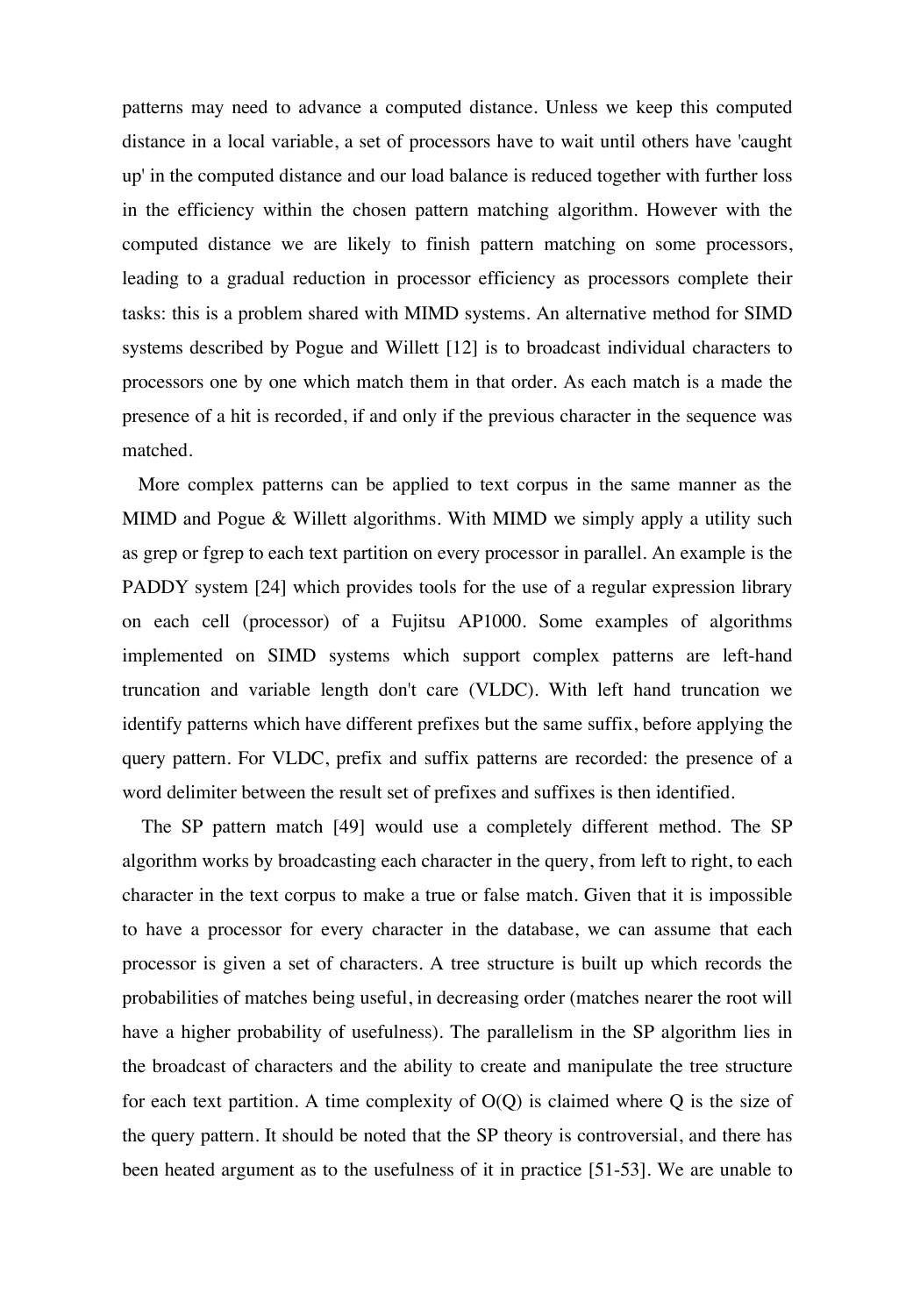comment on its usability in practical situations until an empirical study has been done using a parallel implementation of the SP search algorithm.

 Hawking describes a method of parallel proximity searches on the PADRE system [19]. A match set for each string in a query is created: this match set contains pointers to the first character of each instance of the pattern. Using some proximity value we merge these match sets by comparing the pointers and recording those pointers which meet the proximity value criteria. The set creation and merges can be done in parallel for each portion of text being searched in their respective cells. If documents are too large to fit in a single cell's memory, the cells need to communicate in order to complete the matching process: this inter-processor communication would reduce efficiency.

 Skillicorn [42,50] describes a method of search which he asserts can be defined in terms of language recognition. The proposed algorithm uses a set of pre-computed patterns. Membership of textual data to these patterns is pre-computed in order to identify search patterns that have some common attributes. If membership of text to an pre-computed pattern is found it is placed in segments. The text would be partitioned across a given set of processors, the pre-computed pattern applied to the text and the search would access only those segments which are capable of matching a query. It is stated that where text is indexed as trees, regular expressions can be executed in logarithmic time complexity on a parallel computer.

 An important theme in the algorithms described above is the distribution of text in one of two ways: either by text boundary (say documents) or by character (documents may reside over several processors). If text boundaries are crossed, more interprocessor communication is needed as processors need to exchange information. We can remove this problem by keeping documents as a whole in the processors. But this strategy itself has two main problems: the document may be too big to fit in a processor's main memory, and given that documents are likely to be of widely varying sizes a problem called data skew is observed. Data skew causes some processors to complete their computations faster than others, remaining idle until the whole computation has finished. This can cause a loss of efficiency, in the worse case degrading the computation to that of sequential time complexity. Hawking has defined a useful measure of Load Imbalance LI [17] in order to understand the effects of data skew on the pattern matching computation. An LI value of 2.0 is said to halve the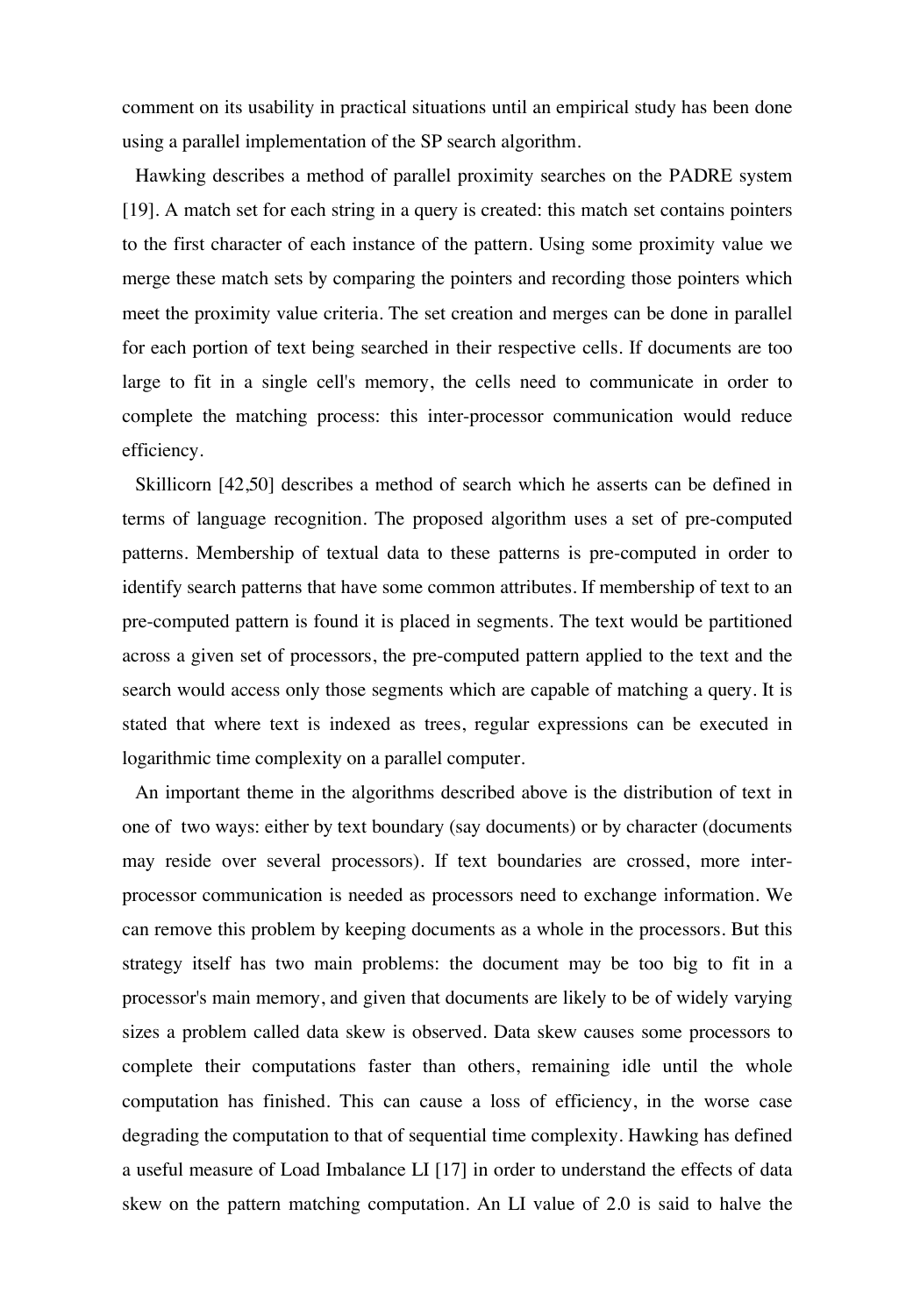capacity of the memory and hence halve the effective speed of the parallel machine. A method to overcome the problem is to try to arrange the documents in such a way as to reduce this LI value. A simple example of this is to place as many small documents on the same processor as possible. Where practical we place large documents in neighbouring processors to reduce inter-processor costs while using smaller documents to fill up any extra memory. Breaking up the document into pages or paragraphs could also be useful.

 The interaction between machine type and the classification tends to be based on the granularity of the computation. In the case of SIMD systems the granularity is that of a character, which is the finest grain that can possibly be used. With MIMD systems the granularity tends to be much coarser, but in fact is mixed granularity since documents are of varying sizes. The method supports intra-query parallelism and may be able to support inter-query parallelism with suitable processing, for example merging user queries and submitting them as a batch: we do not know of any systems which have implemented this.

 The pattern matching algorithms are very search intensive, but they have a low storage cost and allow different types of searches such as left hand truncation which are difficult to implement in the algorithms classified below.

#### 4.2 *Signature / surrogate coding*

 Text signatures are document surrogates which are generated by hashing terms on one or more bits of a fixed sized bit pattern [47]. Once these signatures have been generated they can be distributed to processors and searched in parallel. The search is done by applying the same hashing function to the query, as was applied to the documents. The search is therefore a fast bit comparison between the query and document surrogates. Pogue and Willett describe an alternative method where integer values of the bit positions are broadcast one by one to the processors [12]. The pioneer work described by Stanfill and Kahle on the Connection Machine has already been briefly mentioned [38,54]. Other work includes a Bit-Sliced Signature File (BSSF) method described by Panagopoulos and Faloutsos [55] and Frame-Sliced Partitioned Parallel Signature Files described by Grandi et al [56]. Detailed descriptions of these different methods are given below.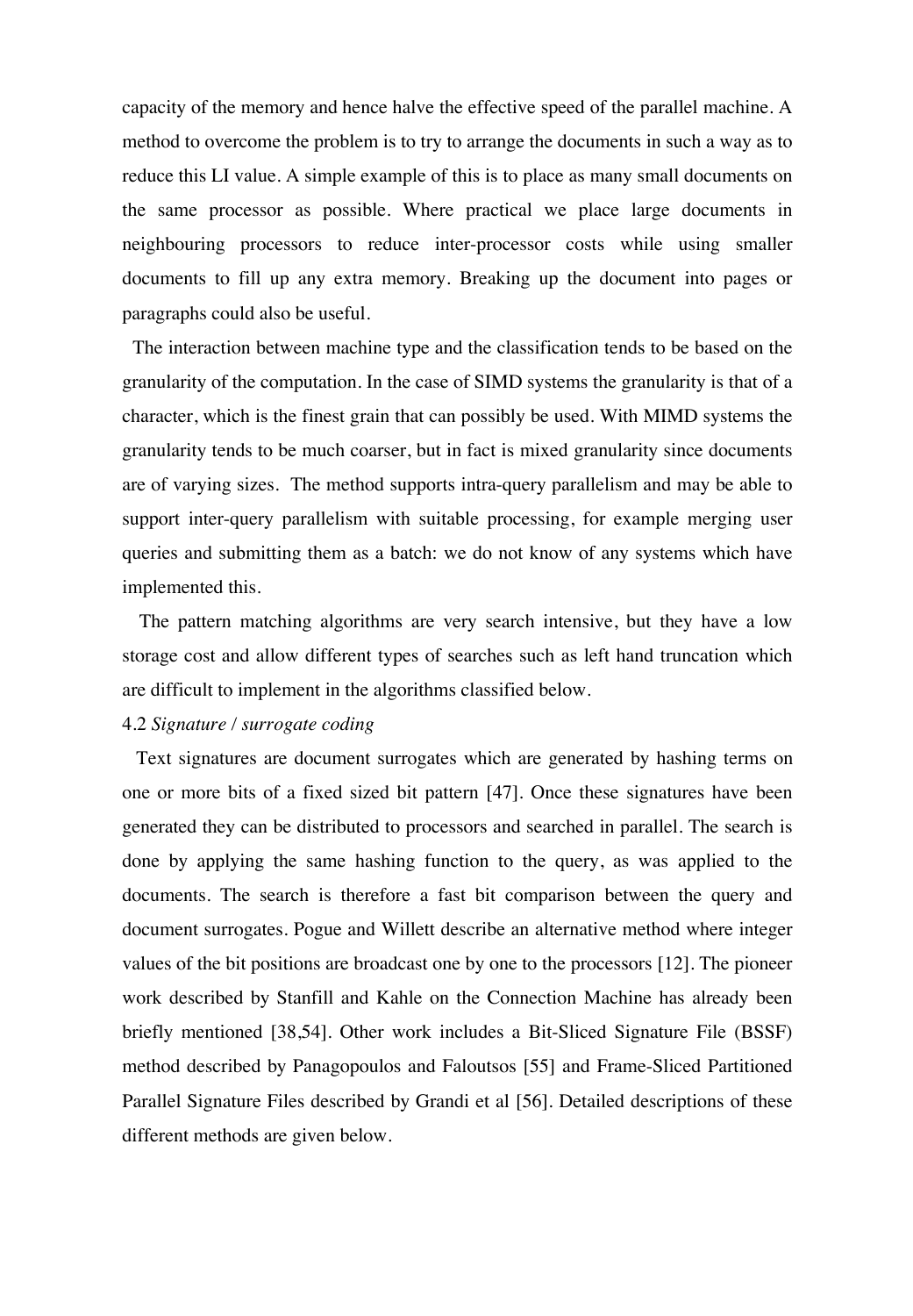

Before we describe systems which use signatures it would be useful to review Signature files (see figure 2). Signature file can be viewed as matrices where the rows represent document signatures and the columns represent the bit size of the signature. We therefore have a number of partitioning methods for parallel computing on this matrix. The first, horizontal partitioning, represents row parallelism where signatures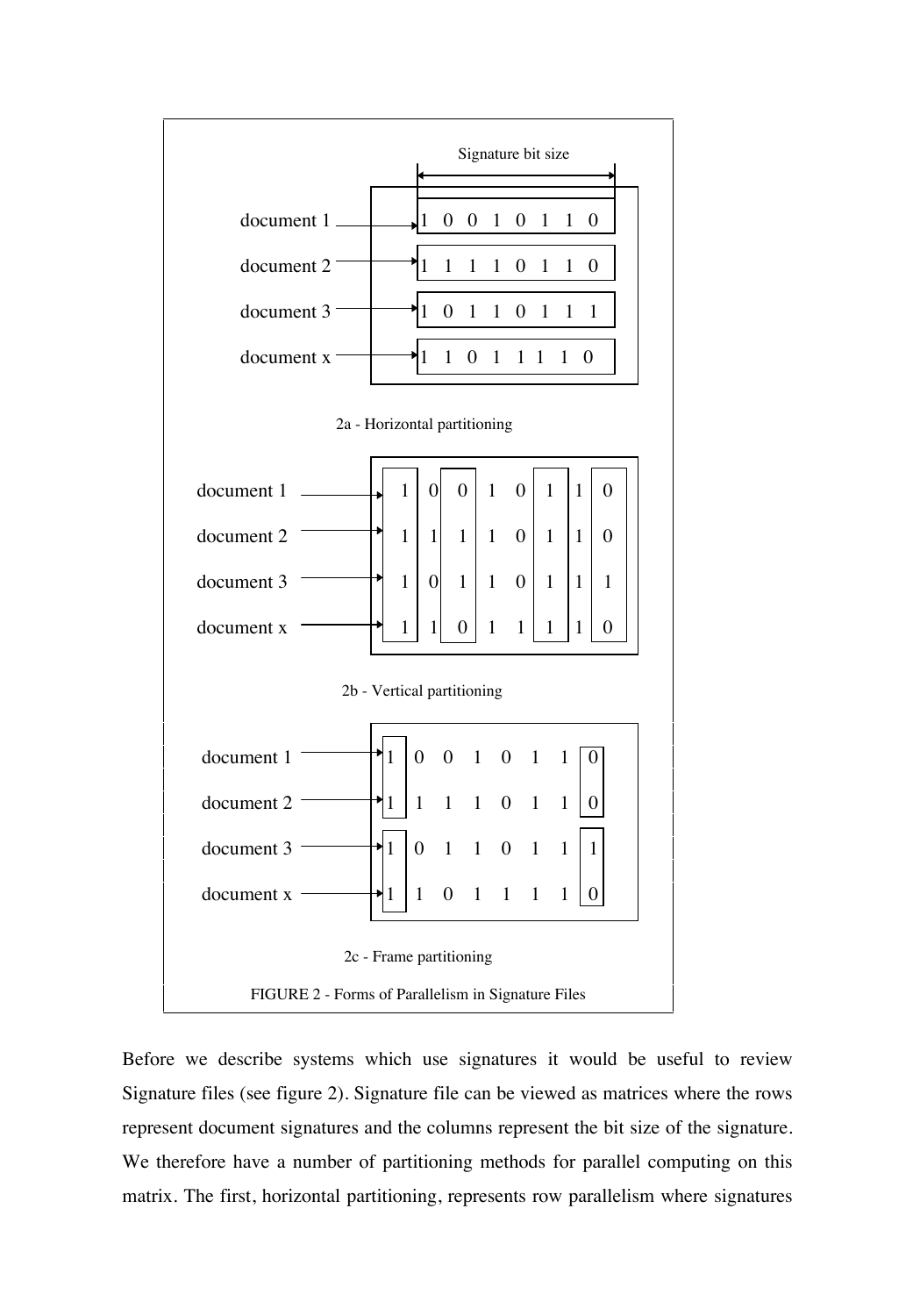are compared in parallel (figure 2a). The second, vertical partitioning, represents column parallelism where sections of the signatures are compared rather than the whole (figure 2b). Vertical partitioning can be done by the bit or by a frame: a subset of the column matrix (figure 2c). A hybrid policy of vertical and horizontal partitioning can also be used. How these partitioning methods work in practice will become clearer in the discussion below.

 The Seed system described by Stanfill and Kahle [38] uses the horizontal method (figure 2a) for partitioning the signatures. Seed uses a SIMD architecture, in this case the Connection Machine CM-2. The program works by loading signatures into memory, broadcasting the query signature to the processors to compare in parallel and retrieving the results. In theory it is possible to load a document signature in every processor, but Stanfill and Kahle assert that for a 512 bit signature "a limit of 15 to 30 words is reasonable". Therefore the system creates a number of signatures and spreads them across a number of processors if this upper limit on term to signature size is exceeded. Thus document sizes in the corpus have a direct effect on how many signature comparisons can be executed in a given search. The system allows the use of Relevance Feedback to reformulate a query. Reported results include a running time of 50ms for a 200 term query on a 112 Megabyte database. Estimates for a 15 Gigabtye database are also given with a running time of 2 minutes for a 25 term query and 3 minutes for a 20,000 term query. The latter estimates cast doubt on the usefulness of the system in interactive environments when very large databases are searched. This method of search has also been used in Tranputer machines [57]

 Panagopoulos and Faloutsos [55] point out that the signature file for a very large database using horizontal partitioning may not fit in main memory, which has implications for their use in interactive applications: the Seed estimates given above bear out this argument. They therefore propose a Bit-Sliced Signature File (BSSF) which is based on vertical partitioning (figure 2b) on the bit level. The method would work by storing the signature file matrix by columns rather than rows. Each term in a query is hashed to a signature. The hashed positions of the query are identified and only those relevant column slices (or bit-slices) are fetched in to main memory and compared. A processor has a given number of bits with which to store a subset of the bit-slice. The algorithm would loop through these bits and compare subsets of the bitslice in parallel. Where the bit-slices fit in main memory a total fetch policy can be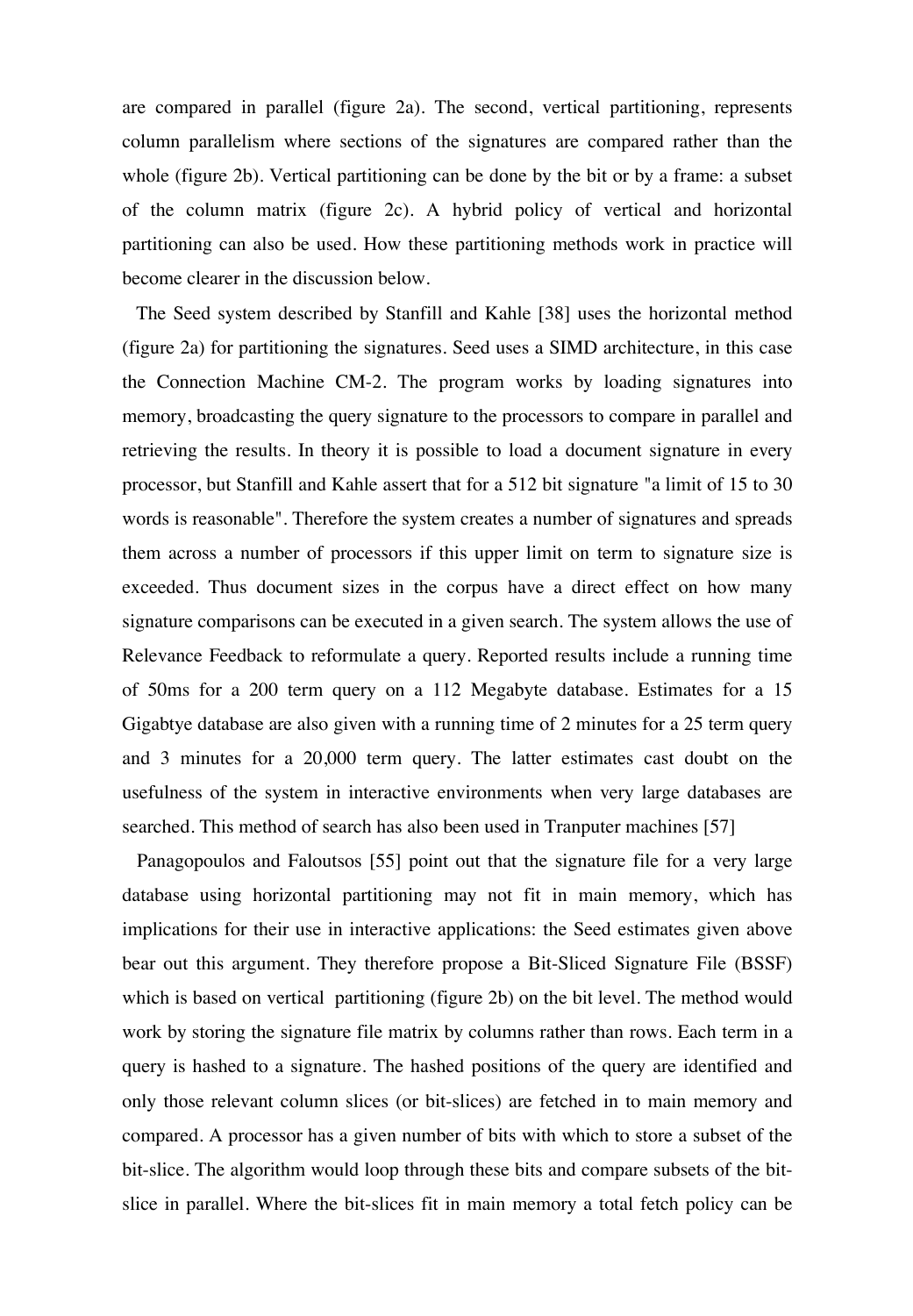used: where they do not a partial fetch policy would be used i.e. a subset of the bitsliced identified from the query hashing. The proposed method would work on a SIMD architecture such as the Connection Machine CM-2. Estimates for performance of the method include a response time of 2 seconds or less for databases up to the size of 128 Gigabytes using a CM-2 with 64K processors.

 The work described by Grandi et al [56] describes a hybrid method that combines both horizontal and vertical partitioning which they assert is suitable for implementation on parallel machines. The use of the Shared Nothing architecture described by DeWitt and Gray [26] is recommended. Grandi and his colleagues point out that the horizontal partitioning method used by Stanfill and Kahle cannot support inter-query parallelism as all data needs to be accessed. The architecture of the system described is divided by three dimensions: frames (which are subsets of a signature), partitions (a horizontal fragment of frames) and blocks (a horizontal fragment of partitions). The signature file is stored in terms of the frames, each disk containing a subset of the frames (figure 2c). Thus frames are stored and can be searched in parallel while other frames are being serviced. Hence the classification of the method as being Frame-Sliced Partitioned parallel signature files. Since all frames would not be needed by a search, the method can allow inter-query parallelism as well as intra-query parallelism. While the method does overcome some of the limitations of those described above, this is at the cost of a great deal of extra complexity. This complexity in parallel systems should not be underestimated. Comparable results with the systems in this class are not available.

 From the above discussion we can assert that the signature partitioning method interacts with both the type of machine used and the query parallelism directly allowable. Horizontal partitioning allows only intra query parallelism directly, while vertical partitioning and the hybrid method allow inter and intra query parallelism directly. Inter query parallelism could be supported indirectly if batch queries were used; although such would be problematic (see the discussion on false drops below). The granularity of signature files can be either signature, bit-slice or frame-slice and bit level granularity can also be used if the special hardware to work at that level is available.

 The advantage of the method is that it is rather amenable to implementation on parallel computers. Since the signature matrix defined above has a regular shape we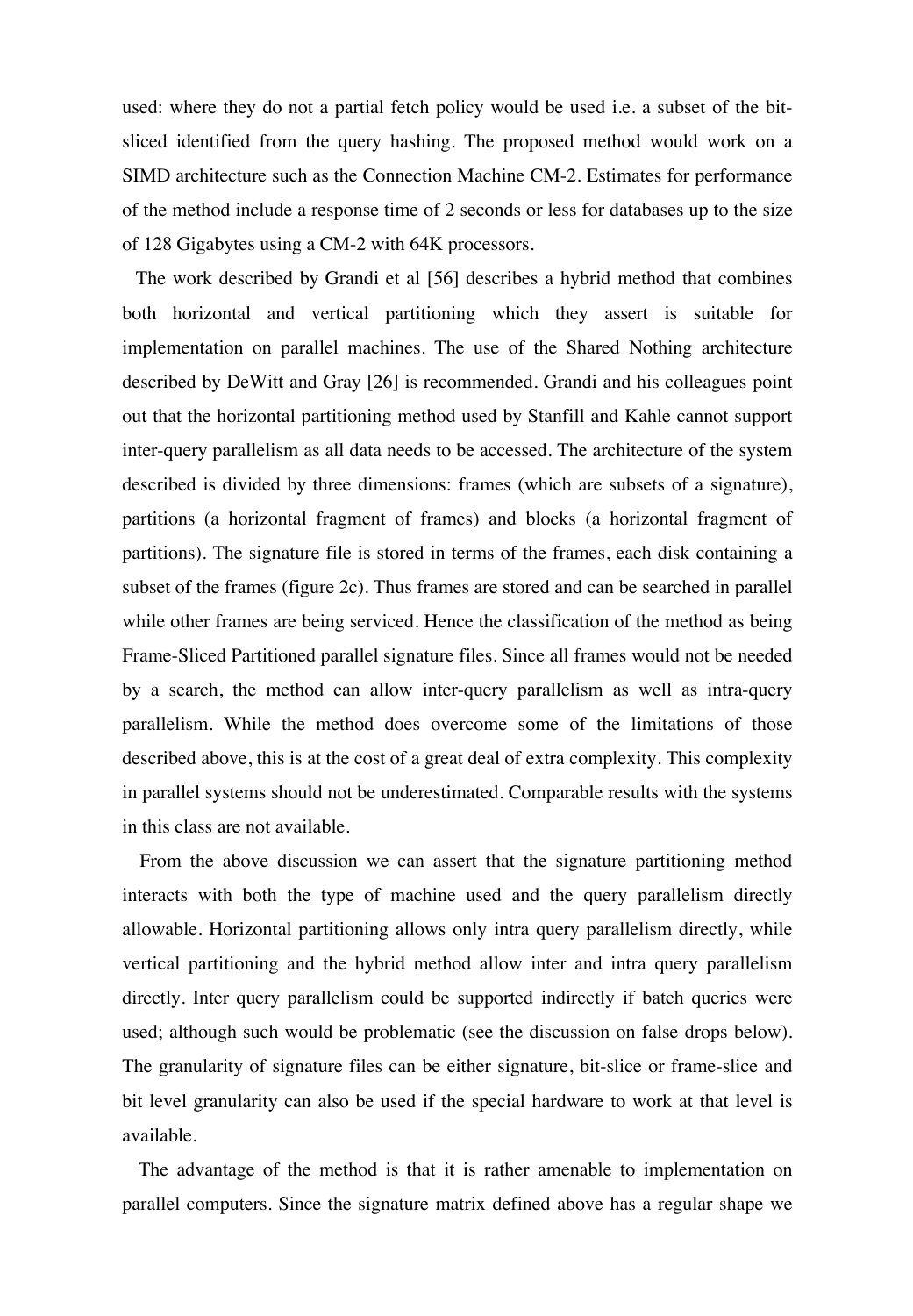can reduce data skew quite considerably, although we may not be able to eliminate it completely given that signatures files may not fit into main memory. There is also a much lower storage overhead of about 10% compared with 50% to 300% found in Inverted files [47]. However a serious drawback is associated with the method, the problem of false drops. Since different terms may hash to the same signature bits, collisions will often occur between query and document terms. A number of criticisms of the method have been made therefore in using the signature file method in an operational environment [37], in particular that signatures cannot support sophisticated term weighting schemes. The subsequent effect of false drops on precision and recall can be profound. A further serious problem is that position information is lost, therefore proximity operations are unavailable in the class.

#### 4.3 *Two-Phase search*

This method has been proposed to overcome the high search cost of pattern matching and the low retrieval effectiveness of the signature method. The first phase of the search compares a signature version of the query with document signatures to create a hit list. The text arising from this hit list is then searched with the required patterns to eliminate the false drops and produce the final document result set. Since the number of documents pattern matched is greatly reduced, the increase in speed and effectiveness makes the method valuable. Parallelism can be used in both phases of the search. Two-phase searches have been implemented on SIMD machines by Pogue et al [11-15] and on a MIMD transputer network by Cringean et al [58-62]. Panagopoulos and Faloutsos [55] also recommend the method's use when using signature files. Any of the signature and pattern matching methods described above could be used.

 An example of the two-phase search can best be illustrated by looking at one particular system, the transputer network program described by Cringean et al [58-62]. This system uses the process farm approach to parallelism to increase efficiency on the more computationally intensive second phase. The horizontal partitioning method is used for the first phase signature comparison. In this approach a single farmer distributes work to a number of worker processes who do the search. In the first phase the query signature is compared with document signatures (pre-loaded into memory) on a number of transputers attached to the root transputer and a hit list of documents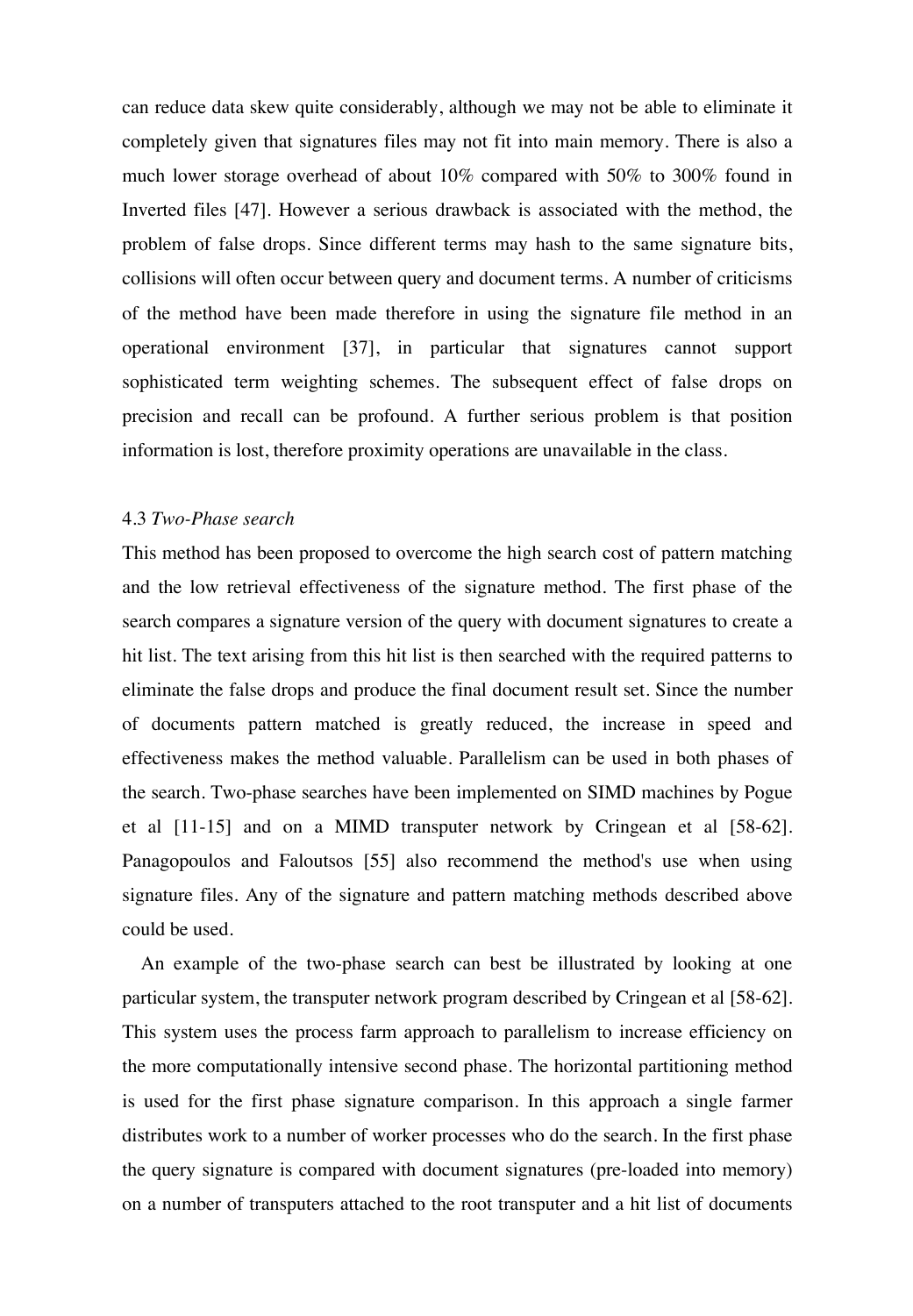are recorded. In the second phase the farmer distributes the documents in the hit list to the workers, receiving the final document result set from them. A triple chain of transputers was found to be the most effective topology. Data skew in the second phase is reduced since a worker is given more work on completion of a search: waiting for all workers to search a given set of documents would reduce the system's efficiency drastically. However it should be noted that documents may need to pass through several processors before reaching the target worker, because of the layout of transputer networks. The cost in extra communication and lost computation in routing processors affects the overall efficiency of the system. In the event this was found to be a significant problem: Cringean et al [62] state that a substantial increase in communication speeds would be needed for the method to achieve its full potential. A further interesting result was that a more efficient signature search on the first phase increased the amount of pattern matching needed in the second phase.

 The granularity of two phase search is rather mixed depending on signatures granularity in the first phase and documents in the second phase. Given that documents are irregular structures and signatures are regular, data skew is more prominent in the second phase of the search. The method supports intra-query parallelism for both phases. Inter-query parallelism however, could be used in the first phase if Frame-Sliced Partitioned Parallel Signature Files were used and for both phases if queries where submitted as batches. The interaction between machine type and the classification relates to the signature partitioning method for the first phase and computation granularity for the second phase.

#### 4.4 *Inverted file*

Most commercial and academic IR systems use inverted files. The reason for this is that until now query processing has been given priority over insertions, and Inverted files provide much faster searches than other methods such as pattern matching and signatures. This is because the indexing eliminates the need for searches on many irrelevant terms. However the generation and maintenance of Inverted files is very expensive and this makes its use problematic in applications where insertions are frequent. As stated in section 4.3 the storage requirements for Inverted files are far costlier than any of the other methods reviewed in this paper. The issue of Inverted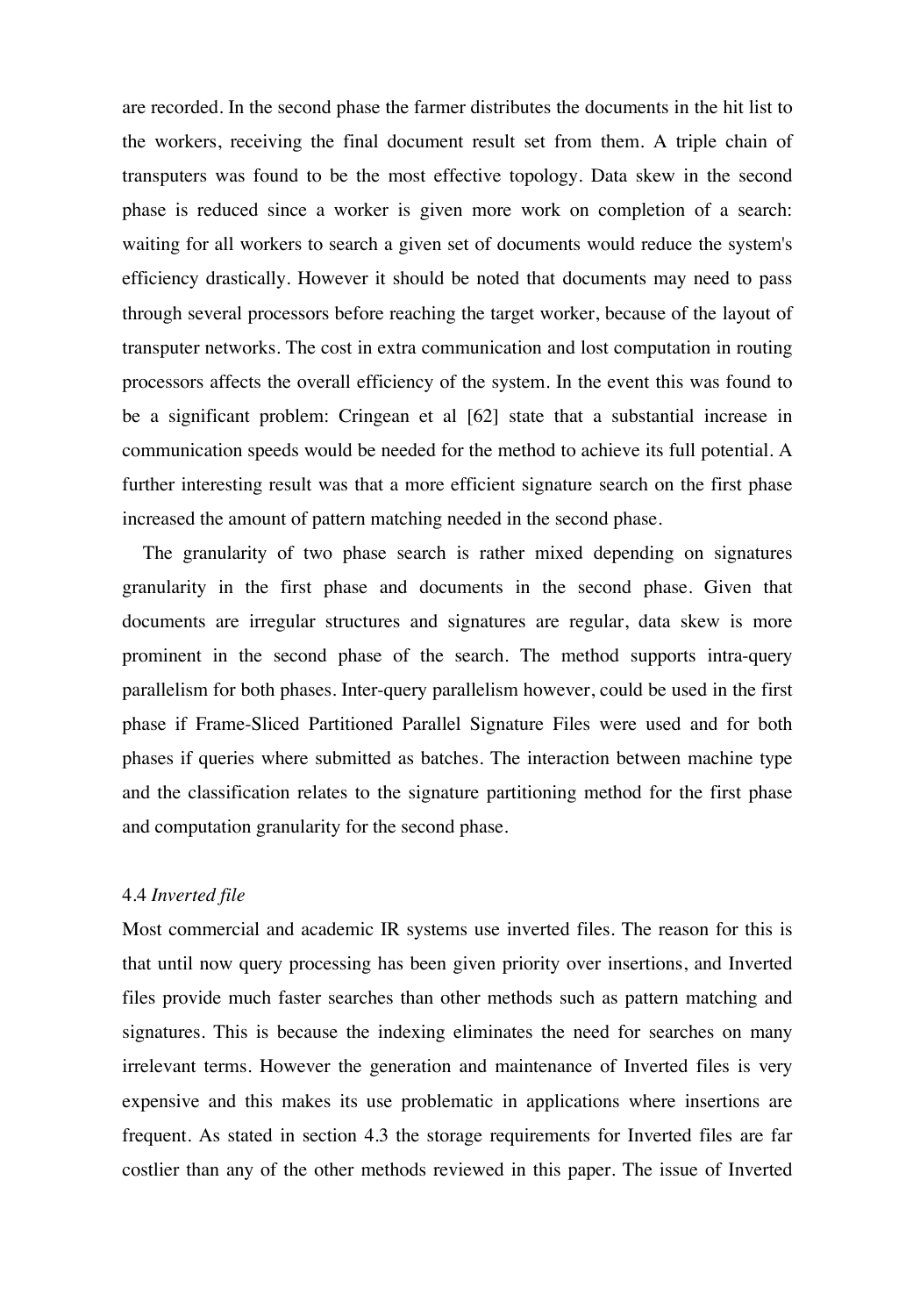file update is addressed more fully in section 5 below. In our description of the method below, we pay particular attention to data partitioning schemes.



 The most prominent of parallel IR systems have used Inversion as their storage technique [11,17,39,63-68]. We briefly review the structure of an Inverted file [47]: an index or dictionary file contains a list of keywords in the collection, number of documents in which that keyword occurs and a pointer to a document list: a postings file or inverted list contains the document list for all the keywords and may in some cases contain position information for each keyword in each document. There are two main Inverted file partitioning methods [69]: by term identifier and by document identifier. With document identifier partitioning the terms for a single document are placed on one disk, therefore postings for the same term are held on multiple disks.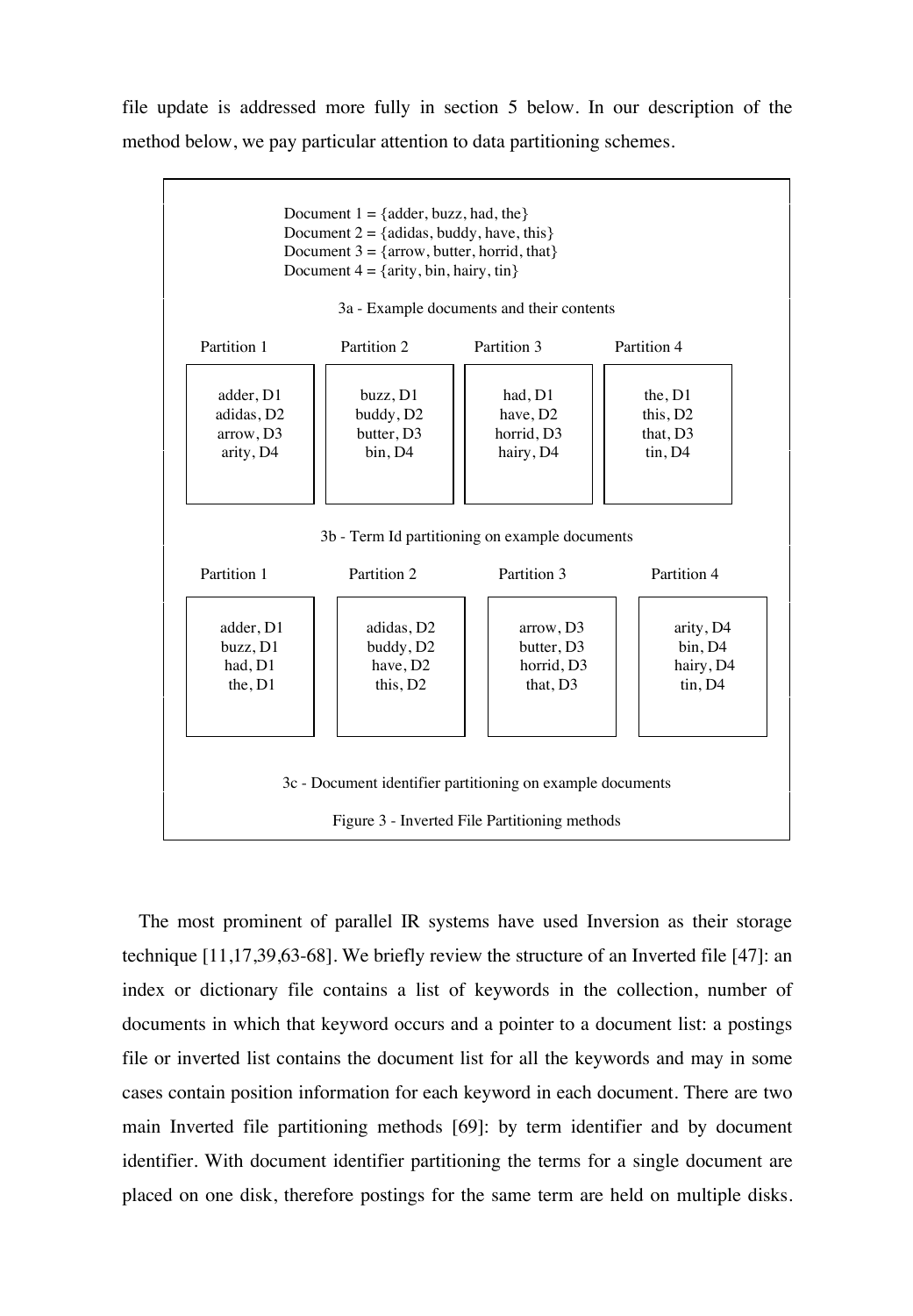Term identifier partitioning has all postings for a given term on one disk, therefore postings for the same document may be on multiple disks: see figure 3. Four documents are provided as examples. Term identifier partitioning is done on the first character of a word; partition  $1=$ 'a', partition  $2=$ 'b', partition  $3=$ 'h' and partition  $4=$ 't'. Each partition is placed on one disk.

 Jeong and Omiecinski [69] discuss the effect partitioning in Inverted files has on the performance of multiple disk systems. They advocate a Shared Everything approach as opposed to a Shared Nothing in order to exploit I/O parallelism. The use of a multiprocessor with shared memory is assumed. The two partitioning methods described above are considered. The results produced by simulations are that term identifier partitioning is best when the term distribution in the query is less skewed (or more uniform) and document identifier partitioning is best when term distribution is more skewed (or less uniform). Document identifier partitioning sacrifices more I/O and space in order to ensure better load balancing in a more skewed query environment. Document identifier partitioning is more expensive on I/O because multiple disk accesses have to be made. When query term distribution is a little less skewed the postings for a term can be retrieved faster since disk access times for terms are more evenly distributed. When more skewed the load balancing of the machine will be affected by large disk access times for some terms. Document identifier partitioning avoids the latter problem by providing constant disk access times so that large access times for terms with very large postings are masked. This advantage is lost in a less skewed environment and the cost is greater because multiple disks have to be consulted in document identifier partitioning (and the term accesses can be done in parallel). Inter-query parallelism cannot be done with document identifier partitioning: each query must take its turn on the disk queue. Term collection information is often needed for weighting calculations: this has an implication for the efficiency of term weighting using document identifier partitioning (see section 6.3). Based on their simulations, Jeong and Omiecinski recommend that the Shared Everything architecture be used in a medium sized Text Retrieval systems or as components in a larger Shared Nothing machine.

 Tomasic and Garcia-Molina [30,31] describe hybrid methods of partitioning inverted files on distributed shared nothing systems. They assume the existence of multiple disks per single CPU. They classify distribution methods as: Disk, I/O Bus, Host and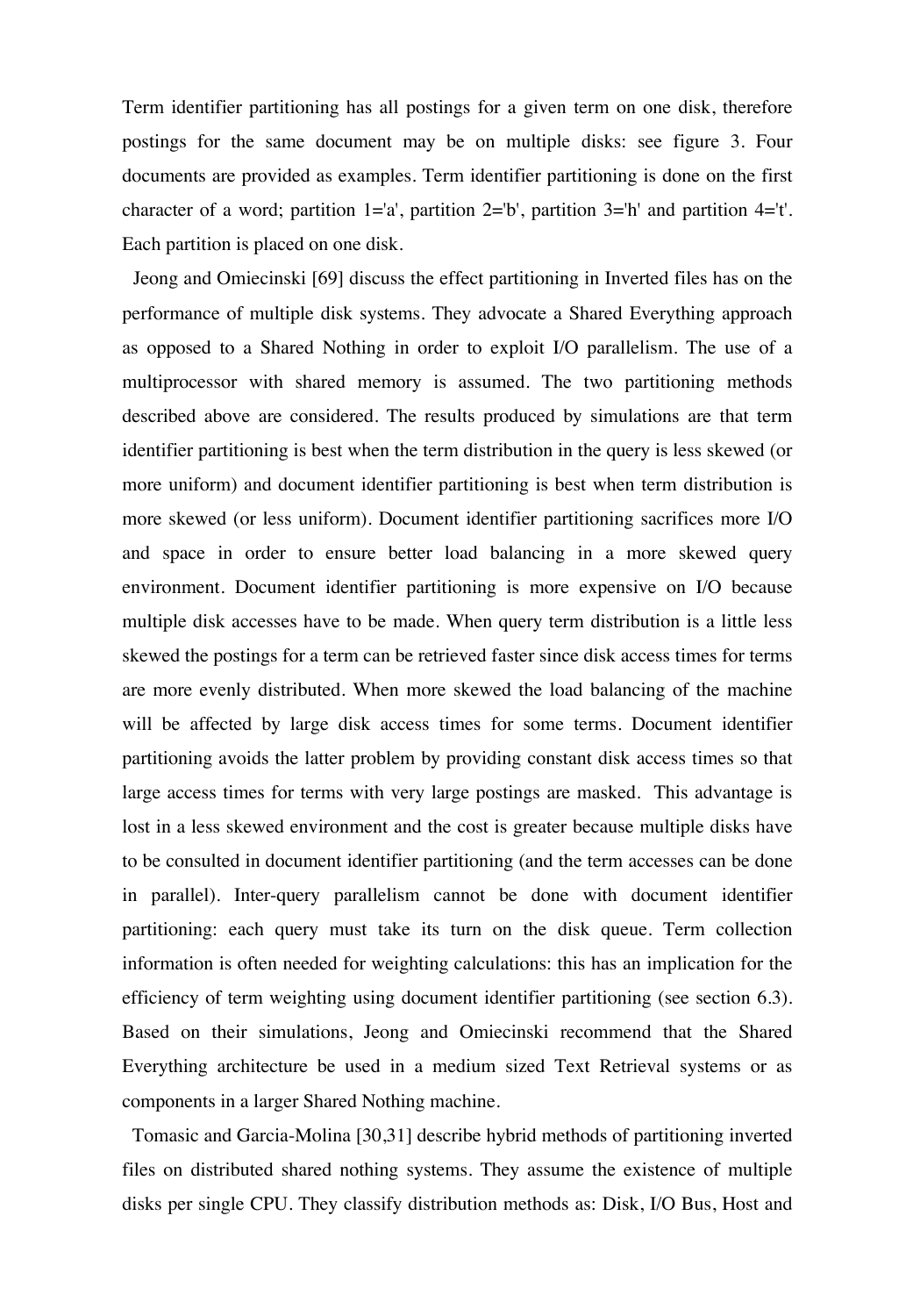System organisations. The Disk and System organisations are equivalent to document identifier and term identifier partitioning methods respectively. In the I/O bus organisation documents are distributed across I/O buses and inverted: this creates one inverted file per I/O bus. In the Host organisation documents are distributed to CPUs as per document identifier partitioning, but the inversion is spread across the disks connected to the CPU. Where one I/O bus exits per CPU the I/O bus organisation is equivalent to the Host organisation. Simulations of full-text system and an abstract service were done using all the organisations described: in their results the Host organisation appeared to performance well for full-text systems, while the System organisation (or term identifier partitioning) performed better on abstracts.

 As can be seen from above, we can divide parallel systems which use Inverted files into two main camps, those who argue for or use term identifier partitioning (Reddaway [11], Stanfill et al [39]) and those who argue for or use document identifier partitioning (Hawking [20], Aalbersberg & Sijstermans [68], Stanfill & Thau [63] and Hollaar [8]). There are a number of factors other than those discussed by Jeong and Omiecinski above which determine the method of partitioning: indexing, insertion, load balancing and subject division.

 The time to build indexes in term identifier partitioning is longer than for document identifier partitioning. The reason for this differential is simple: in document identifier partitioning the build is kept local to the disk and no interprocessor communication is needed to send data to a particular location. As the size of data grows in term identifier partitioning this interprocessor communication increases, thereby increasing the differential: but this assumes that data transfer rates across a network will remain static. Therefore both the size of a database and the data transfer rate will determine which method would be better with respect to building indexes. For those applications which require fast index building, then document identifier partitioning would be better. Depending on the factors considered below term identifier partitioning builds could be better if users can wait a period.

 The cost of inserting documents in the database would also appear to favour document identifier partitioning for applications with a higher update rate, since only one section of the inversion needs to be manipulated i.e. a document update is sent to one processor rather than several thus reducing the level of interprocessor communication. However the speed of single document insertions may be faster in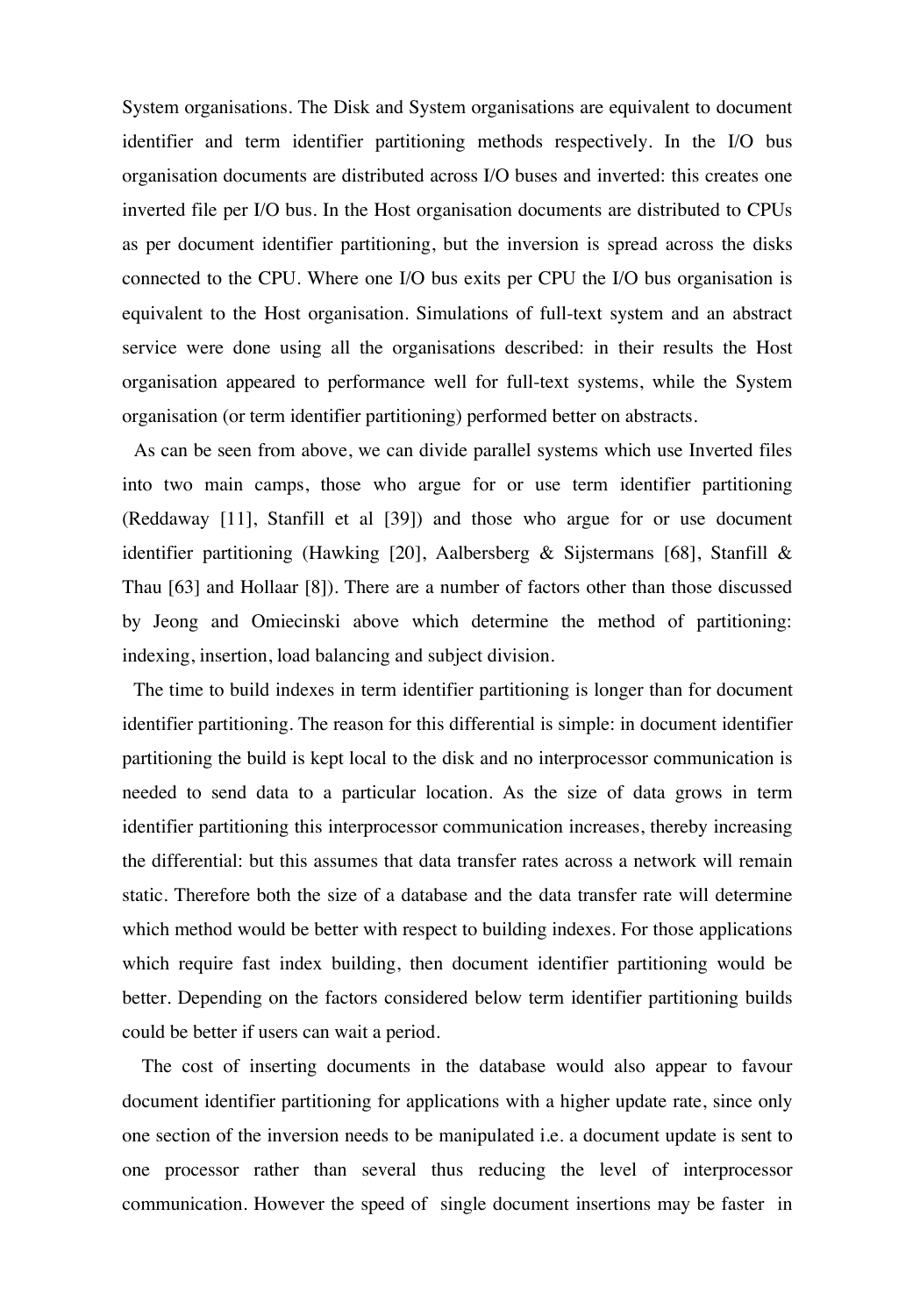term identifier partitioning depending on the term distribution of the document. This would favour applications with a lesser update rate. In the worse case insertions in term identifier partitioning degrade to those of document identifier partitioning, although it is more likely that some processors will need to update more term information than others reducing the overall efficiency of a single insertion. It should be clear that both intra and inter insertion parallelism are available for the term identifier partitioning method, whilst the document identifier partitioning method can only utilise inter insertion parallelism.

 We can see from the discussion above that load balancing on insertion is an important issue. Load balancing on search is also affected by the partitioning method. Document identifier partitioning allows for a much better load balance, since computations are spread more equally across the processors as all partitions need to be searched. All partitions may not need to be searched in term identifier partitioning. Term identifier partitioning therefore allows both intra and inter query parallelism, while document identifier partitioning only allows intra query parallelism. In applications with very high query rates term identifier partitioning would be preferred.

 Subject division could be useful for separating document into their various subject areas, thereby reducing the number of irrelevant documents searched for a given query. This has implications for the retrieval efficiency and effectiveness of the system. Subject division would introduce the inter-query parallelism facility to document identifier partitioning, since only a subset of subjects need be searched allowing other queries to be serviced on disjoint subjects. However load balancing may be adversely affected if one given subject was much larger or more popular than others, thereby reducing overall efficiency. Subject division would not be suitable for implementation with term identifier partitioning since it would greatly increase the cost of maintaining the inverted file, both in space and time. We would need to subdivide each inverted file partition into sub-partitions which could run into hundreds of subjects or increase the size of the postings file by recording the subject for every posting. Some work in the area of subject division using inverted files has been done for a selective dissemination of information (SDI) service and is described by Kapaleaswaran and Rajaraman [70].

 The granularity of Inverted files is based on the postings of the inverted list. Therefore granularity is much finer than the approaches described above (if we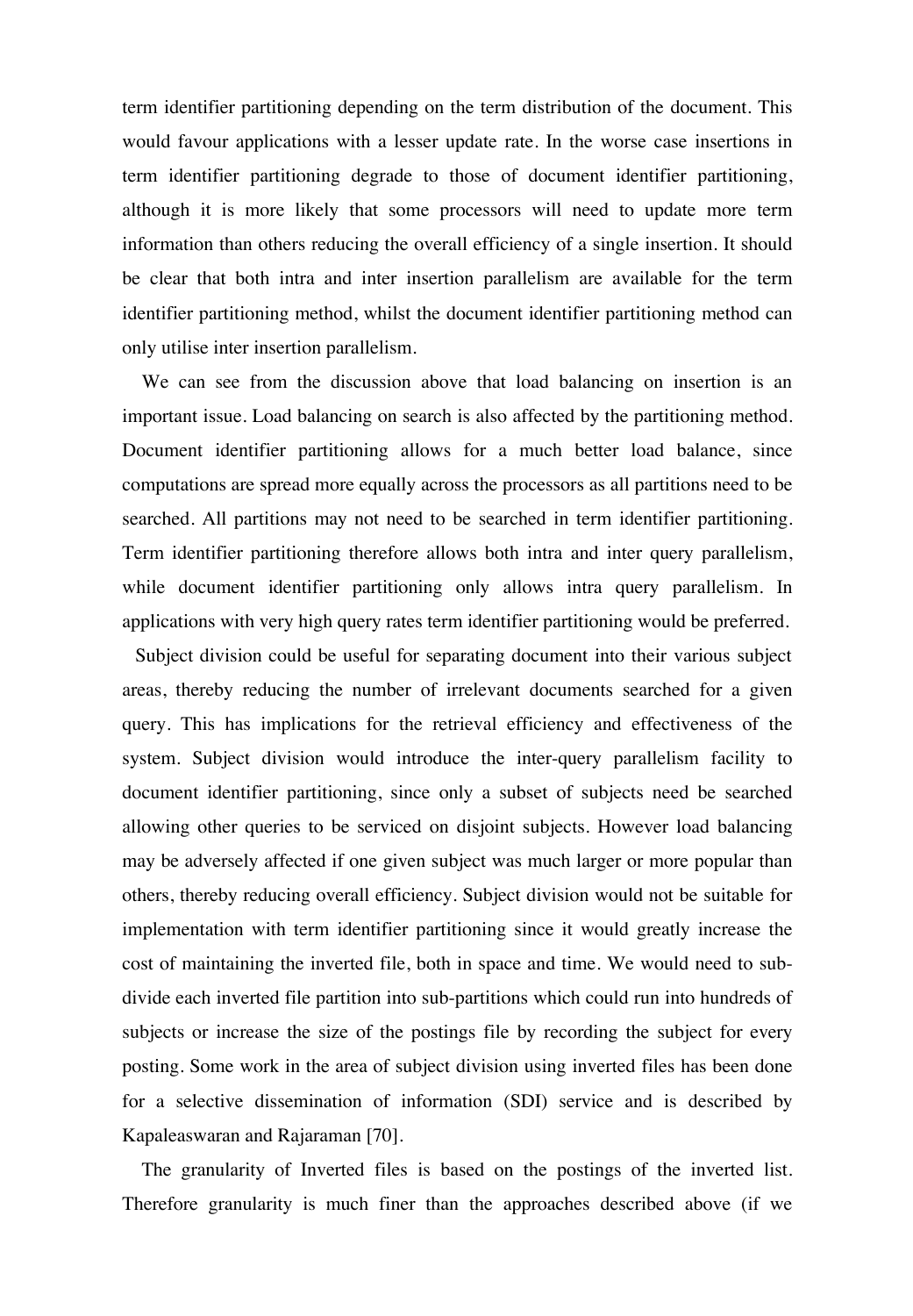discount the possible use of special hardware to match at the bit level). One of the main reasons for the success of SIMD machines in parallel IR, is that they are very good at computing with this level of granularity. SIMD machines cannot normally handle inter query parallelism with inverted files, but a method of using several DAPs connected together has been put forward [11] which would overcome this limitation. Three systems which use inverted files are described in the case studies section (7) in more detail.

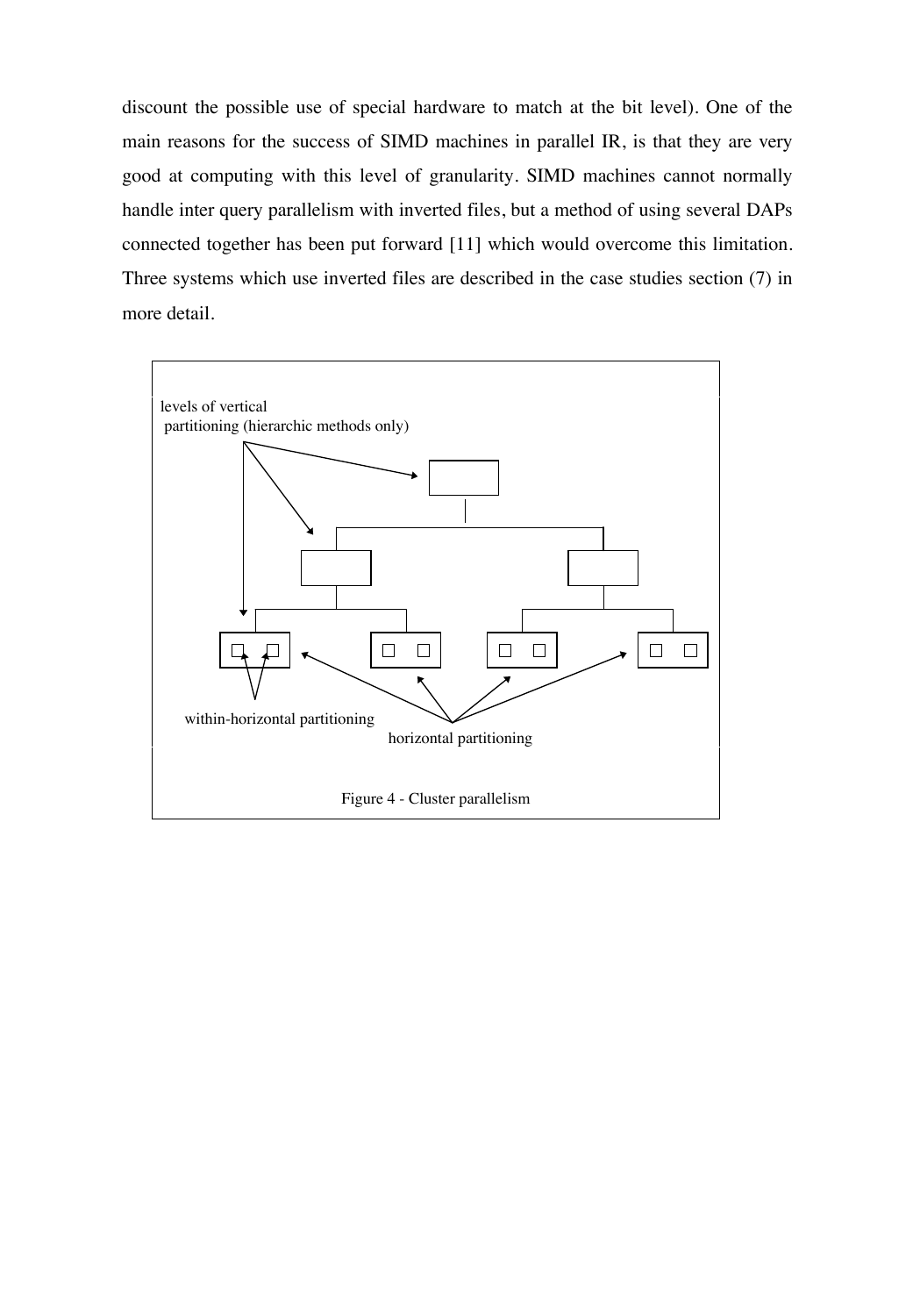#### 4.5 *Clustering*

 Clustering is a method of identifying similar documents, based on a given similarity method. The documents are organised into groups or clusters, which in turn can consist of a single centroid and document vectors belonging to that cluster [71]. There is therefore parallelism in the Clusters as well as between them: we term this horizontal and within-horizontal partitioning. Very fine grain parallelism (e.g. at the posting level) is also available within document vectors. A further issue is the type of Cluster: they can be either hierarchic or non-hierarchic. Hierarchic methods introduce a further level of parallelism: we term this vertical partitioning. Figure 4 shows the forms of parallelism available in Clustering. It should be noted that clusters can be overlapping and non-overlapping. We describe below parallel methods for generating and searching in the clustering method.

The generation of clusters are computationally very intensive: orders of  $O(n^2)$  to  $O(n^5)$  are not unknown. This makes their implementation on sequential machines problematic. MacLeod and Robertson [43] describe a neural network algorithm (called the MacLeod algorithm) for document clustering using non-hierarchic methods. Neural networks are inherently parallel: Networks can be divided in layers and nodes within layers which allow parallelism in two directions. Parallelism is used in the MacLeod algorithm when a each document vector is compared with the current set of clusters, iterating until a suitable cluster has been found or learned.

 Rasmussen and Willett [72] describe parallel computing for various hierarchic *agglomerative* clustering methods. Hierarchical clustering can be represented by binary trees where nodes are clusters and the position in the binary tree represents the similarity measure between objects. Agglomerative clustering consists of building the tree bottom up; the alternative is *diverse* clustering with builds the tree top down. There are three implementation approaches described:

- a) stored matrix  $N * N$  matrix containing pairwise distance values;
- b) stored data list of pairwise values N-1 elements;
- c) sorted matrix a distance matrix is constructed and sorted and then used to construct the hierarchy.

They use a method called single linkage minimum variance, where single linkage is related to minimum spanning trees. The SLINK Prim-Dijkstra and Ward algorithms are used for clustering. The SLINK algorithm only has parallelism in the calculation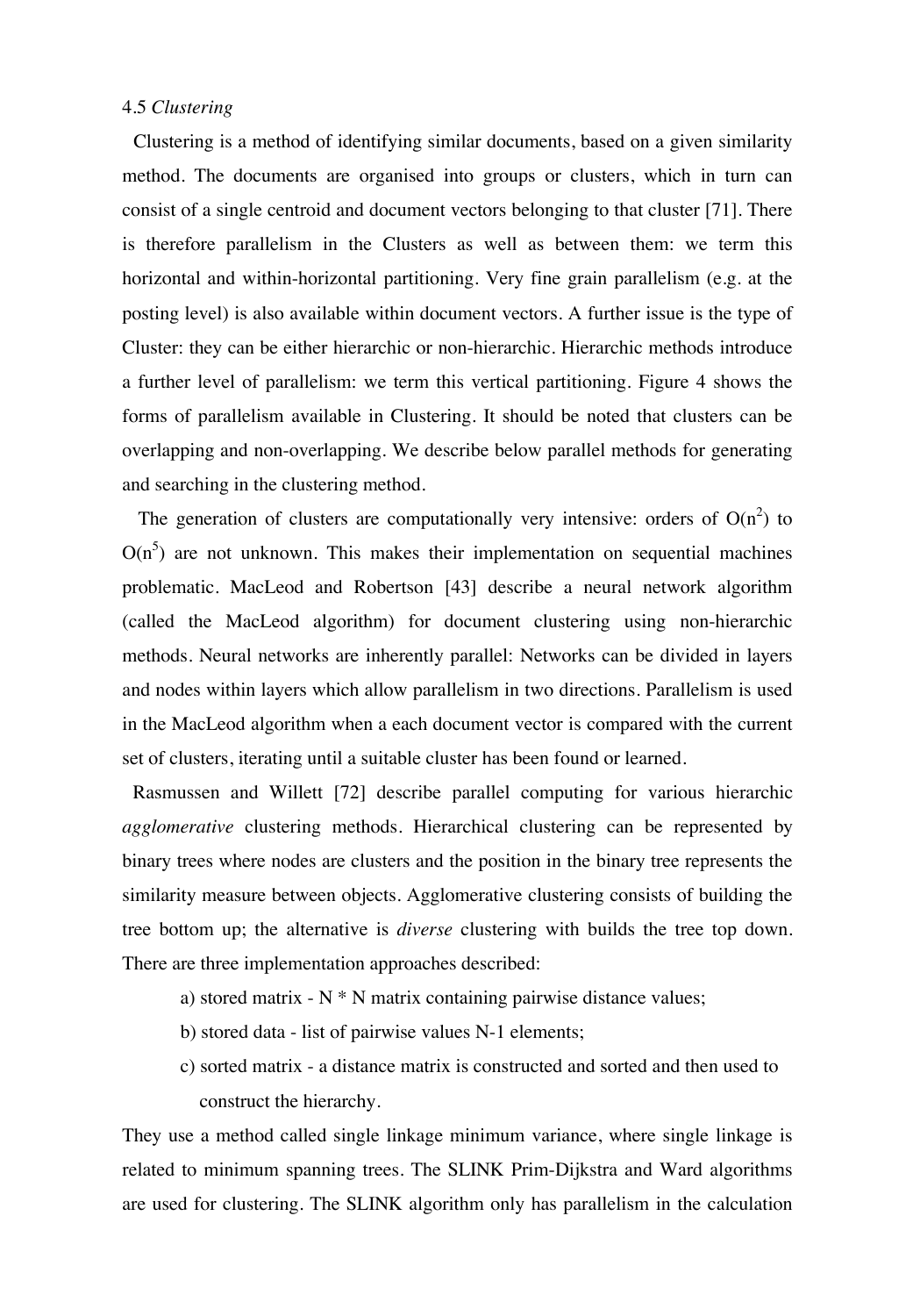of the current row of the distance matrix. The Prim-Dijkstra is almost entirely parallel except for storage of link information. The Ward uses the nearest neighbour method using recomputed nearest neighbour i.e. chain of related objects; finding the nearest neighbour is done in parallel. The parallel SLINK algorithm performed less efficiently than its sequential counterpart, a slowdown being recorded. The parallel Prim-Dijkstra performed much better in relation to its sequential counterpart with speedups of 3.6 to 6.0 recorded. The Ward speedups ranged from 2.9 to 4.0. They compared the results from an IBM 3083/BX3 mainframe against the ICL DAP and conclude that parallelism can provide significant speedups over serial systems in this type of clustering for large datasets.

 While there are clearly defined partitioning methods for clustering, the arbitrary shapes of each of the levels will effect the search efficiency of the algorithm e.g. clusters do not have the same number of document vectors or a hierarchy may not have regular binary tree like structure. Organising the clusters (and hierarchies where necessary) is therefore essential for the efficient search in this method. Frieder and Siegelmann [73,74] formally argue that an optimal algorithm for assigning clusters to processors is NP complete and is therefore unusable. They propose a heuristic using genetic algorithms to address the problem. The algorithm terminates when either all document allocations are equal or after 1000 generations. Other researchers propose more conventional techniques.

 Ozkarahan discusses search on non-hierarchic document clusters on the RAP.3 system [75]. The clusters of document vectors and a centroid representing the vectors are distributed to a number of processors. A query vector is applied to the centroids, which if successful applies a second search to the document vectors in that cluster. While some regard this as useful, it is unlikely that the method would be able to compete in speed with inverted files. In any case the insertion of documents is likely to be prohibitively expensive. The RAP.3 system deviates from other systems in this review as the integrated multimedia application area is addressed.

 Sharma [76] describes a generic machine for parallel IR using clustering techniques for both non-hierarchical and hierarchical methods. The hypercube topology is used together with dedicated disks for each node in the hypercube (i.e. shared nothing). The key is to distribute a subset of document clusters, to get the best load balance on search. Two schemes for partitioning clusters on a hypercube are described: one said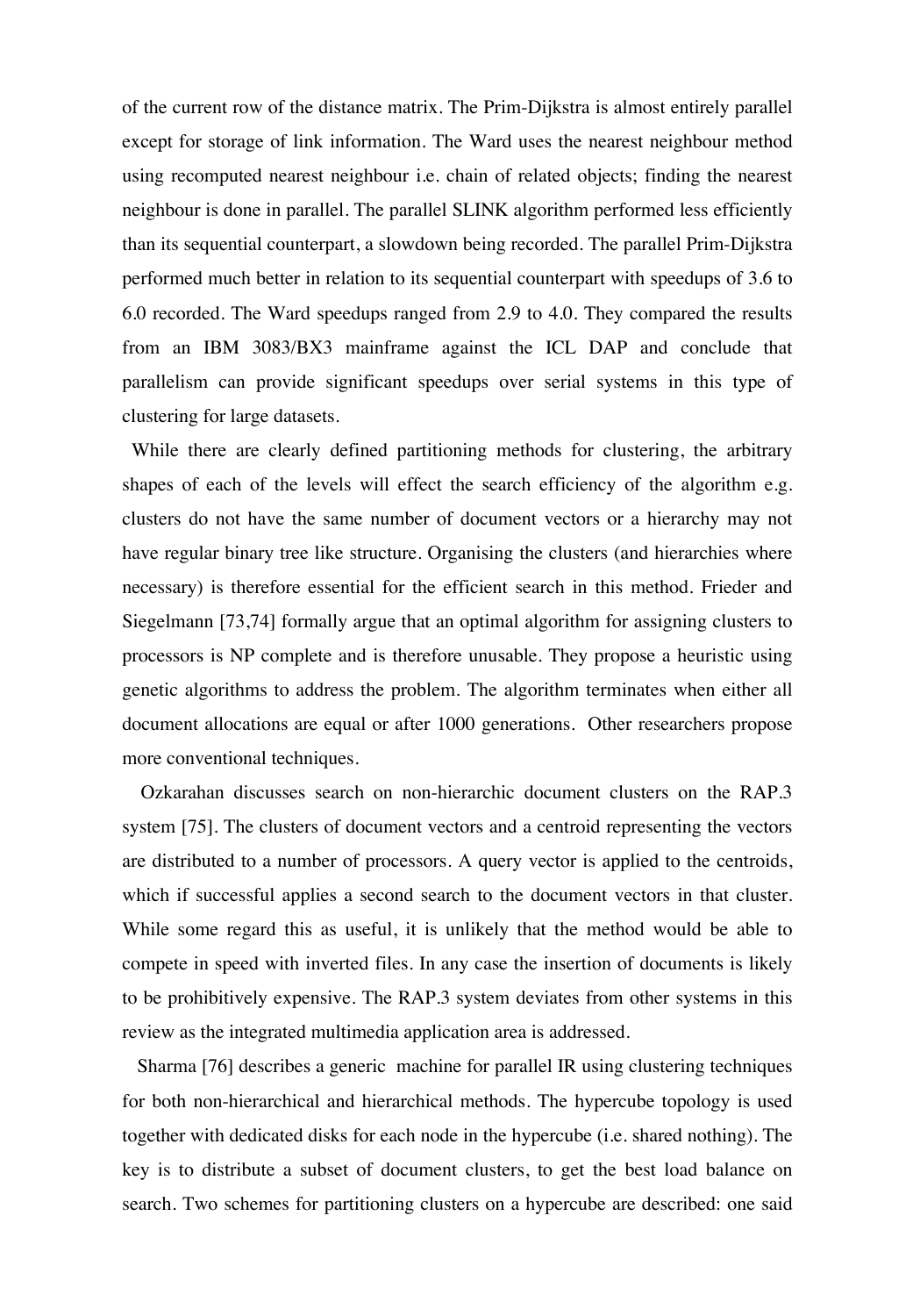to be for increasing efficiency and one of increasing effectiveness. In the efficiency algorithm closely related clusters are assigned to different sub-cubes such that no of documents is equal in all sub-cubes. Within a sub-cube a cluster is spread across nodes, with the centroid assigned to one node. In the effectiveness algorithm clusters are recursively distributed across sub-cubes, each sub-cube have a smaller dimension than its parent. A hierarchical clustering algorithm is used, mapping the hierarchy to the hypercube. All levels of parallelism for clustering are used in these proposed schemes. The search consists of the broadcast of a query and the application of the query to the document database. In the efficiency algorithm the query is received at each node and comparisons are done concurrently. Similarity values for clusters (centriods) are collected and sorted and sent to a designated node which chooses the highest ranked clusters; these are requested from the relevant locations. In the effectiveness algorithm the query is received at each node and comparisons are done concurrently, similarity values at all levels of the hierarchy being calculated. The results are transmitted up the hierarchy and on this basis the highest ranked documents are chosen. The simulation shows that as cluster levels increase, the efficiency scheme response time remains static, while effectiveness scheme seems to increase dramatically. In this case Amdahl's law (the asymptotic limit for the computation) hits the efficiency scheme at 128 processors and the effectiveness scheme at 1024 processors.

 The granularity of the clustering approach can vary; either the cluster or the vector or even elements of a vector if an array processor such as the DAP is available. Both inter and intra query parallelism for search are available in the method. It is difficult to comment on the interaction between the machine type and the method, because of the multiplicity of clustering algorithms available. The arbitrary shape of the clustering algorithm determines the level of data skew and hence the search efficiency. Because of the expense of generating clusters, it is unlikely to be able to compete with Inverted files: unless some benefit in retrieval efficiency can be demonstrated.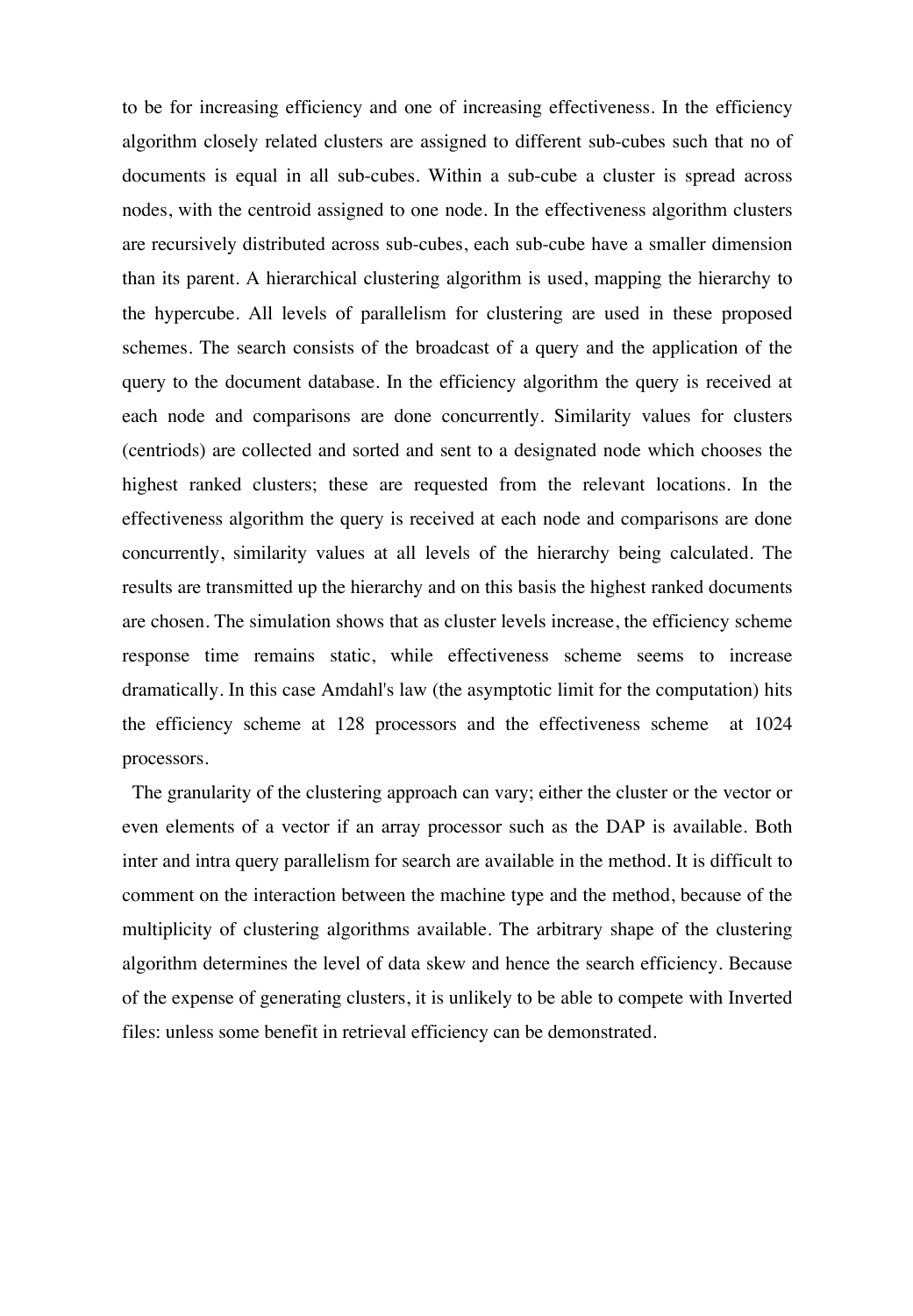#### 4.6 *Connectionist approaches*

 These approaches use a network model to represent information in an IR system [1]. Many are related to the 'neural network' and 'spreading activation' areas of computation. They are inherently parallel, but extremely complex and poorly understood. Because of this their implementation on parallel computers is difficult and little work has been done in the area: research has concentrated on sequential implementations as a consequence [77,78]. The MacLeod and Robertson algorithm [43] described in section 4.5 can also be placed concurrently in this class. It should be noted that these researchers take a very different approach to others described in this review. Because of the complexity of these methods we do not attempt to describe data partitioning, granularity or query parallelism for connectionist approaches.

 One particular connectionist system is the PTHOMAS system described by Oddy and Balakrishnan [79] and has been implemented on the Connection Machine. The theoretical idea behind PTHOMAS is to represent a holistic view of the documents and their relationships. The method uses a network structure of nodes (documents, authors, terms) where the arcs (edges) between these entities represent a relationship in the index and thesaurus. The network is a global graph representing the universe of the database. The user sees a context graph which is a subset of the global graph and is created by user action. Various component graphs may be discarded in the user interaction with the system. The algorithm used is computationally very intensive: a database with 10,000 document abstracts would create a network with 1 million nodes/edges. Oddy and Balakrishnan have not addressed the issue of how to implement these ideas/methods realistically for large collections and therefore we do not see the PTHOMAS as being a practical proposition for the foreseeable future.

#### 4.7 *Other approaches*

There are a number of different approaches to parallel information retrieval which do not fit easily into the classes described above. We therefore describe below some other work, both practical and theoretical. These include vector processing, hybrid inversion, functional programming and relational database. A vector processing system is the subject of a critique in section 7.4. Given the variety of approaches in this section we will not attempt to describe the interaction between architecture, the algorithms and the types of query parallelism used.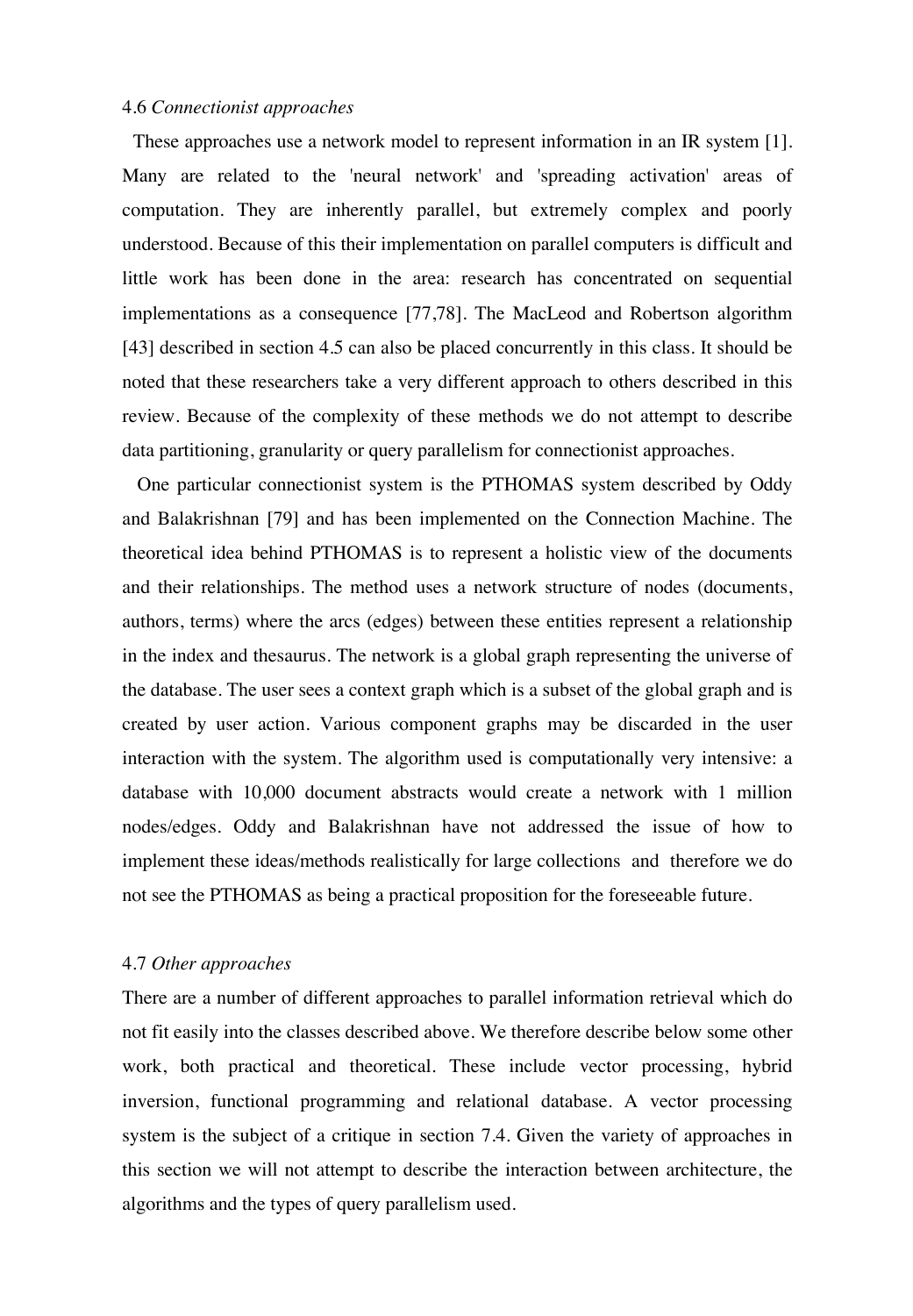A. *Vector Processing*. Stewart and Willett [80] describe an algorithm for nearest neighbour search using a multi-dimensional binary search tree, using networked microprocessors. Documents are represented by vectors, as is the query: the vector contains identifiers of terms in that document. Document collection is represented as a binary tree with the nodes associated with document term vectors (all nodes at the same level of the tree having the same vector) and the leaves having buckets with documents sets. Similar vectors are inserted in the left tree and dissimilar are inserted in the right tree. Query search is done in the same manner. An upperbound value is set and the algorithm backtracks using the value to find relevant buckets. The search is bounded by  $O((\log N)^k)$  where k is a collection dependant constant. The level of k determines the amount of backtracking and hence the efficiency of the search. A special simulation language for the simulation of queuing systems was used to produce the results. Search is done by broadcasting a query down the tree, the answer being broadcast back up in the opposite direction: backtracking to nodes in the tree is done where necessary. The "Overlap co-efficient" is used as the similarity measure. The level of speedup deterioration was found to vary widely and were collection dependant.

B. *Hybrid Inversion*. Yount et al [29] describe the MARS system which they have implemented to store medical records. The system contains 850,000 medical records, 2.5 million medical references and 500 million indexed words. The system runs in a standard UNIX distributed environment, with the machines linked together by ethernet. The system uses the Shared Nothing architecture. The MARS system uses many of the concepts and mechanisms of distributed systems such as threads, remote procedure calls (RPC), external data representation (XDR) and the client/server model etc. Each text word is classed as an instance, and is stored in one of the archives which are distributed amongst servers residing on different machines. The instance (or posting) is a fundamental unit for locating and manipulating records. The instances have a segment id number (SID) to identify a host, a record id (RID) for a given record and word count (WC) to locate individual elements of a word in a record. The system uses a hybrid inversion method utilising a dynamically changing hash function to identify word to word id and inverse mappings.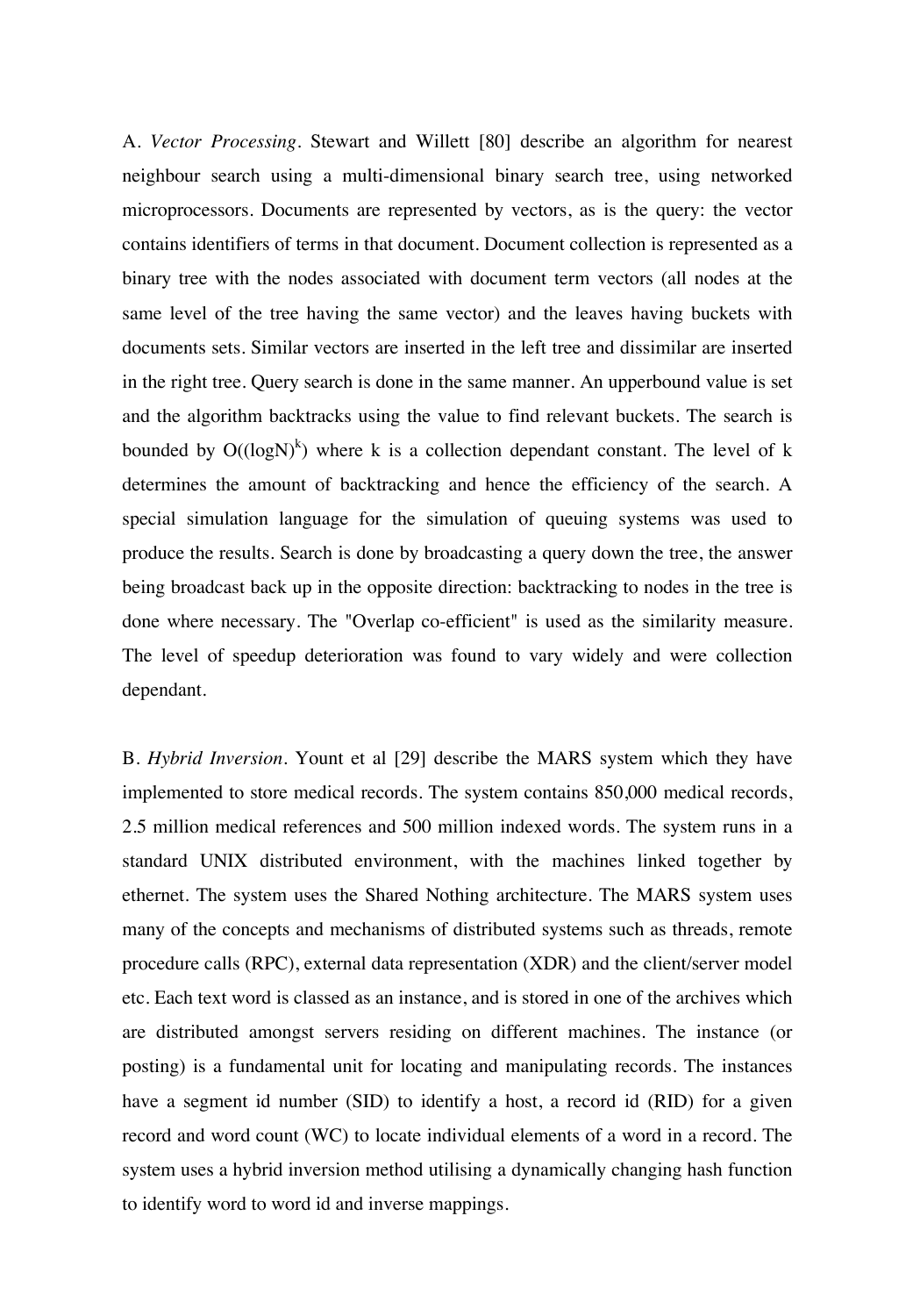C. *Functional Programming*. Deerwester et al [81] describe an architecture which uses a server as an interpreter for a functional programming language that uses lazy evaluation. Clients can make requests to multiple servers, therefore the language can be evaluated in parallel. In particular the processing of inverted lists, which can in some cases be very large, is addressed. It is stated that without lazy evaluation of lists much extra computation is needed where examination of intermediate results suggests that processing of the lists is unnecessary. Such also has implications for space complexity, where the intermediate results need to be stored. They state that functional programming is a useful way to implement the lazy evaluation of lists to prevent the extra time and space complexity which may occur with certain queries.

D. *Relational Databases*. A great deal of research has been done on using parallel computing for relational databases [26]. Experiments using parallel relational databases for have been reported at TREC-3 [82] and TREC-4 [83]. The guiding principle of this work is that while parallel relational databases are common, parallel IR systems are rare. An inverted file structure is modeled using relations and keyword searches are done using SQL. The parallel database machine used is the AT&T DBC-1012 Model 4 (formerly Teradata). The I/O penalty of using relational databases in IR is addressed by using a query reduction technique based on term selectivity, which according to the results given does not affect precision and recall adversely. Clustered primary keys are used to reduce I/O even further, by placing inversion data on contiguous data pages. However, it is unlikely that parallel relational databases would be able to compete in speed with parallel IR systems because of the superior I/O performance of the latter: Inverted files only need 1 disk read to access term information, while relational databases usually need many more because of the B-Tree structure used in them.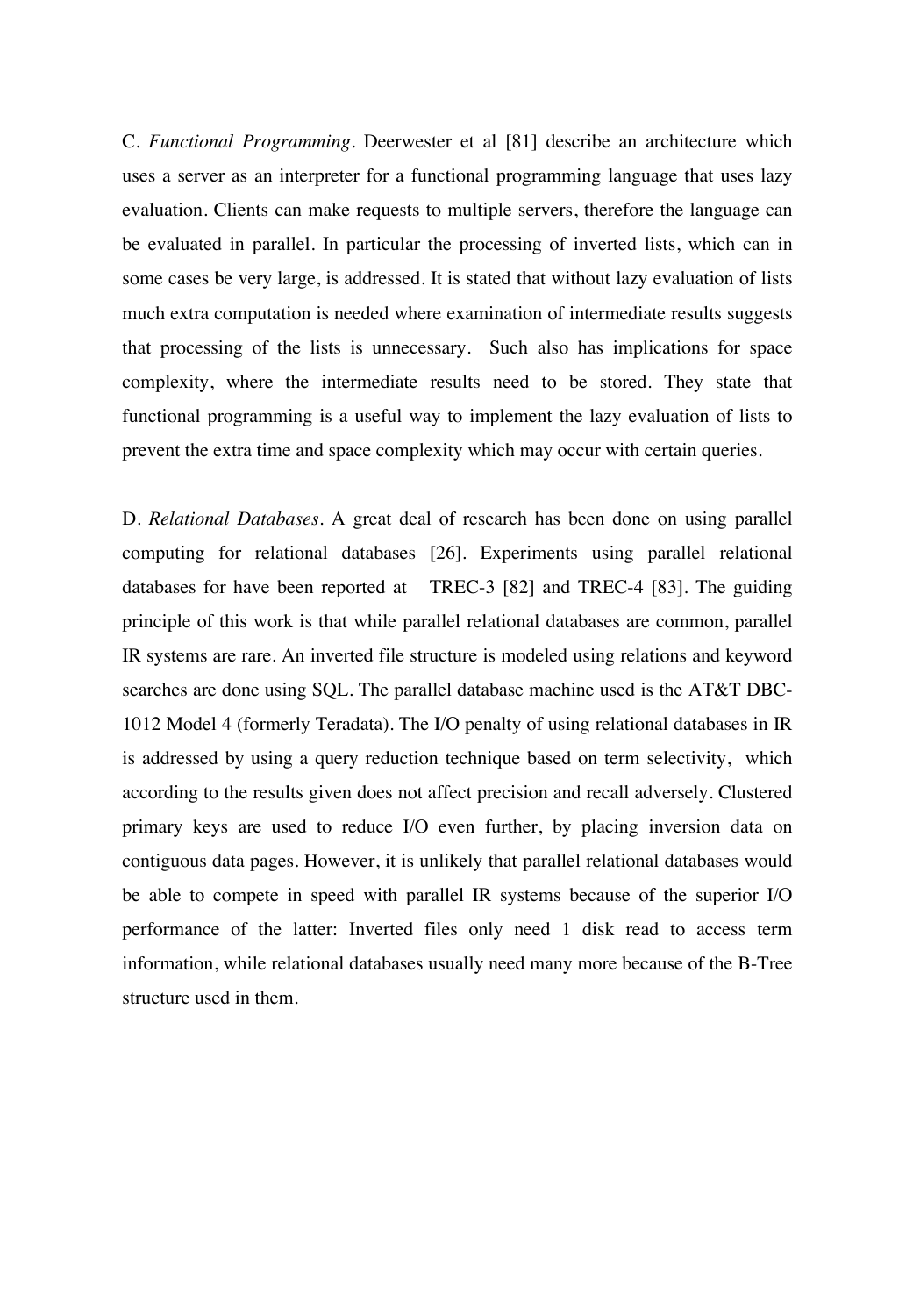#### 5. CHOOSING AN APPROACH

We have seen the motivations for using parallelism in IR and some of the methods which have been used. In the context of the information given we describe a rationale for choosing a parallel IR approach. We assume that one or more of the reasons described above exists for choosing parallel IR systems in the first instance.

 The central issue behind choosing an approach is that of index maintenance, in particular of the insertion rate compared with the query rate [36]. A further issue is that of index generation: Hawking [23] points out that building indexes for Inverted files with the size of 8192 Gigabytes would take so long that the document retrieved would only ever be of historic interest. We therefore suggest some criteria for choosing one of the parallel IR approaches described in section 4.

 If searches such as regular expressions are required, then the pattern match method would be the most suitable. Regular expressions are difficult to implement on signature and Inverted file methods and would be restricted in the two-phase search.

 If the application requires a high insertion rate compared with query throughput, we would suggest that the two-phase search be used. Insertion of documents is much cheaper than Inverted files and queries are therefore much less likely to be affected by delays engendered by insertion. Where other types of document maintenance are required such as document alteration or deletion, or all three maintenance operations, then the two-phase search would become essential. It is generally agreed that using Inverted files with highly dynamic database is problematic, because of their high maintenance cost. Block deletions are not an issue since they are relatively inexpensive.

 However where the query rate exceeds the insertion rate the use of Inverted files is recommended. It is possible to reduce the cost of maintaining indexes by using parallelism [26] and thereby offer much faster access to documents than would normally be possible with the method. For very large databases it is possible to reduce downtime by using parallelism to insert documents in batches and increase system availability. Where the availability of documents in not such an important issue, batch updates would be preferred.

 What of the other methods described in section 4 such as clustering and connectionist approaches? Because of the extra computation needed we would only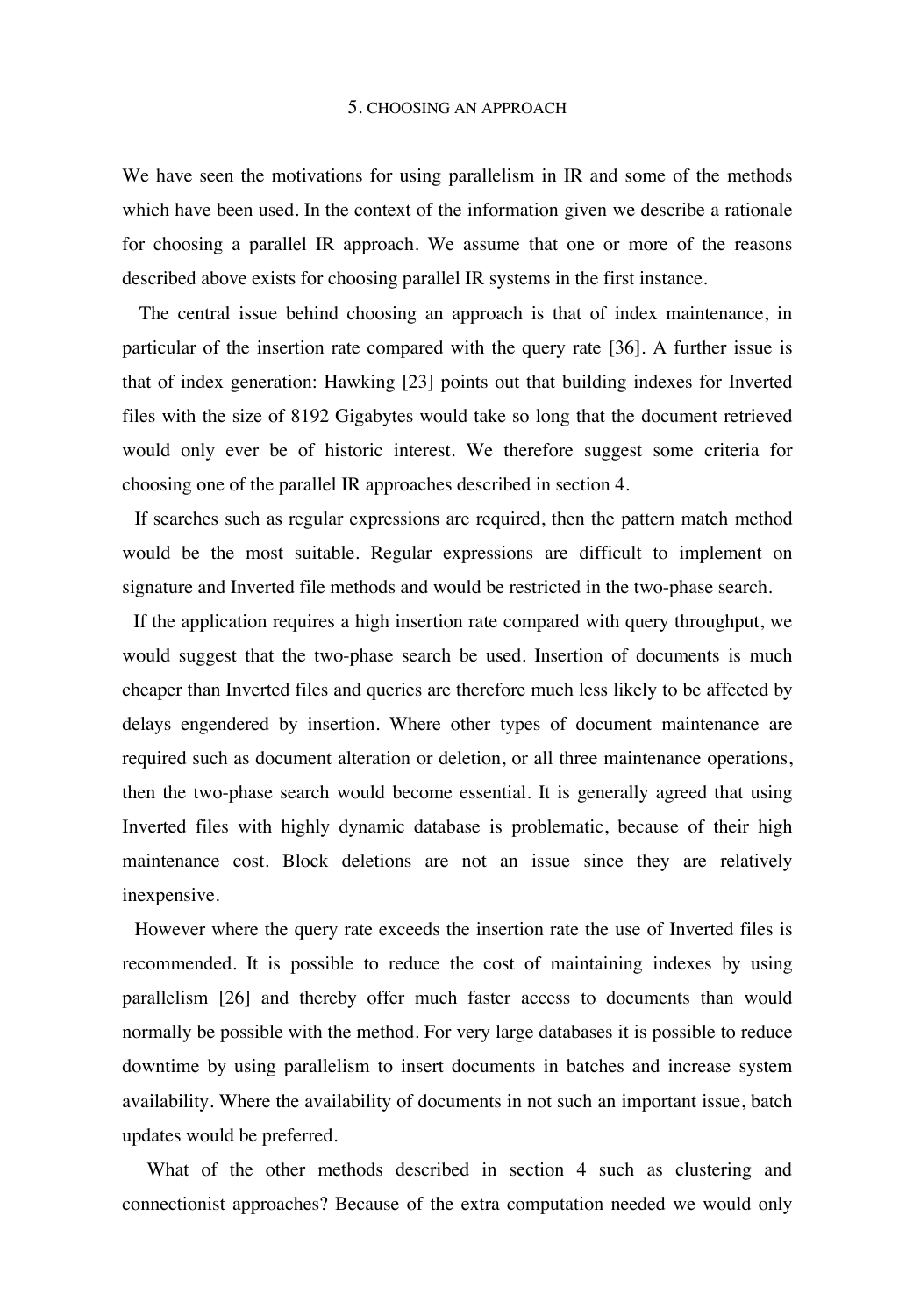recommend their use if some gain in retrieval efficiency was found, using empirical experiment based on users relevance judgements. In some cases however we would not recommend the use of some methods under any circumstances: in particular the application of parallel relational databases to IR. Normalised tables increase the size of the Inversion dramatically (which can sometimes be large in any case) and the I/O problem already stated in section 4.7 above can be a considerable bottleneck. The use of parallel relational databases does not bring benefits in terms of retrieval effectiveness or efficiency.

 It has been noted above that the reason for the dominance of Inverted files as a method in IR has been the ability to service queries far quicker than the other methods. Our criterion for choosing a parallel IR system is also based on this reason, but it should be noted that some applications such as News agencies live and die by the speed with which they can deliver textual information to their customers. This does not greatly affect the choice of a method, but may reflect a change in emphasis from past requirements.

#### 6. RETRIEVAL MODELS USED IN PARALLEL IR SYSTEMS

Information Retrieval systems use models in order to extract relevant information from text databases. The application of these different models can have an effect on both the retrieval effectiveness and efficiency of Parallel IR systems, it is therefore important to consider them. We divide the models up into boolean, proximity, term weighting and regular expressions. They are discussed in turn below.

#### 6.1 *Boolean model*

The boolean model is dominant in commercial IR systems, and most of the mainstream systems described in this review offer facilities for users to submit boolean queries. They have been implemented on systems such as the CM-2 [38] using the signature method, the DAP [11] and POOMA [68] machines using the Inverted file method and PADRE [21] using the pattern matching method. PADRE allows union, intersection and difference operations on match sets, but these are equivalent to OR, AND and AND NOT boolean operations. The MARS [29] system also uses the boolean model as the basis for its query language. Parallel systems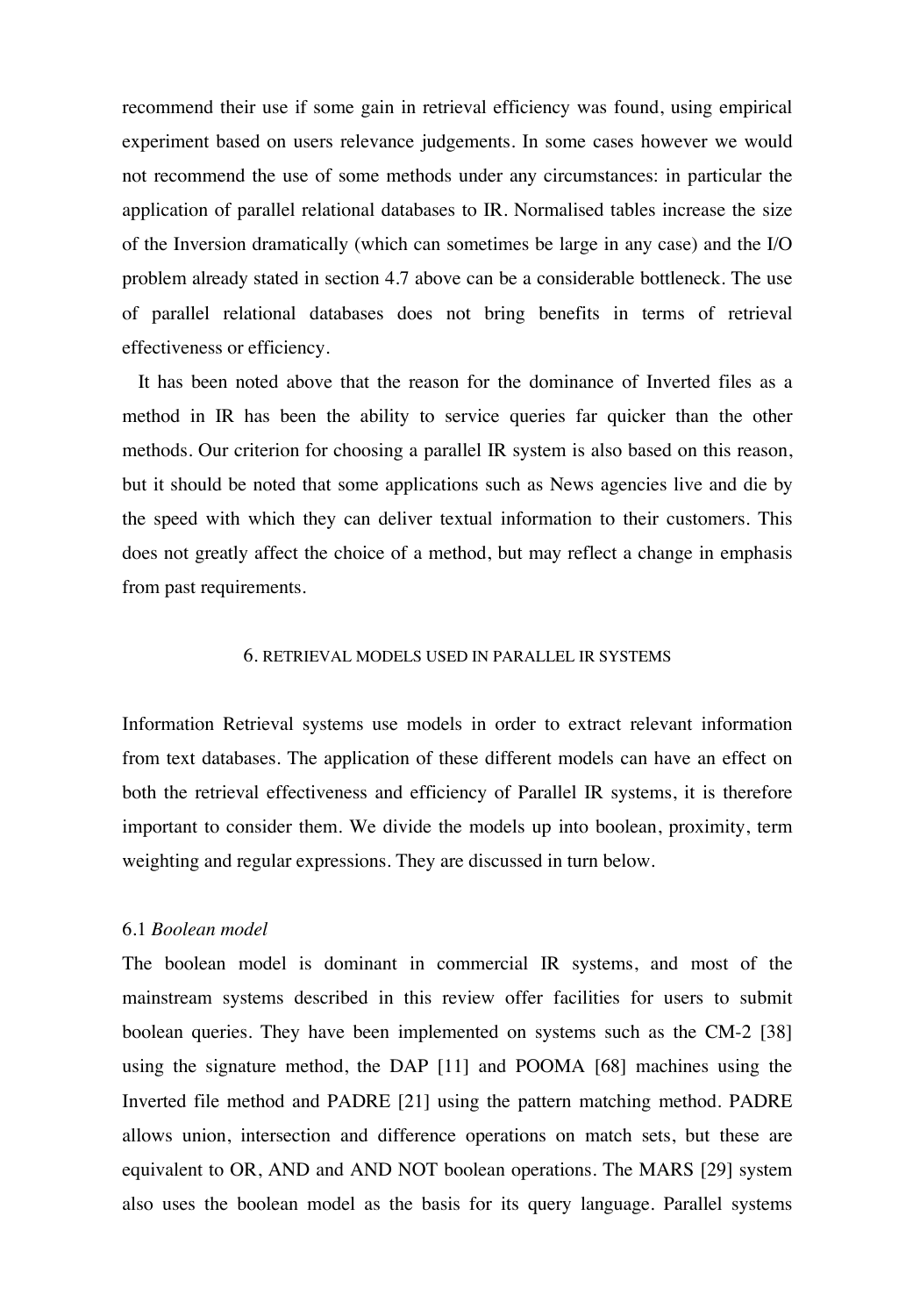cannot improve the effectiveness of queries using this model, and depend on the user to generate effective queries. Naive users can find generating effective queries using the boolean model very difficult. Retrieval efficiency could be increased by parallelism, whether it be increase in speed on pattern match or fast set manipulation on inverted lists.

#### 6.2 *Proximity models*

A very useful extension to the boolean model is proximity operations. They are used to find text atoms which are within a specified distance of each other e.g. next to each other (adjacent), in the same sentence or within a given character distance. Among the systems which use proximity models are the DAP [11], pattern matching in PADRE [21] and MARS [29]. The PADRE system provides the most detailed information on the proximity operations it allows. These include followed by (fby), not followed by (not fby) and a combined proximity/weight scheme called Z-mode [20] (znear). The fby operation finds matches on terms which are within a given number of characters of each other. The not fby operation finds text in which terms are not within a given distance. The znear operation uses proximity spans to calculate relevance scores (we can therefore place this operation concurrently in term weighting models). As with boolean models, improvements in retrieval effectiveness using parallel computing are not found: but retrieval efficiency could be improved if overall efficiency is not reduced by extra interprocessor communication or load imbalance.

#### 6.3 *Term weighting models*

One of the main methods used to improve retrieval effectiveness is to utilise one of the myriad term weightings schemes that are available. The dominant scheme has been the vector processing model with systems such as RAP.3 [75], the DowQuest [63], Transputer Networks [58-62,84] and POOMA [68], all using it in various forms. PADRE [20] offers a number of weighting schemes based on the inverse document frequency (IDF) measure. These models may use unnormalised [20] or normalised [24,63,68,84] term weighting. Cringean et al [58-62] do not specify the normalisation method. Others such as Reddaway [11] and Jeong and Omiecinski [69] do not specify a weighting scheme in their discussion of term scoring in their papers. A very important issue will have a critical effect on the efficiency of a term weighting scheme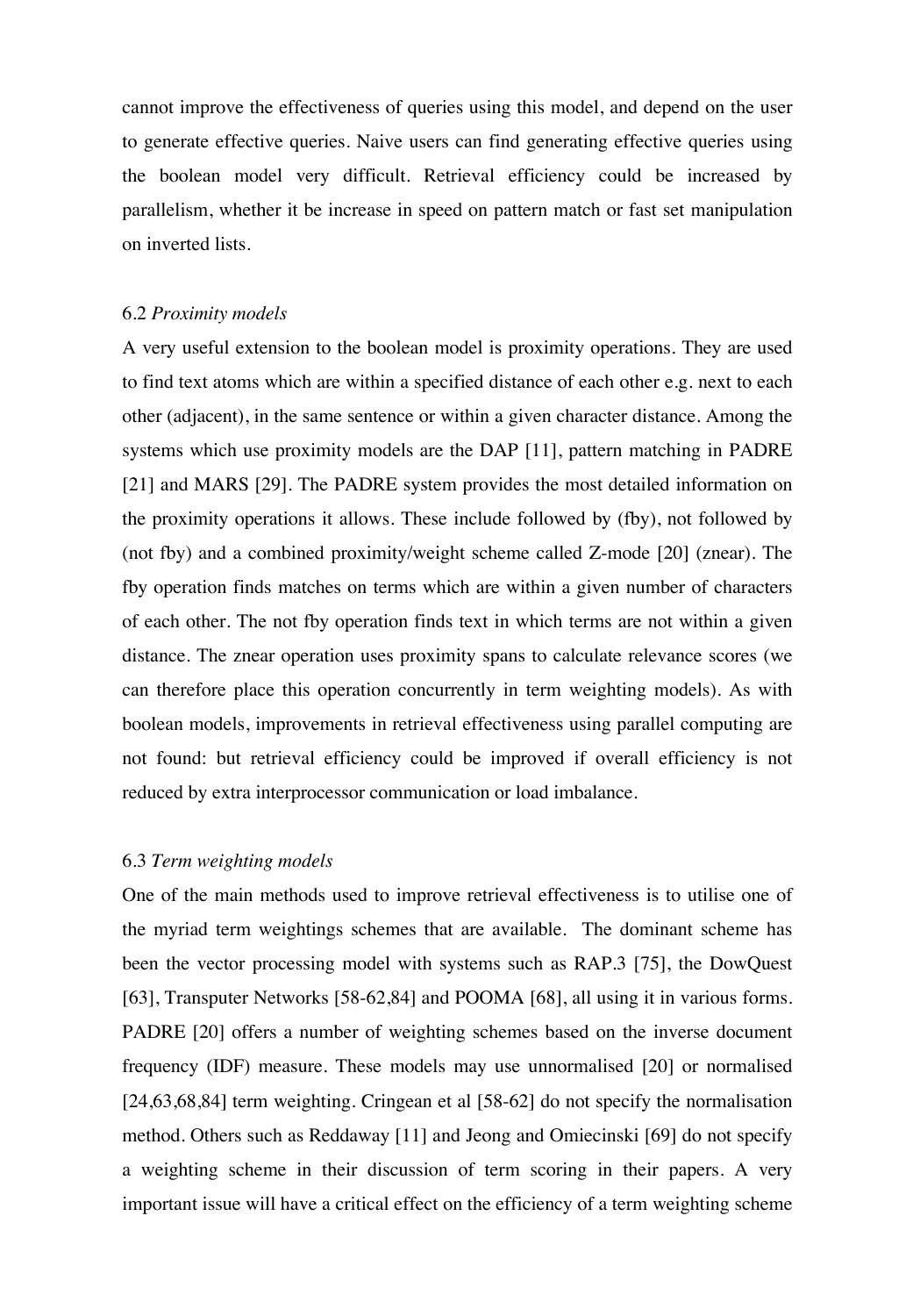on a parallel architecture: some schemes require collection information to calculate the weights. If this information does not reside in one place i.e. a processor and its resident disk, the parallel machine needs to use interprocessor communication to merge the data held separately into a single figure. This bottleneck can affect the efficiency of the term weighting calculation. Many parallel machines provide facilities to do just this e.g. the DAP [7] and Fujitsu AP1000 [16] in the form of global operations. Where this special hardware does not exist, the interprocessor communication can reduce efficiency drastically. Unlike the two models discussed above, parallel implementation of term weighting may allow an improved level of retrieval effectiveness if the improvement in efficiency allows weighting methods to be used which are computationally more complex.

#### 6.4 *Regular expressions*

Regular expressions give a user the ability to search for complex patterns in a single statement. They can be very computationally intensive and are best implemented on raw text. Examples of work using or proposing regular expression in pattern matching can be found in Pogue & Willett [12], Hawking [19] and Skillicorn [42]. They can be undoubtedly very powerful in the hands of a very experienced user, but naive users may find them difficult to use effectively. Parallel computing could improve retrieval efficiency quite considerably, but we do not see how it could improve retrieval effectiveness.

#### 7. CASE STUDIES - "STATE OF THE ART"

We present four systems below which are regarded as the most prominent of those discussed: two of them because they have been commercially successful and two because they are the most up to date systems currently being used in research laboratories. Detailed information on the commercial systems is however limited. In our discussion in the case studies we describe the suitability of each system for the task, storage methods and granularity.

#### 7.1 *DAPText*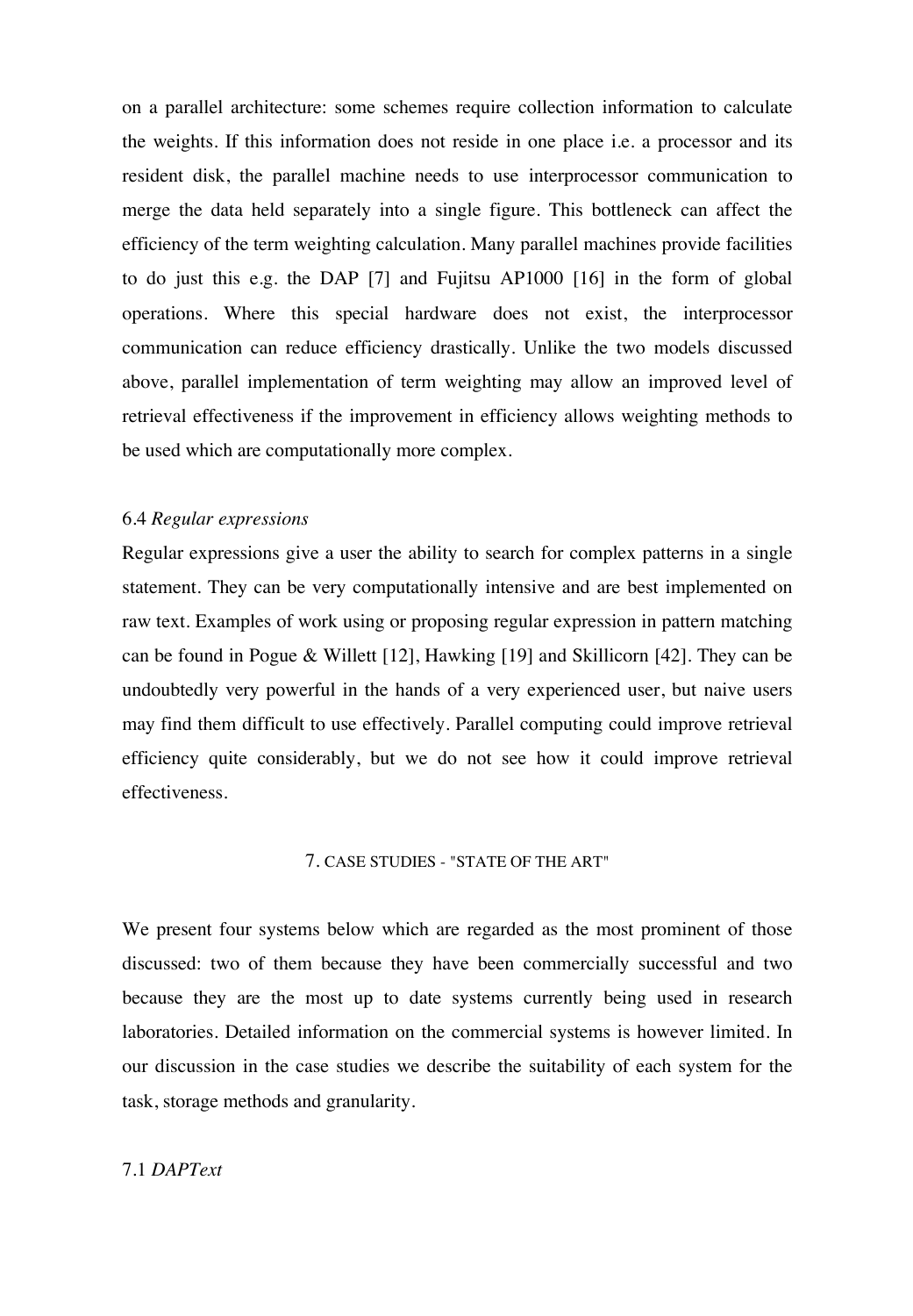DAPText [11] is a commercially successful parallel text retrieval systems used by Reuters for their text retrieval purposes. The system uses a range of compression techniques on the posting lists for terms of varying hit rates. Those terms with the highest hit rates have postings represented as bit maps, 8 bit postings and 16 bit postings, whilst 24 bit postings are used for rare terms. The higher the hit rate for a term the more compact the compression method. Boolean operations on bit maps are reported to be very fast on the DAP. The main aim of the system is to provide very fast query processing on common terms, since merges on them are more computationally intensive than rarer terms. Position data is also held (in 12 bits), but is kept separately from the inverted list. The reasons for holding position data separately are for efficiency on queries which do not require position data and the variety of compression techniques used. Updates on the indexes are not done immediately: documents are added to a separate area of the DAP memory and merged with the main index data in a given timeframe. Processing of documents takes half a second for those of an unspecified average size. The DAP 610 can handle 35 boolean queries a second. Each query is handled one at a time, since SIMD machines do not allow separate threads of execution. Therefore no inter-query parallelism is possible, unless several DAPs are connected together.

 Information about the system is limited. There is very little information on how keyword and inverted lists are manipulated. The system appears to offer a very fast search on the back of the compression techniques described. The granularity of the computations are determined therefore by the required compression method for a given term. There is no discussion on those terms whose distributions may hover between different compression methods, and the subsequent effect this may have on performance. Some recent work on using hypertext and the DapText system is reported by Wilson [85,86].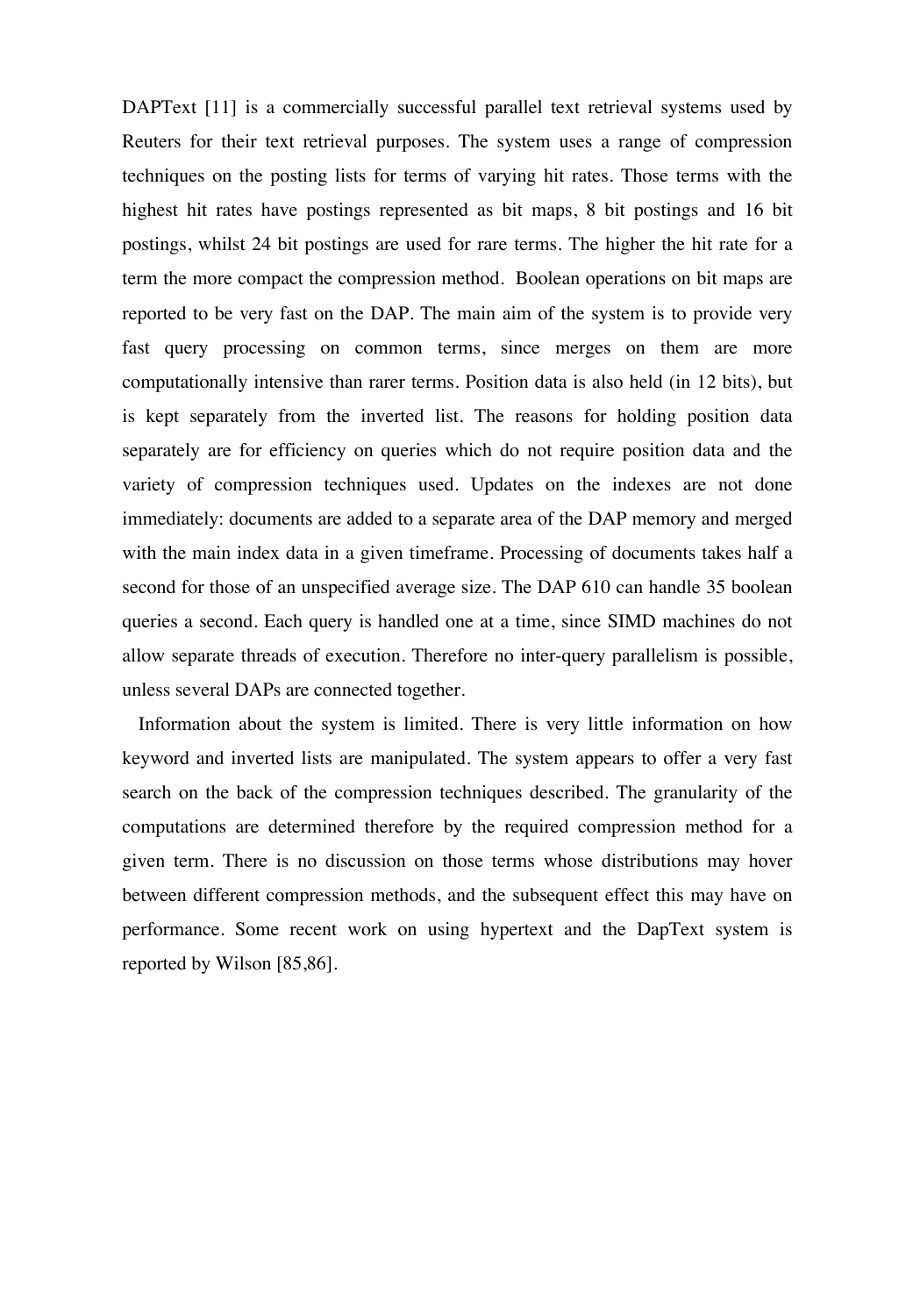#### 7.2 *DowQuest*

The DowQuest system is also a commercially successful system. The Dow Jones News Retrieval Service uses the system for its Text Retrieval needs [29]. The algorithms and data structures for the system are described by Stanfill & Thau [63] and Stanfill [64,65]. We outline some related work done by Thinking Machines which is described in Stanfill et al [39] and Stanfill [64]: the contrast between the two algorithms is instructive. We also describe some further work done on an IR testbed for a more recent version of the Connection Machine.

|                                                                                                                                                                               | Processor 1 | Processor 2 | Processor 3 | Processor P |  |
|-------------------------------------------------------------------------------------------------------------------------------------------------------------------------------|-------------|-------------|-------------|-------------|--|
| Row 1                                                                                                                                                                         | $0(0.1)$ *  | $1(0.2)$ *  | $2(0.3)$ *  | 3(0.4)      |  |
| Row <sub>2</sub>                                                                                                                                                              | 4(0.9)      | 5(0.2)      | 6(0.6)      | 7(0.6)      |  |
| Row 3                                                                                                                                                                         | 8(0.7)      | 9(0.5)      | 10(0.8)     | 11(0.4)     |  |
| Row n                                                                                                                                                                         | 12(0.6)     | 13(0.9)     | $14(0.1)$ * | $15(0.7)$ * |  |
| Relevant postings for a term are $3$ to $13$ : $*$ signifies irrelevant postings<br>(weights for postings are in brackets)<br>Figure 5 - Assignment of postings to processors |             |             |             |             |  |

The algorithm described in Stanfill et al [39] works by multiplying a query weight with stored postings weights in parallel and sending the result to a mailbox somewhere on the machine. The term identifier partitioning method is used. Using a data map (the keyword index), rows of postings are identified and placed in memory ready for computation. Processors are given an equal number of postings (n). The algorithm then iterates through each posting row of the processor i.e. from row 1 to n, calculating weights for terms if and only if the posting in that row is identified as being relevant: otherwise the processor is deactivated (see figure 4). The weights are then routed to the relevant mailbox in the machine after an iteration using a Send and Add command. When weights have been computed, the top documents are identified by sorting the weights in the mailboxes. This mailbox algorithm has been criticised by Reddaway [11] who points out that term distribution will have an impact on its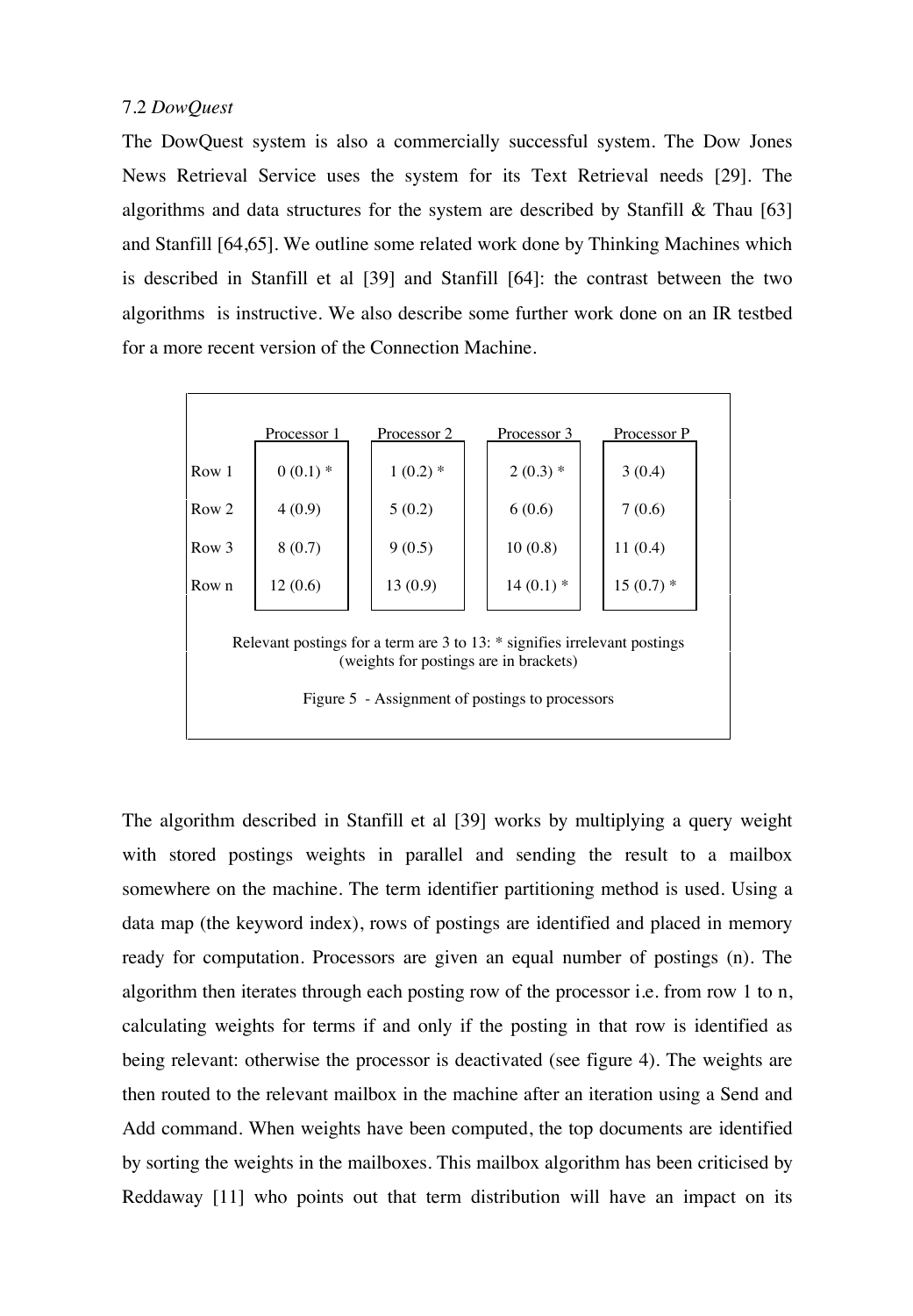efficiency. If the postings lists are too large to be fitted in the machine at one go, the remaining postings can be loaded in from disk and processing can start again from row 0. SIMD machines are very good at this kind of fine-grain computing. However the algorithm suffers from a data skew problem when a row of postings only has a small number of active processors e.g. one or two in a 64k processor machine. The effect on efficiency can be drastic, reducing the complexity to that of sequential machines in the worst case. To address this problem, partitioned posting file methods are discussed [63-65].

The partitioned posting file method described in Stanfill  $\&$  Thau [63], does not eliminate data skew but does reduce it considerably. Essentially postings are partitioned such that all term postings for a document are handled by a single machine node: thus the document identifier partitioning method is used. This eliminates the need for the routing process for the mailbox algorithm. Postings are placed into blocks of a partition. The data map is used to identify the required partitions. The partitions are then loaded into memory and computed in parallel. The algorithm iterates through the partitions until a weight for every hit document has been calculated. The granularity of the computation is still the posting. Extra space is added to the postings file in order to retain alignment as far as possible. As with the DAP the system would appear to offer very fast search facilities.

DowQuest was written for the CM-2 version of the Connection Machine. A prototype [66,67] was written for the Connection Machine CM-5: a more powerful machine with a hybrid SIMD/MIMD architecture. Massand and Stanfill [66] and Linoff and Stanfill [67] describe methods and data structures implemented on an IR testbed for the CM-5. They take the standard boolean model and extended it with proximity operators. Techniques for distributed databases are considered in particular the problem of term weighting across distributed collections. Compression methods are used to reduce the size of the inverted file i.e. pre-fix omission, run length encoding and n-s encoding: compression is applied to position data, but not to weighing data. They claim the decreased time in I/O can fully compensate for uncompress computation (based on a study of two corpus; the King James bible which is 4.5 Mbytes and a sample of Wall St Journal articles which is 12.3 Mbytes). The issue of updates is considered as well as deletes: they use an in-core technique for the text database using the document id partitioning method for inversion. Fixed sized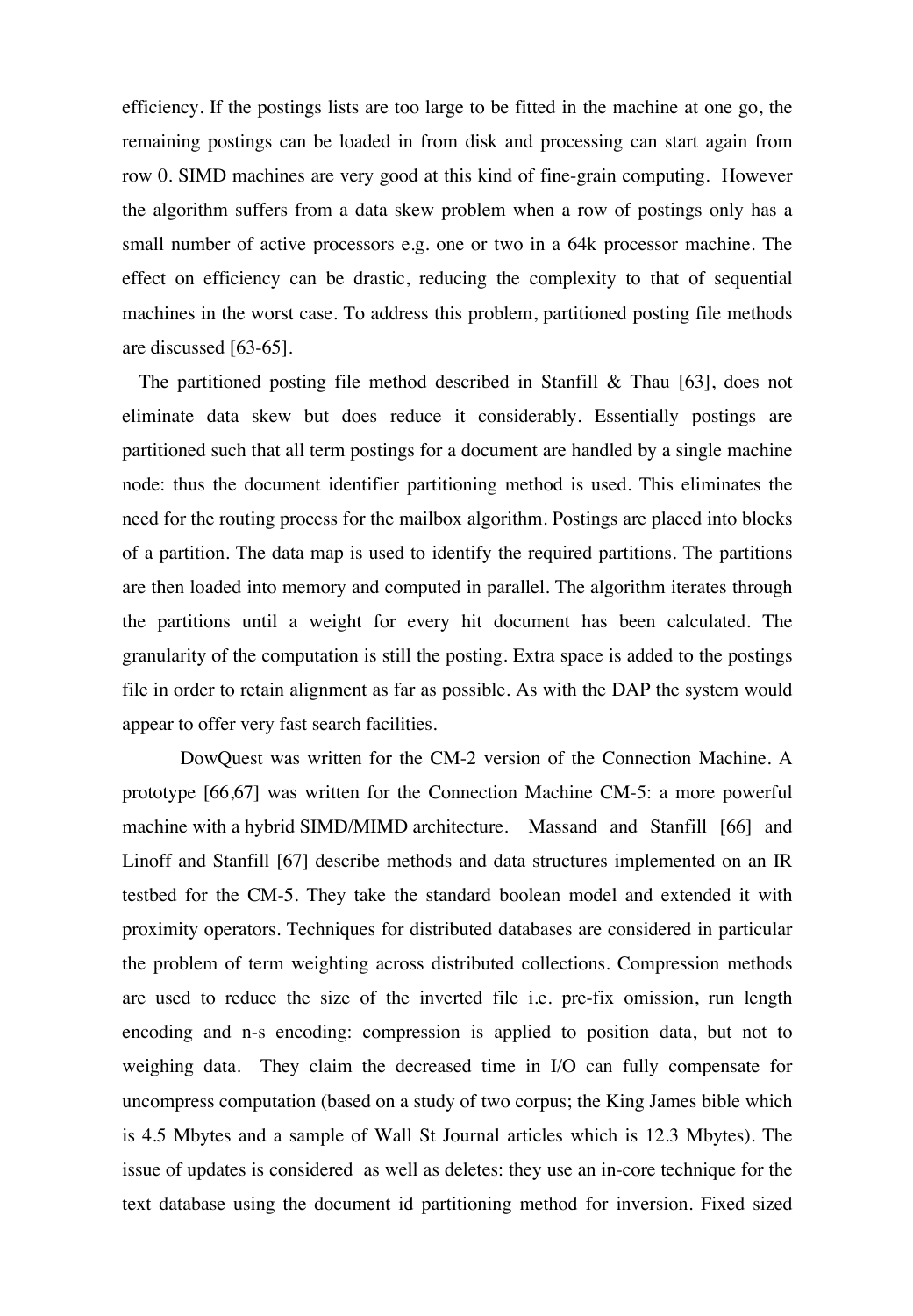blocks are used to distribute documents and re-adjust to text boundary accordingly (each processor looks after its own document set). A two pass index algorithm is used: see figure 6. This algorithm took 20 minutes in comparison with the 90 or so seconds on the Fujitsu AP1000 reported by Hawking running the PADRE system [16]. Part of the differential could be the cost of compression, and part in having to do the indexing twice. In the event the prototype or test-bed did not become a product.

- 1: Postings are generated, counted and discarded. This information is used to calculate the space needed for posting and space is allocated for each Inverted List.
- 2: Text is parsed again & indexed again from scratch, compressed & the Inverted Lists are put into the pre-allocated blocks

Figure 6 - Algorithm for generating compressed Inverted File

#### 7.3 *PADRE*

More information is available on PADRE and its precursors than any other system covered in this review. We have already imparted much information on the system ranging from the hardware it uses (section 2.2), methods of operation (section 4.1 and 4.4) and query models available for the system (section 6). We therefore restrict our discussion to the history and philosophy of PADRE.

 The system started life as PADDY [23,24] and concentrated on linguistic and lexicographic research on the *Concise Oxford English Dictionary* structured in SGML. Searches are based on the PAT indexing method [87], to implement pattern match, proximity and regular expression operations. Results from searches on the indexes show speedups ranging from 30 to 1000, where the speed of indexed matching depends largely on hit matches [23]. There is much discussion on the time to load data, a problem overcome by the introduction of the HiDIOS file system. A vision of the libraries of the future is given by Hawking [24] who argues that a number of advantages lie with using parallel supercomputers including: libraries would be open for much longer, a number of people could read the same book, books are never lost or mis-shelved, catalogues are never out of data etc. He does however point out that there may be many practical reasons, such as legal and financial, which may prevent the complete replacement of libraries by parallel supercomputers.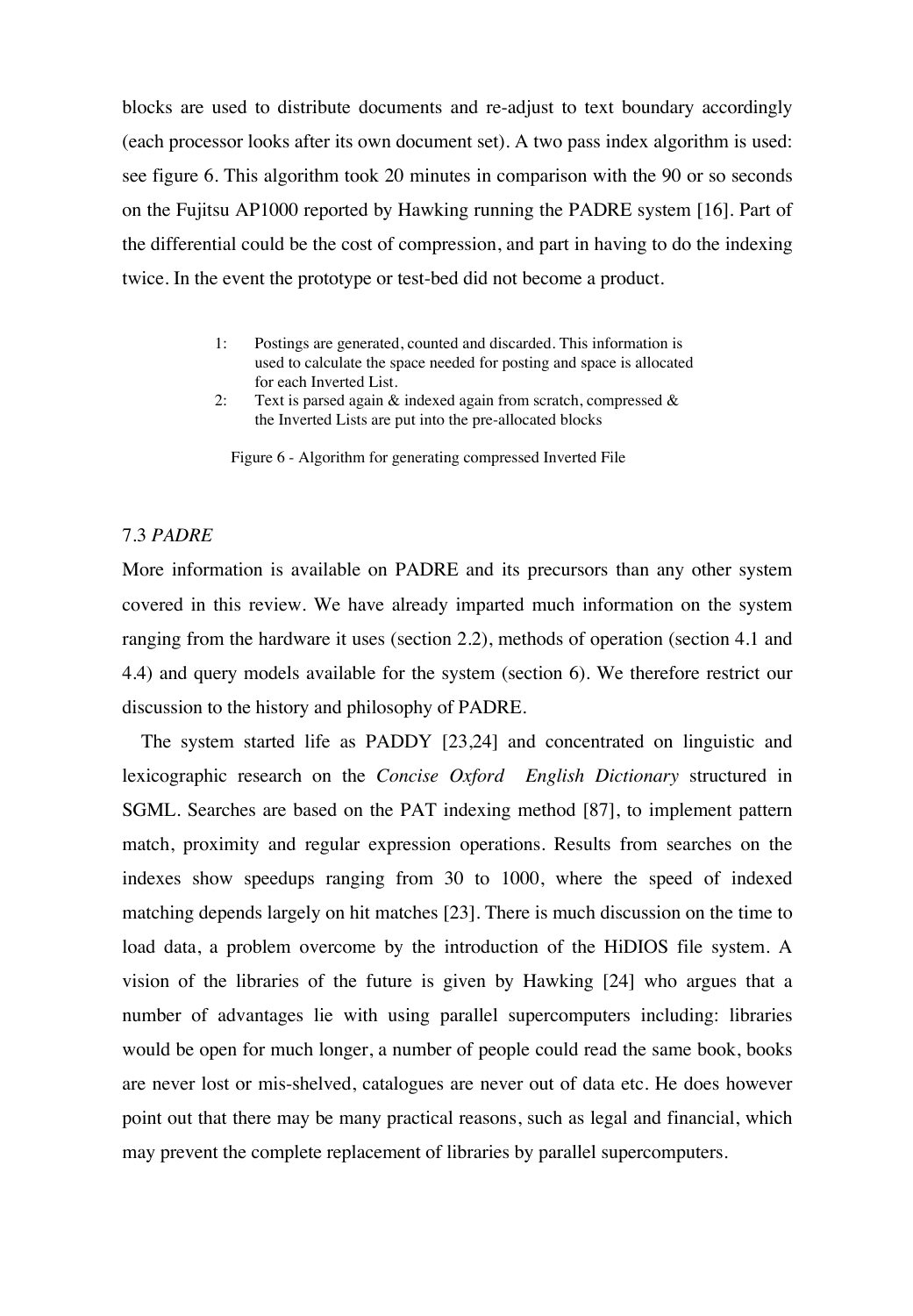The *ftr* system [25] builds on work done in PADDY and while retaining its capabilities is oriented towards more conventional IR problems such as retrieving text. A user interface called *retrieve* is introduced in order to provide a more user friendly access to the applications services, rather than a command line interpreter (although this is still available in *ftr*). A significant decrease in load times is recorded for *ftr* over PADDY. The system also has the ability to load more than one text database.

 The PADRE system retains many of the features of both *ftr* and PADDY, while introducing others such as inversion of text [16], term weighting [17]. natural language processing techniques [18], multiple user facilities [19] and proximity spans (z-mode) [20]. The document identifier partitioning method is used with partitioned indexes and postings.

 The reasoning behind the partitioning method is to provide fast update on Inverted files while providing fast responses to user queries. Near linear speedups for indexing are reported. The searches on indexes are reported as being constant, whereas the search time for pattern matches decreases with increase in the number of AP1000 cells. Responsiveness to additions and deletions to a text corpus are recorded. Using 509 Mbytes from the Wall Street journal and 10 Mbytes of Associated Press reports a merge time of 18.7 seconds, of which half was the approximate load time from the host. A time of 9.2 seconds is reported for the deletion of all documents with the word 'computer' in them: this reduced the Wall Street journal collection by 57 Mbytes. The implementation of time-outs on searches [19] is recommended to ensure reasonable responses times for users and to avoid 'killer queries' which can greatly reduce system throughput.

 As reported in section 2.2 the AP1000 system has hardware support for global reduction operations, which are useful for calculating collection information, given that such does not reside in one location on the machine. It is stated that PADRE could be ported to workstation clusters, re-coding the message passing in software libraries such as MPI and PVM [16]. Without the hardware support provided by the AP1000, it is hard to see how term weighting methods could be efficiently implemented in MPI or PVM with the style of data partitioning used in PADRE.

While PADRE does not explicitly provide query expansion facilities using relevance feedback [19], it is possible to use the technique providing a client has the ability to offer the service. It is further stated that relevance feedback is unlikely to benefit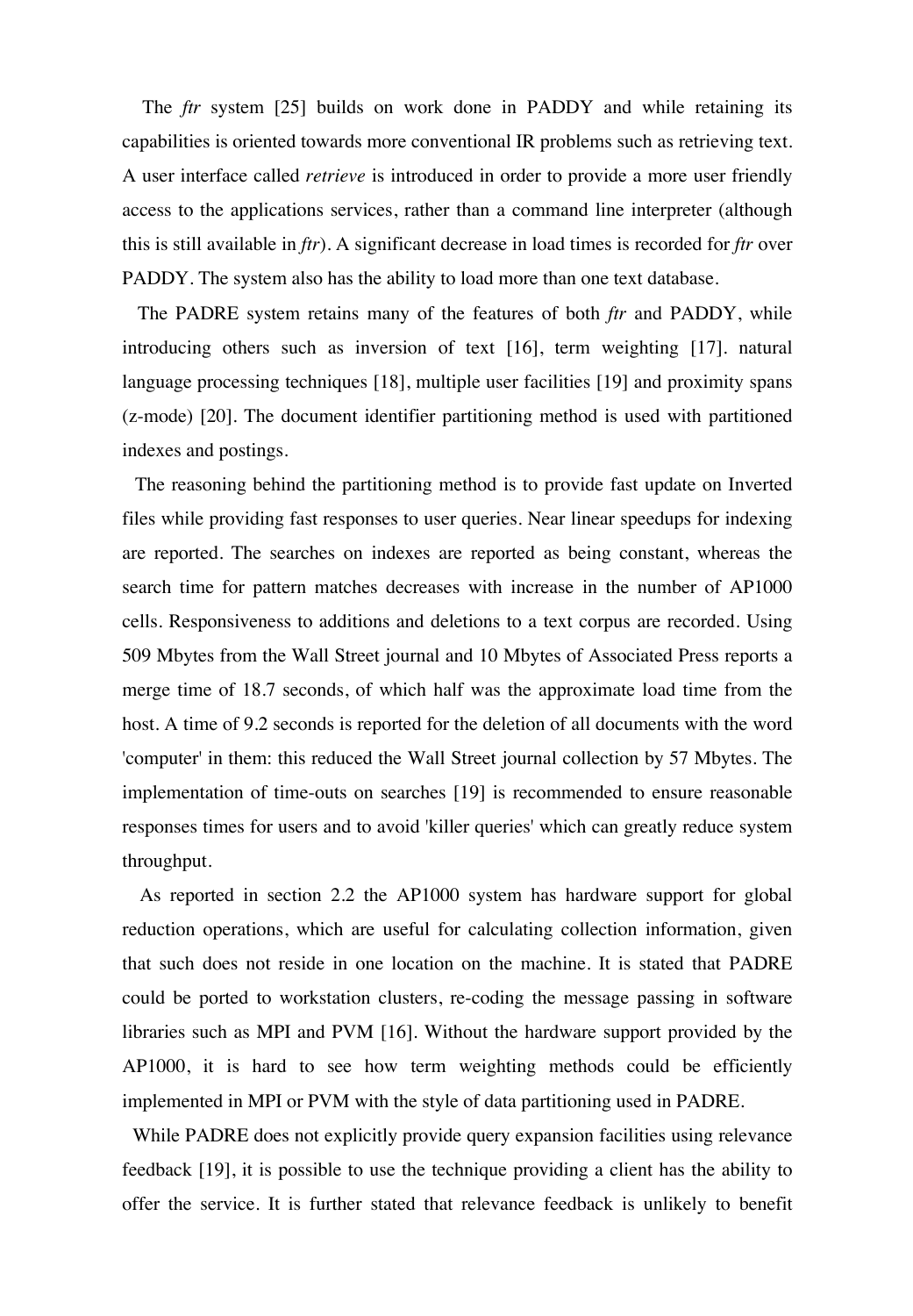greatly from parallelism. This largely depends on the method of relevance feedback being used (see section 8 on further work for more details). PADRE does not perform the term operation stemming [20].

#### 7.4 *FIRE*

Efraimidis et al [84] describe a system called FIRE which uses a transputer based supercomputer to implement a parallel IR system based on the vector space model. They use an automatically constructed thesaurus based on a connected components evaluation algorithm. They appear to be confused as to the difference between implementation and storage methods, and retrieval models. They state that the vector space model is used as the basis for the retrieval task rather than Inverted Files or Signature Files. Since the vector space model can be implemented on Inverted Files, it is difficult to know precisely what they mean by this. Hence our reluctance to place their algorithm in a class of its own in section 4.

 Their basic approach is either to keep the vectors in main memory or to load vectors in chunks, and then to compare them with a query using the cosine similarity function. There is no discussion of vector storage and insertion costs with respect static or dynamic text databases. An argument for their method could be that the insertion of a document vector to the end of a vector file is much less expensive than that of posting information to an Inverted file and would therefore be good for dynamic text environments. They refer to Stone [36] who discusses the offset of computation against storage and maintenance costs in detail, but without justifying the method of storing vectors separately, it is hard to see how the FIRE system avoids falling foul of his arguments. While the system may offer speedup in an absolute sense, a sequential Inverted file system may offer a better performance.

 Experiments are conducted on a simulated large document collection, actually constructed by duplicating the (small) CRANFIELD collection X times. Their argument that an X-times CRANFIELD collection can effectively represent a typical large scale computational load does not hold water, since the computation does not reflect a realistic or practical problem. Term distributions together with the number of hits are important factors. The number of hits per term will vary with the term distribution. There is no guarantee that a collection of size 1 will have the same term distribution as size X. Therefore we believe that the results given in respect of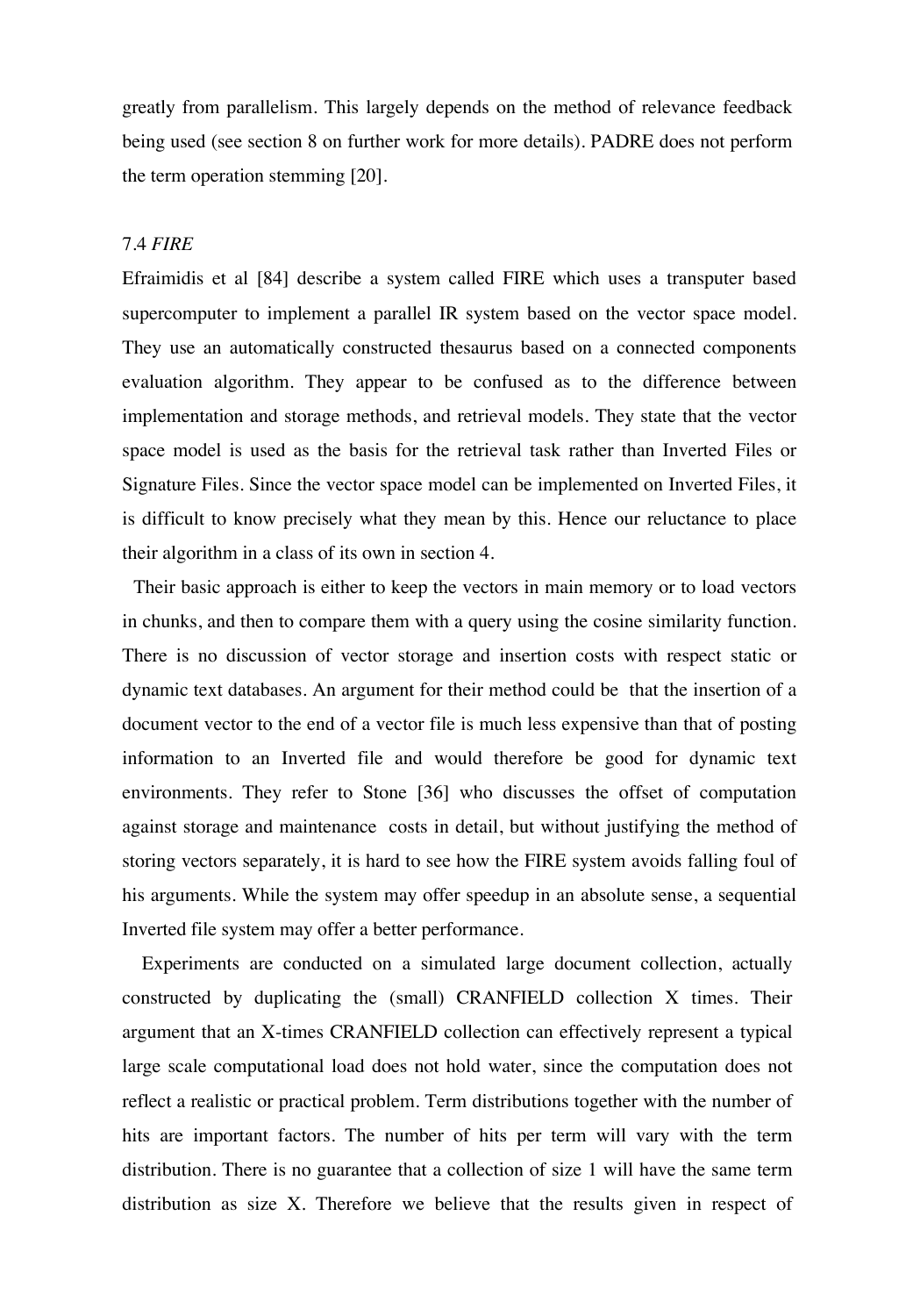retrieval efficiency should be treated with a great deal of caution. Zipf's law cannot apply to such duplicated collections. Our doubts were confirmed when they state that performance is affected when more documents (hits) are found: a more representative collection may vary greatly in its term distribution, thereby affecting overall performance. With this and the other problems described above, at this point we see no use for the FIRE system in an operational environment, unless it can be demonstrated that insertion of document vectors is cheaper than that the insertion of documents postings into Inverted files.

#### 8. FURTHER RESEARCH

A number of very important issues in Parallel IR have yet to be addressed. This includes Concurrency Control on Inverted files, fast update of Inverted files in dynamic environments, relevance feedback, the portability of parallel text retrieval systems, the large search space in the Robertson/Sparck Jones Probabilistic model referred to above, extended boolean models and connectionist approaches.

 To be able to service updates and multiple-queries simultaneously, an effective Concurrency Control mechanism must be used. It has been argued that Inverted file maintenance, where the update rate is high, is very expensive and other methods such as the two-phase algorithm would be more suitable. Whilst we do not disagree with the argument, we believe that there is scope for using parallel computing to reduce the performance penalty involved in Inverted file maintenance. In particular it is argued that updating the index for each individual arriving document is inefficient [88]. Many systems such as the DAP [11] do not update the main index, keeping new document separately and merging them at a quiet time e.g. overnight. This is problematic in certain applications where quiet times do not occur since queries and updates are being delivered to the system 24 hours a day. Such applications cannot afford downtime, therefore keeping new document updates separate from the main body of the index is not practical. Further research is needed to using parallel computing for efficient update on inverted files and concurrency control mechanisms on the Inverted file to prevent loss of retrieval efficiency and effectiveness [89]. The shared nothing architecture described in section 2.3 is regarded as being useful in the most part to overcome the I/O bottleneck. The MultiText system uses an alternative data structure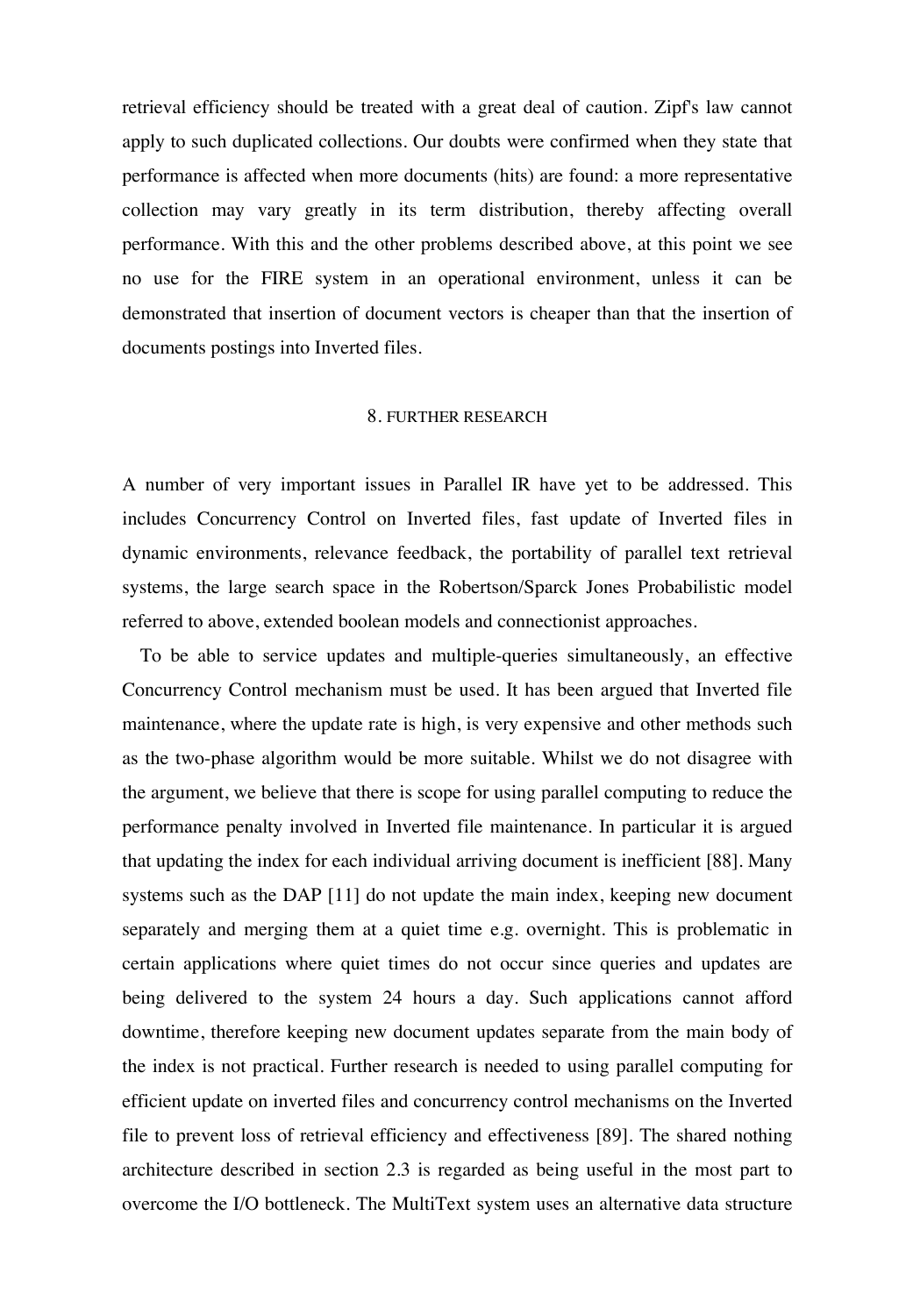called skip lists and its own memory management routines to maintain the inversion [90] in a distributed processing environment.

 Relevance feedback has long been recognised as a mechanism for improving retrieval effectiveness in Text Retrieval systems [91]. In spite of its importance, very little work has been done in the area apart from that on the Seed system [38]. The constituent parts of relevance feedback are parsing, query formulation and search. Work would be most useful in query formulation and search. In particular it has been reported by Robertson et al [32] that an alternative to term selection based on a ranking method would be to evaluate every possible combination of terms on an input set to see which was most effective. The computation needed to evaluate these terms combinations is very intensive and the application of parallel computing could be very useful.

 Most of the systems described above have at least one aspect that they all share: very few of them can be ported to other architectures, particularly the SIMD systems. The MARS [29] and MultiText [90] systems, having been written for distributed technology, seems to be the only ones which addresses the issue. This is a problem which is applicable to parallel computing as a whole, and has been a major obstacle to its acceptance. The reason for this is that many algorithms have to be specifically optimised for a specific architecture, as there is no general model of parallel computing. The consequence is that portability of parallel systems needs to be offset against efficiency, one of the main motivating factors for parallelism in the first place. We believe that work in the area of portable and parallel IR systems is merited in order to examine the offset against efficiency, tackle the offset and hopefully provide some useful information for parallel computing as a whole. In connection with the issue of portability and the general direction of parallel computing as a whole, further work in using workstation clusters for parallel IR is regarded as important.

 To the best of our knowledge, no work has been done on applying parallel computing to extended boolean models such as MMM, P-NORM and Paice [41]. The MMM and Paice models use fuzzy set theory, while the P-NORM model uses a distance based theory. The models have been shown to produce better results than ordinary boolean systems at the cost of extra computation. In the case of P-NORM this computational cost is very large. Work in the area of applying parallel techniques to these models is merited. The large search space for passage retrieval in the Probabilistic model often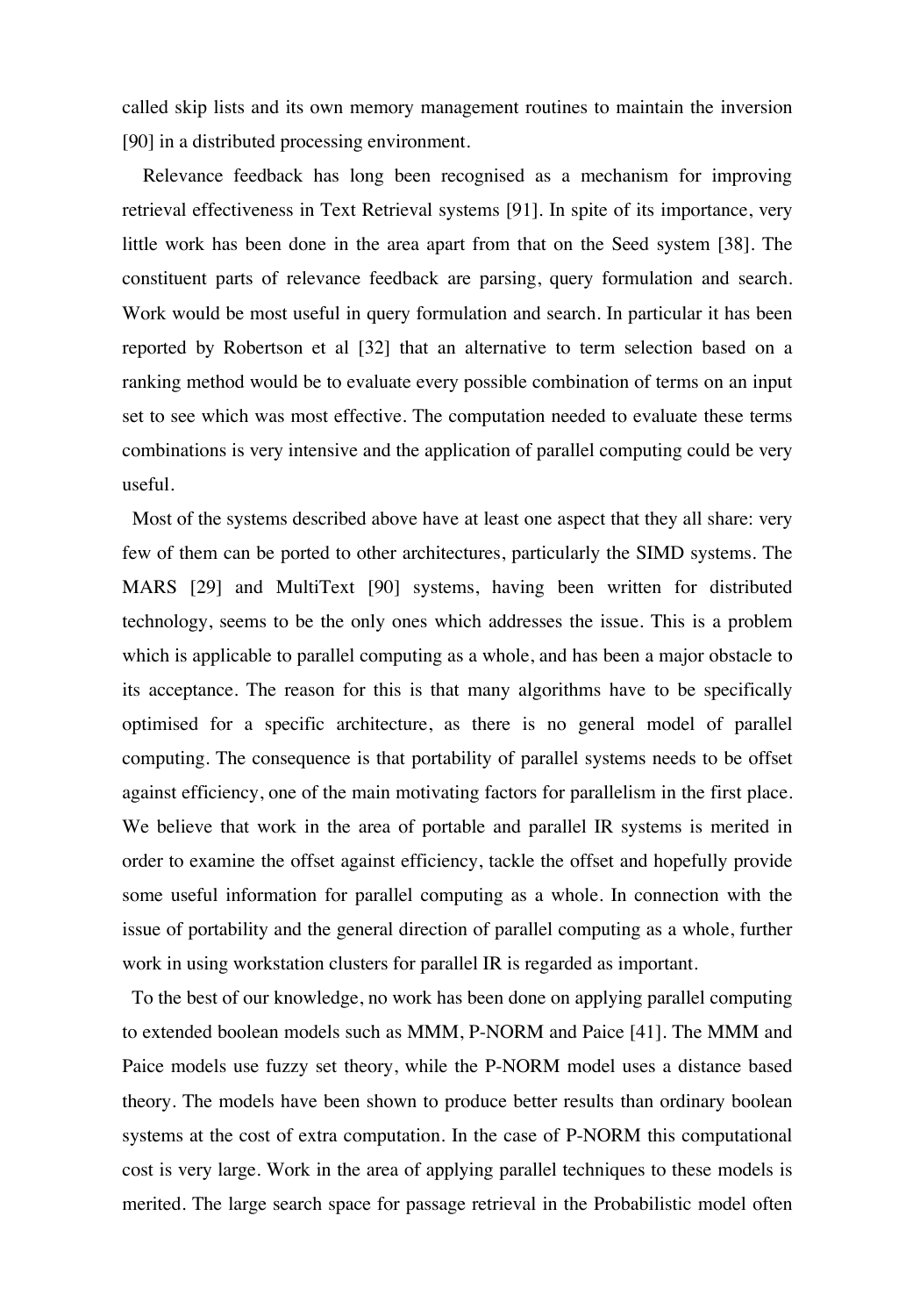referred to in this review also merits investigation. Both the large search space and the extended boolean models provide the possibility of an increase retrieval effectiveness: therefore evaluation of these methods in terms of precision and recall is regarded as essential.

 Rasmussen [1] identified the need for more work in the area of connectionist approaches, pointing out that there had been very little work at that point in the intersection between network models in IR and parallel computing for network models outside of IR. To the best of our knowledge there has been little further progress in the area, and Rasmussens statement still holds true.

#### 9. SUMMARY AND CONCLUSION

This review has attempted an overview of the application of parallel computing to Information Retrieval systems. We describe a classification much used in parallelism and describe some of the architectures which have been used to implement parallel IR systems. Issues such as the implication of I/O on different architectures are discussed. We describe a classification of approaches to IR due to Rasmussen [1] which includes pattern matching, signature/surrogate coding, two phase search inverted file clustering and connectionist approaches. The importance of such issues as data partitioning and data skew are stressed in the discussion of each class. Other approaches such as parallel relational databases are also described. We describe the motivation for using parallel computing in IR as being good response times for users providing added retrieval efficiency, scaleup and machine efficiency on very large databases, allow for the use of superior algorithms (which provide a higher level of retrieval effectiveness) and lower search cost. In contrast we do not believe that parallel computing can be usefully applied at present to small databases with a small user base. We describe a methodology for choosing an approach based on criteria within the framework of the motivations. The retrieval models used in parallel IR systems such as boolean, proximity, term weighting and regular expressions are described as is the impact of parallel computing on the retrieval effectiveness and efficiency of the models. The case study section gives detailed information on the DAPText, DowQuest, PADRE and FIRE parallel IR systems. For further information on many of the systems described in this paper, the reader is referred to Rasmussen [40] a special issue on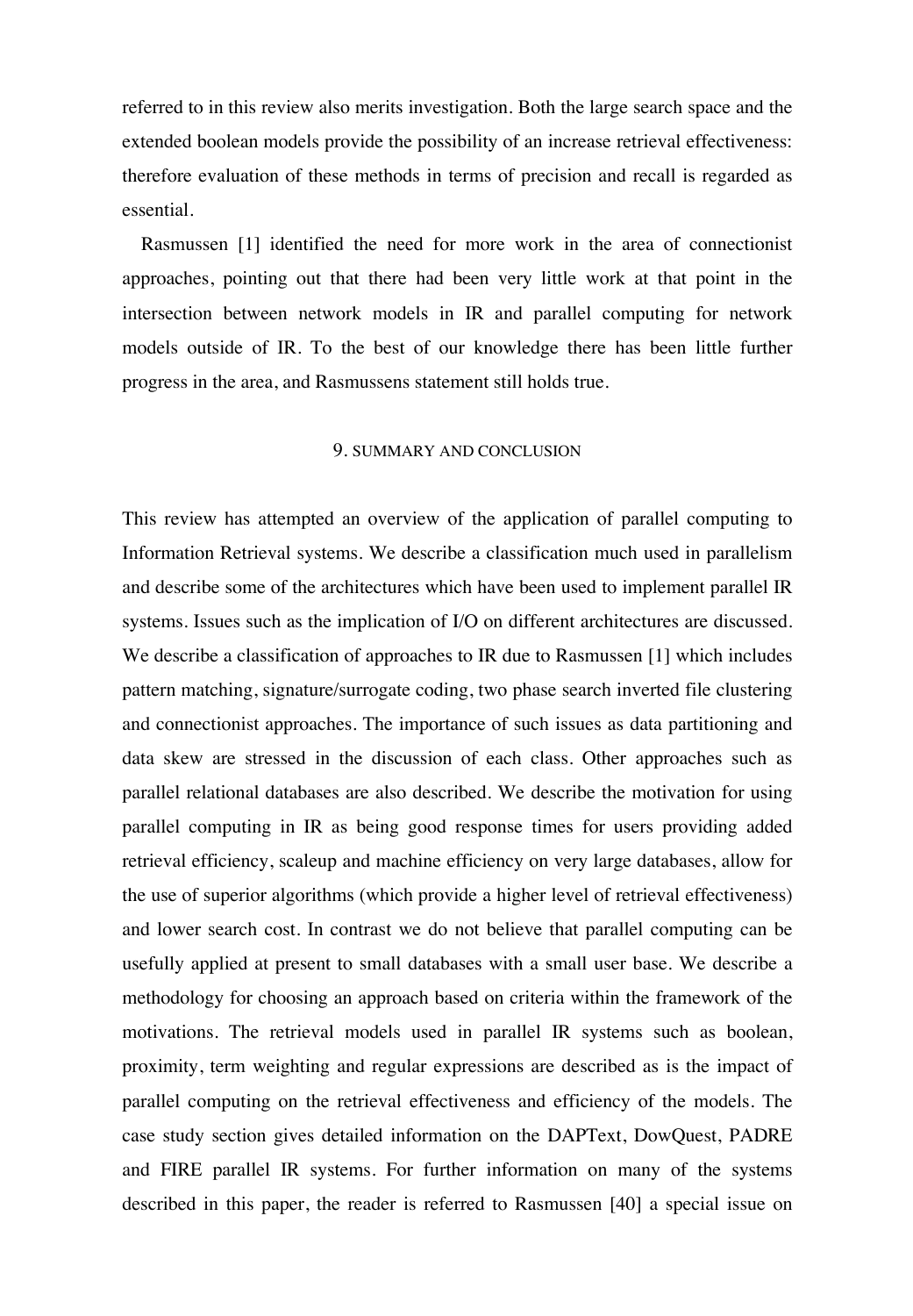parallel processing in IR as well as Willett and Rasmussen [92] for a large body of work done on the DAP. Further work needed in the area is also described.

 There is some evidence in the literature of an increase in retrieval efficiency of IR systems through the use of parallel computing. There is also evidence that parallel IR systems have had some commercial success. In spite of this success we have no general model of parallelism for Information Retrieval systems. We believe that there is scope for more work in the area and such is well worth pursuing.

 The current trend, which we believe to be an appropriate development, is for parallel computing to be based on standard workstations, networked using standard methods. This is a very much more economic approach than using special purpose hardware such as specially built parallel hardware or very large parallel machinery.

 We intend to do work in most of the areas described in the further work section. We have already published some work in the area of Concurrency Control on inverted files [89] and work is currently in progress on a parallel IR system which will embody many of our ideas. We are encouraged by the success of parallel computing in IR and believe that it will continue to provide impetus to both research and commercial applications.

#### ACKNOWLEDGEMENTS

This research is supported by the Department for Education and Employment, grant number IS96/4197. We are grateful to Ephraim Vishniac and Dennis Parkinson for information on various aspects of the CM-2 and DAP systems described in this paper. We are also grateful to the two anonymous referees who gave us valuable comments on an earlier draft of this paper, improving it considerably.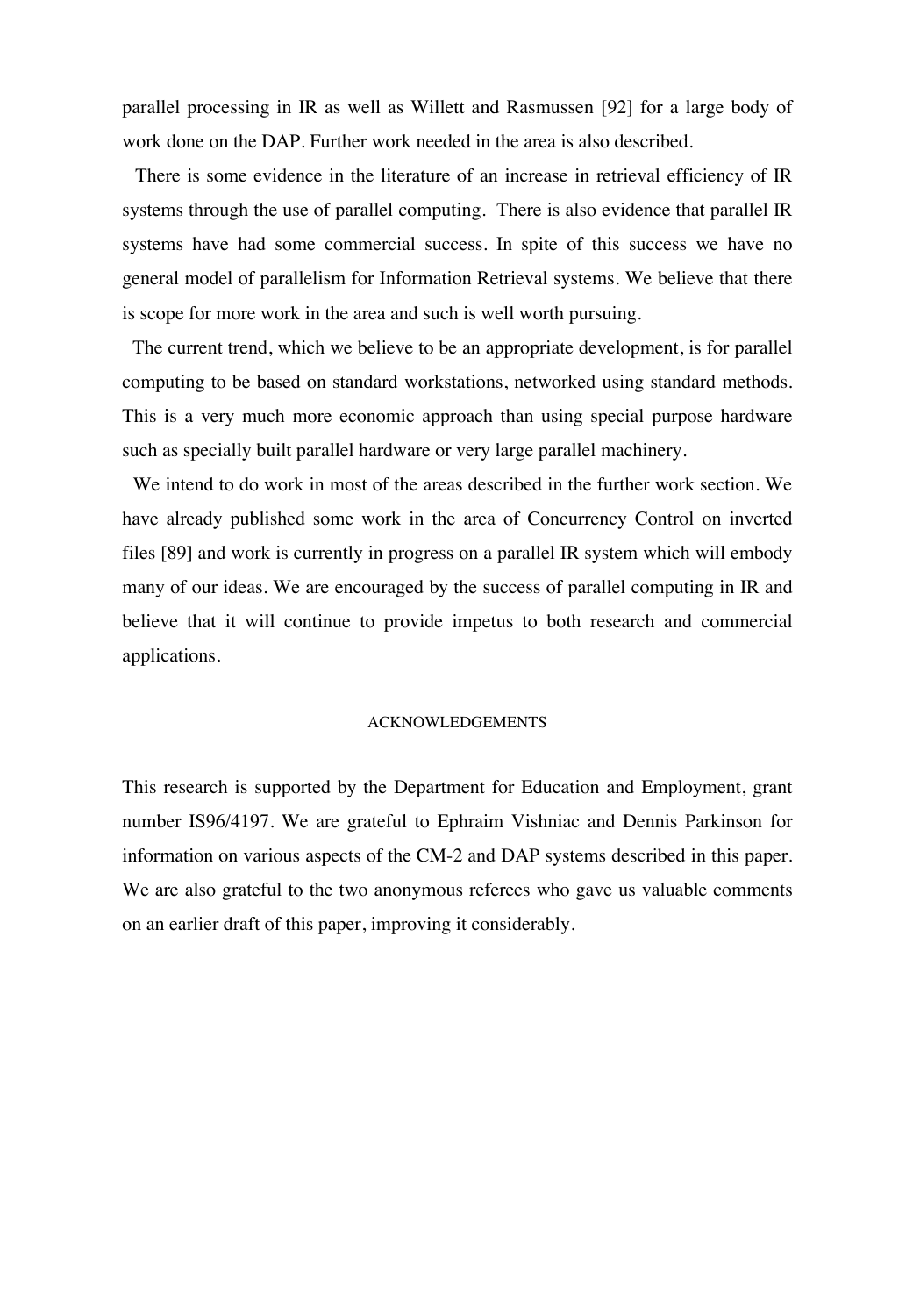#### REFERENCES

- 1. RASMUSSEN, E. Parallel Information Processing. *In*: WILLIAMS, M.E., *Annual Review of Information Science and Technology (ARIST),* Volume 27, N.J.: American Society for Information Science, 1992, 99-130.
- 2. FLYNN, M. J. Some Computer Organisations and Their Effectiveness. *IEEE Transactions on Computers*, *c-21* (9), 1972, 948-960.
- 3. HOCKNEY, R. W. *and* JESSHOPE, C.R. *Parallel computing 2*. Bristol: IOP Publishing, 1988.
- 4. DEITEL, H. M. *Operating Systems*. 2nd Edition, Massachusetts: Addison-Wesley, 1990.
- 5. TANENBAUM, A.S. *Structured Computer Organisation*. 3rd Edition, N.J.: Prentice-Hall, 1990.
- 6. HWANG, K. *Advanced Computer Architecture: Parallelism, Scalability, Programmability*. Singapore: McGraw-Hill, 1993.
- 7. BALE, A.G., LITT, J. *and* PAVELIN, J. The AMT DAP 500 System. *In*: FOUNTAIN, T.J. *and* SHUTE, M.J., eds. *Multiprocessor Computer Architectures*. Amsterdam: Elsevier Science Publishers B.V. (North-Holland), 1990, 155-184.
- 8. HOLLAAR, L.A. Special-Purpose Hardware for Text Searching: Past Experience, Future Potential. *Information Processing & Management*, *27* (4), 1991, 371-378.
- 9. HOLLAAR, L.A. Special-Purpose Hardware for Information Retrieval. *In*: FRAKES, W.B, *and* BAEZA-YATES, R., eds. *Information Retrieval, Data Structures and Algorithms*. N.J.: Prentice-Hall, 1992, 443-458.
- 10. HURSON, A.R., MILLER, L.L., PAKZAD, S.H. *and* CHENG, J.B. Specialized Parallel Architectures for Textual Databases. *In*: YOVITS, M., ed. *Advances In Computers*. *Vol. 30*, Academic Press, 1990. 1-37.
- 11. REDDAWAY, S.F. High Speed Text Retrieval From Large Databases On a Massively Parallel Processor. *Information Processing & Management*, *27* (4), 1991, 311-316.
- 12. POGUE, C.A. *and* WILLETT, P. *Text Searching Algorithms for Parallel Processors*. British Library Research Paper 11, London: British Library, 1987.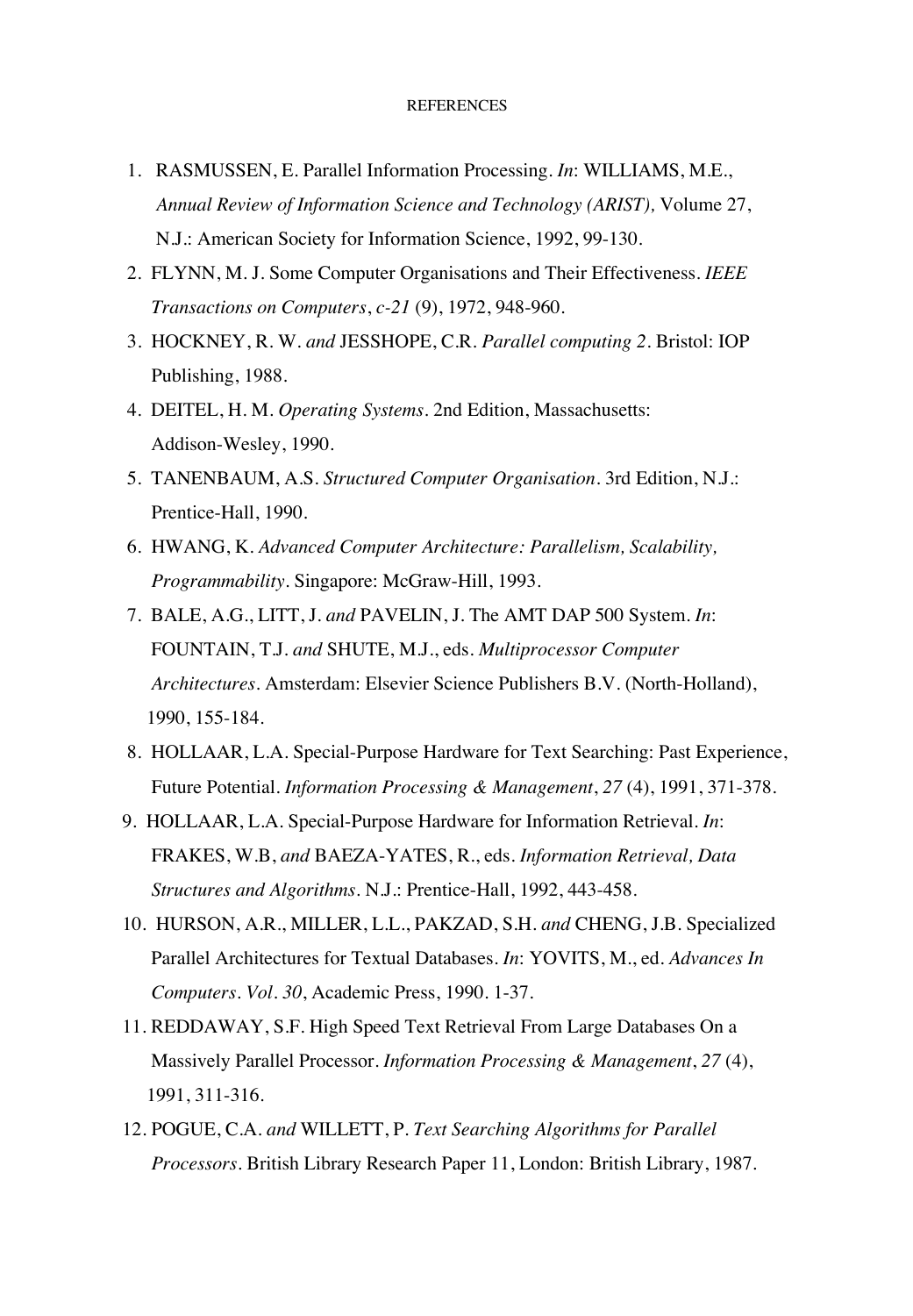- 13. CARROLL, D.M., POGUE, C.A., *and* WILLETT, P. Bibliographic Pattern Matching Using the ICL Distributed Array Processor*. Journal of the American Society for Information Science*, *39*(6), 1988, 390-399.
- 14. POGUE, C.A., *and* WILLETT, P. Use of text signatures for document retrieval in a highly parallel environment. *Parallel Computing*, 4, 1987, 259-268.
- 15. POGUE, C.A., RASMUSSEN, E.M., *and* WILLETT, P. Searching and clustering of databases using the ICL Distributed Array Processor. *Parallel Computing*, 8, 1988, 399-407.
- 16. HAWKING, D. *The Design And Implementation Of A Parallel Document Retrieval Engine*. Technical Report TR-CS-95-08, Department of Computer Science. Canberra: Australian National University, 1995.
- 17. HAWKING, D. PADRE A Parallel Document Retrieval Engine. *In*: ISHII, M., ed. *Proceedings of the 3rd Parallel Computing Workshop, Kawasaki, Japan, November 1994*. Kawasaki: Fujitsu Parallel Computing, Research Facility, 1994, P2-C.
- 18. HAWKING, D. *and* THISTLEWAITE, P. Searching For Meaning With The Help of A PADRE. *In*: HARMAN, D.K., ed. *Proceedings of Third Text Retrieval Conference, Gaithersburg, USA, November 1994*. Gaithersburg: NIST, 1995, 257-268
- 19. HAWKING, D., BAILEY, P., CAMPBELL, D., THISTLEWAITE, P. *and* TRIDGELL, A. A PADRE in MUFTI (A Multi User Free Text retrieval Intermediary). *In*: DARLINGTON, J., ed. *Proceedings of the 4th Parallel Computing Workshop, Imperial College, London, September 1995.* London: Imperial College / Fujitsu Parallel Computing Research Facility, 1995, 75-84.
- 20. HAWKING, D. *and* THISTLEWAITE, P. Proximity Operators So Near And Yet So Far. *In*: HARMAN, D.K., ed. *Proceedings of Fourth Text Retrieval Conference, Gaithersburg, USA, November 1995*. Gaithersburg: NIST, 1996, (To Appear).
- 21. HAWKING, D. *and* BAILEY, P. *PADRE User Manual*, Department of Computer Science, Canberra: Australian National University, 1995.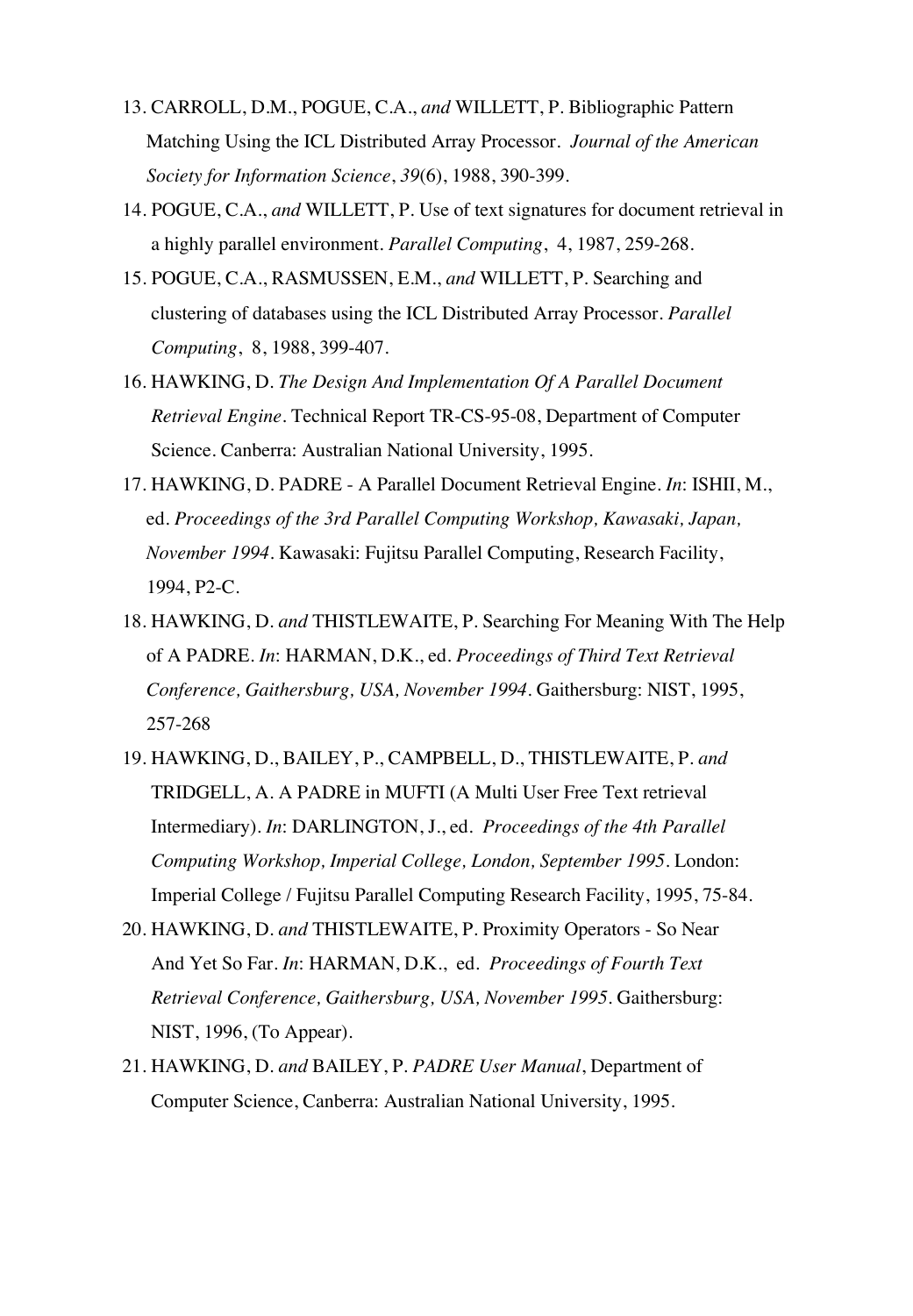- 22. BAILEY, P. *and* HAWKING, D. *A Parallel Architecture for Query Processing Over a Terabyte of Text*. Technical Report TR-CS-96-04, Department of Computer Science, Canberra: Australian National University, 1996.
- 23. HAWKING, D. High Speed Search of Large Text Base on the Fujitsu Cellular Array Processor. *In*: GUPTA, G., *and* PRITCHARD, P., eds. *Proceedings of 4th Australian Supercomputer Conference, Bond University, December 1991*. Gold Coast: Bond University, 1991, 83-90.
- 24. HAWKING, D. PADDY's Progress (Further Experiments In Free-Text Retrieval On The AP1000). *In*: ISHII, M., ed. *Proceedings of the 1st Parallel Computing Workshop, Kawasaki, Japan, November 1992.* Kawasaki: Fujitsu Parallel Computing, Research Facility, 1992, ANU-8.
- 25. HAWKING, D. *and* BAILEY, P. Towards a Practical Information Retrieval System for the Fujitsu AP1000. *In*: ISHII, M., ed. *Proceedings of the 2nd Parallel Computing Workshop, Kawasaki, Japan, November 1993*. Kawasaki: Fujitsu Parallel Computing, Research Facility, 1993, P1-S.
- 26. DEWITT, D., *and* GRAY. J. Parallel database systems: the future of high performance database systems. *Communications of the ACM*, *35* (6), 1992, 85-98.
- 27. SUNDERAM, V.S. PVM: A Framework for Parallel Distributed Computing, *Concurrency: Practice and Experience. 2* (4), 1990, 315-339.
- 28. DONGARRA, J.J., OTTO, S.W., SNIR, M., *and* WALKER, D. A message passing standard for MPP and Workstations. *Communications of the ACM*, *39* (7), 1996, 84-90.
- 29. YOUNT, R.J., VRIES, J.K., *and* COUNCILL, C.D. The Medical Archival System: an information retrieval system base on distributed parallel processing. *Information Processing & Management*, *27* (4), 1991, 379-389.
- 30. TOMASIC, A., *and* GARCIA-MOLINA, H. *Performance of Inverted Indices in Shared-Nothing Distributed Text Document Information Retrieval Systems*. Technical Report STAN-CS-92-1434, Department of Computer Science, C.A.: Stanford University, 1992.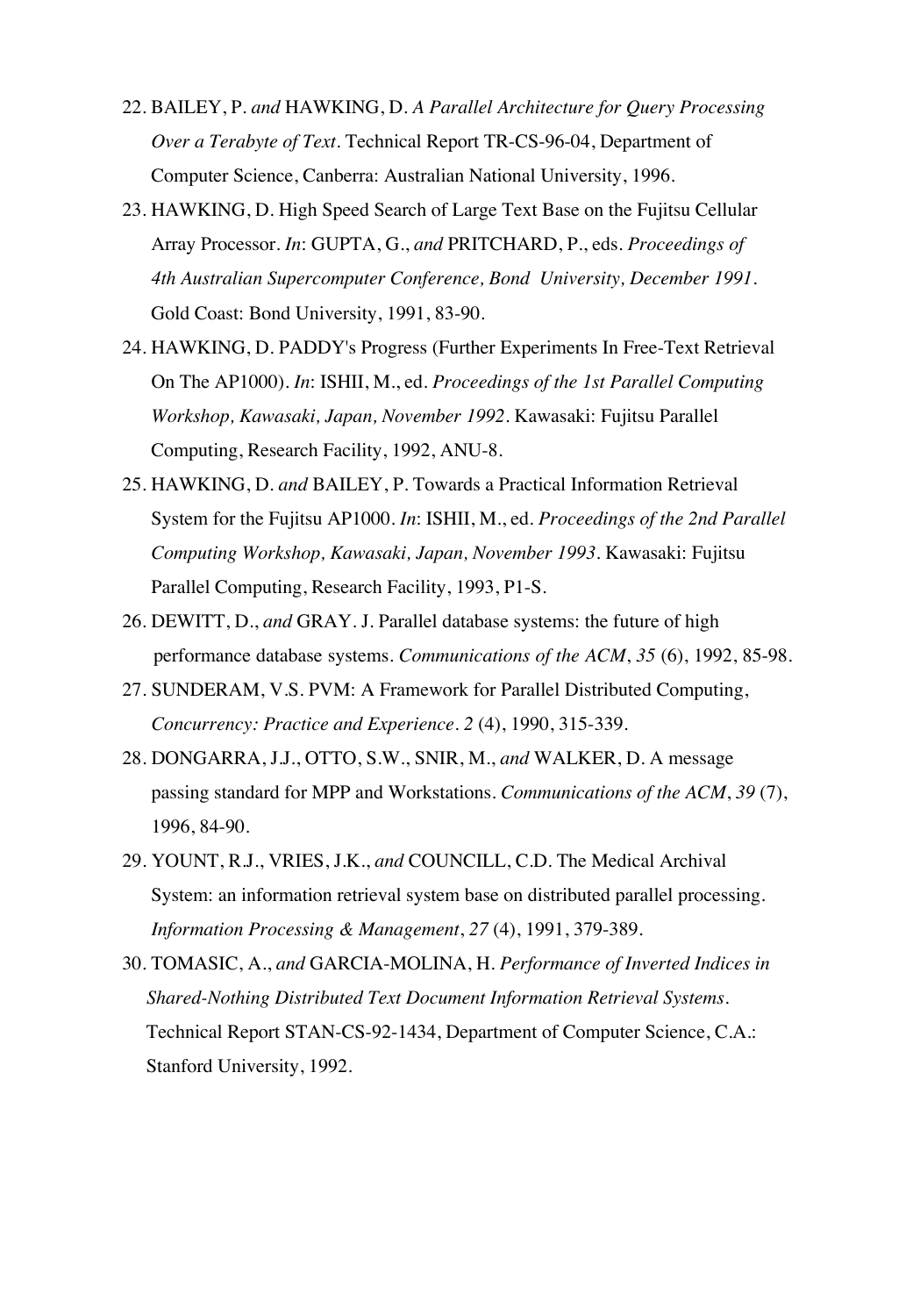- 31. TOMASIC, A., and GARCIA-MOLINA, H. Caching and Database Scaling in Distributed Shared-Nothing Information Retrieval Systems. *In*: BUNEMAN, P., *and* JAJODIA, S., eds, *Proceedings of the 1993 ACM SIGMOD International Conference on Management of Data*. N.Y.: ACM Press, 1993, 129-138.
- 32. ROBERTSON, S.E., WALKER, S., JONES, S., HANCOCK-BEAULIEU, M.M. *and* GATFORD, M. Okapi at TREC-3. *In*: HARMAN, D.K., ed. *Proceedings of Third Text Retrieval Conference, Gaithersburg, USA, November 1994*. Gaithersburg: NIST, 1995, 109-126.
- 33. BELL, G. Ultracomputers: A Teraflop before its time, *Communications of the ACM*, *35* (8), 1992, 27-47.
- 34. HOCKNEY, R.W. Performance parameters and benchmarking of supercomputers. *In*: DONGARRA, J.J., *and* GENTZSCH, W., *Computer Benchmarks: Advance in Parallel Computers 8*. Amsterdam: North-Holland, 1993, 41-63.
- 35 FRAKES, W.B. Introduction to Information Storage and Retrieval Systems. *In*: FRAKES, W.B, *and* BAEZA-YATES, R., eds. *Information Retrieval, Data Structures and Algorithms*. N.J.: Prentice-Hall, 1992, 1-12.
- 36. STONE, H.S. Parallel querying of large database: A case study. *IEEE Computer*, 20 (10), 1987, 11-21.
- 37. SALTON, G., and BUCKLEY, C. Parallel text search methods. *Communications of the ACM*, *31* (2), 1988, 202-215.
- 38. STANFILL, C. *and* KAHLE, B. Parallel Free-Text Search on the Connection Machine System. *Communications of the ACM*, *29* (12), 1986, 1229-1239.
- 39. STANFILL, C., THAU, R., *and* WALTZ, D. A parallel Indexed algorithm for Information Retrieval. *In*: BELKIN, N.J., *and* VAN RIJSBERGEN, C.J., eds. *Proceedings of the 12th annual conference on research and development in Information Retrieval, SIGIR'89,* New York: ACM Press, 1989, 88-97.
- 40. RASMUSSEN, E.M. Introduction: parallel processing and information retrieval. *Information Processing & Management*, *27* (4), 1991, 225-263.
- 41. FOX, E., BETRABET, S., KOUSHIK, M., *and* LEE, W. Extended boolean models. *In*: FRAKES, W.B, *and* BAEZA-YATES, R., eds. *Information Retrieval, Data Structures and Algorithms*. N.J.: Prentice-Hall, 1992, 393-418.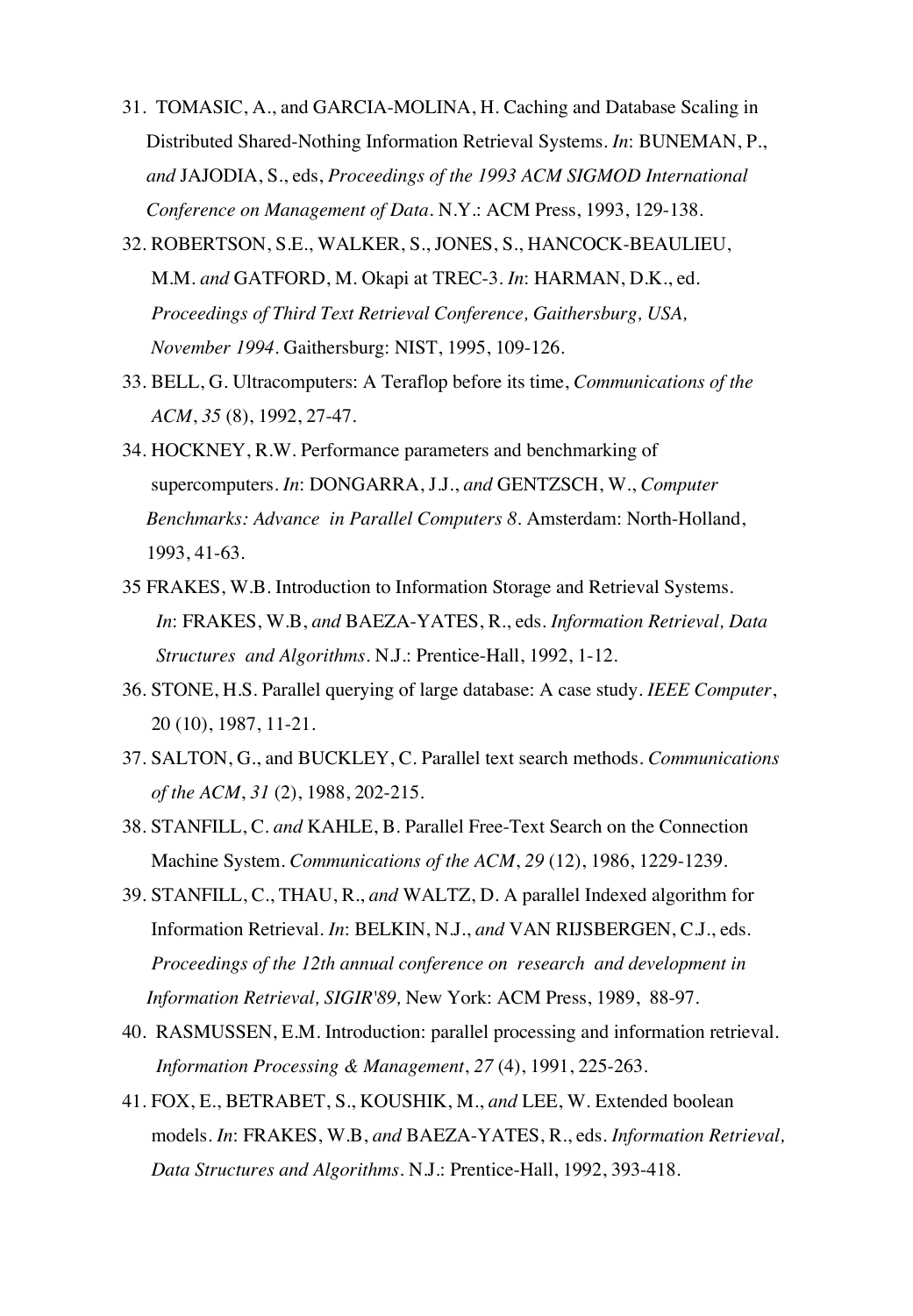- 42. SKILLICORN, D.B. *A generalisation of indexing for parallel document search*. External Technical Report, Ontario: Queen's University, Canada, 1995.
- 43. MACLEOD, K.J. *and* ROBERTSON W. A neural algorithm for document clustering. *Information Processing & Management*, *27* (4), 1991, 337- 346.
- 44. BLAIR, B.C. *and* MARON, M.E. An evaluation of retrieval effectiveness for a full-text document retrieval system. *Communications of the ACM*, *28* (3), 1985, 289-299.
- 45. SALTON, G. Another look at automatic text-retrieval systems. *Communications of the ACM*, *29* (7), 1986, 648-656.
- 46. BLAIR, B.C. and MARON, M.E. Full-text information retrieval: further analysis and clarification. *Information Processing & Management*, *26* (3), 1990, 437-447.
- 47. FALOUTSOS, C. Access methods for text. *ACM Computing Surveys*, *17* (1), 1985, 49-74.
- 48. WIRTH, N. *Algorithms & Data Structures*. N.J.: Prentice-Hall, 1986.
- 49. WOLFF, J.G. A scaleable technique for best-match retrieval of sequential information using metrics-guided search. *Journal of Information Science*, *20* (1), 1994, 16-28.
- 50. SKILLICORN, D.B. *Structured parallel computation in structured documents*. External Technical Report, Ontario: Queen's University, Canada, 1995.
- 51. STEPHEN, G.A., *and* MATHER, P. What is SP? *The Computer Journal*, *37* (9), 1994, 745-752.
- 52. WOLFF, J.G. What is SP?: A Reply, Correspondence. *The Computer Journal*, 38 (3), 1994, 253-255.
- 53. STEPHEN, G.A. What is SP?: A Reply, Correspondence. *The Computer Journal*, 38 (3), 1994, 255-256.
- 54. WALTZ, D. Applications of the Connection Machine. *IEEE Computer*, *20* (1), 1987, 85-97.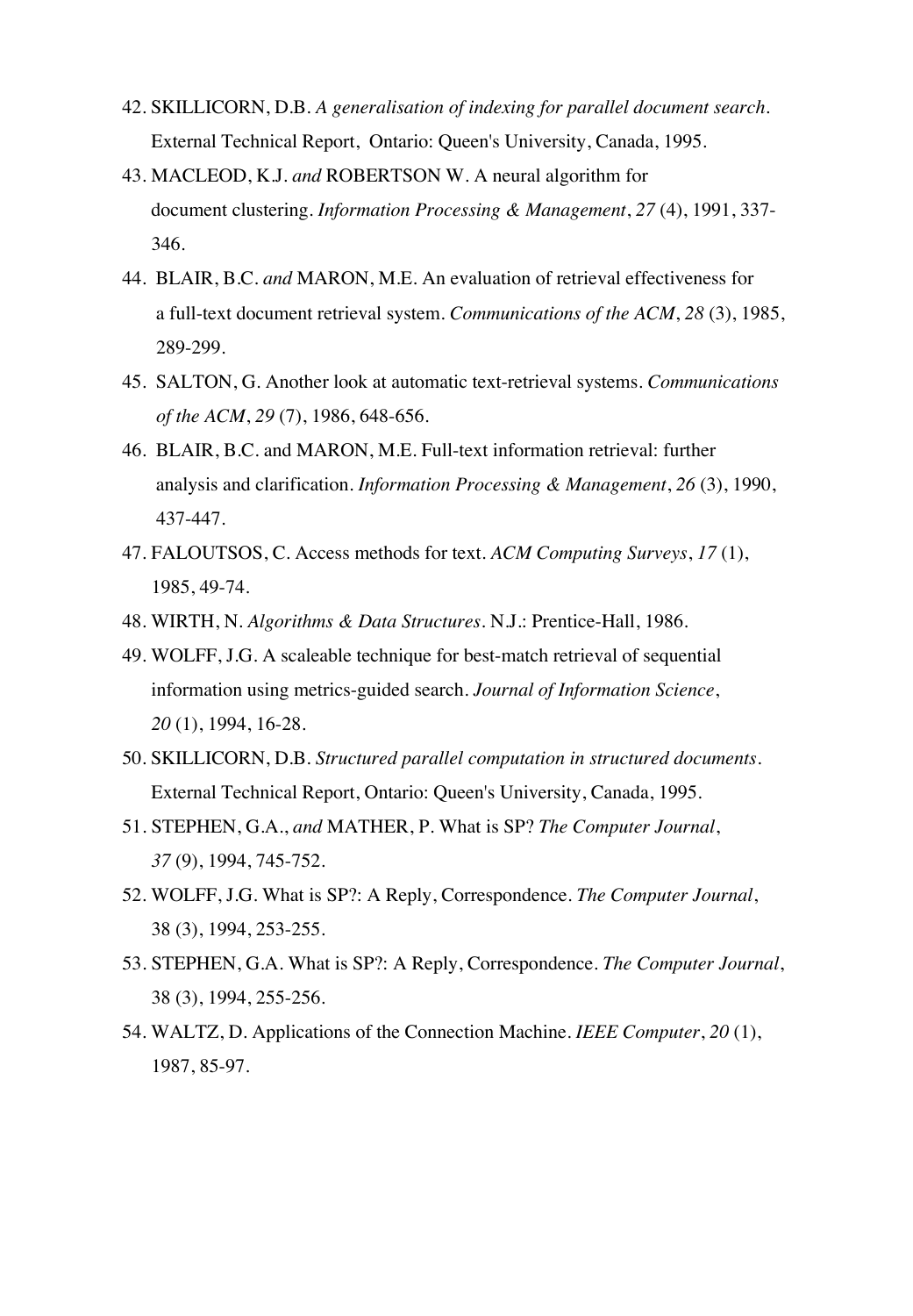- 55. PANAGOPOULOS, G. *and* FALOUTSOS, C. Bit-Sliced Signature Files for very large text databases on a parallel machine architecture. *In*: MATTHIAS, J., BUBENKO, J., *and* JEFFERY, K., eds. *Proceedings of EDBT'94*. Heidelberg: Springer-Verlag, 1994. 379-392.
- 56. GRANDI, F., TIBERIO, P. *and* ZEZULA, P. Frame-Sliced Partitioned Parallel Signature Files. *In*: BELKIN, N.J., INGWERSEN, P., *and* PEJTERSEN, A.M., eds. *Proceedings of the 15th annual conference on research and development in Information Retrieval*, *SIGIR'92*. New York: ACM Press, 1992, 286- 297.
- 57. WALDEN, M., *and* SERE, K. Free text retrieval on transputer networks. *Microprocessors and Microsystems*, 13(3), 1989, 179-187.
- 58. CRINGEAN, J.K, MANSON, G.A., WILLETT, P., *and* WILSON, G.A. Efficiency of text scanning in bibliographic databases using microprocessor-based multiprocessor networks. *Journal of Information Science*, 14(6), 1988, 335-345.
- 59. CRINGEAN, J.K, LYNCH, M.F., MANSON, G.A., WILLETT, P., *and* WILSON, G.A. Parallel Processing techniques for Information Retrieval. Searching of textual and chemical databases using transputer networks. In: *Online Information 89*, Oxford: Learned Information, 1989, 447-452.
- 60. CRINGEAN, J.K, ENGLAND, R. MANSON, G.A. *and* WILLETT, P. Parallel Text Searching In Serial Files Using a Processor Farm. *In*: VIDICK, J.L, ed, *Proceedings of the 13th International Conference on Research and Development in Information Retrieval*. New York: ACM, 1990, 429-453.
- 61. CRINGEAN, J.K, ENGLAND, R. MANSON, G.A. *and* WILLETT, P. Network Design for the Implementation of Text Searching using a Multicomputer. *Information Processing & Management*, *27* (4), 1991, 265-283.
- 62. CRINGEAN, J.K, ENGLAND, R. MANSON, G.A. *and* WILLETT, P. Nearest neighbour searching in files of text signatures using transputer networks. *Electronic Publishing*, *4*(4), 1991, 185-203.
- 63. STANFILL, C, *and* THAU, R. Information Retrieval on the Connection Machine: 1 to 8192 Gigabytes. *Information Processing & Management*, *27* (4), 1991, 285- 310.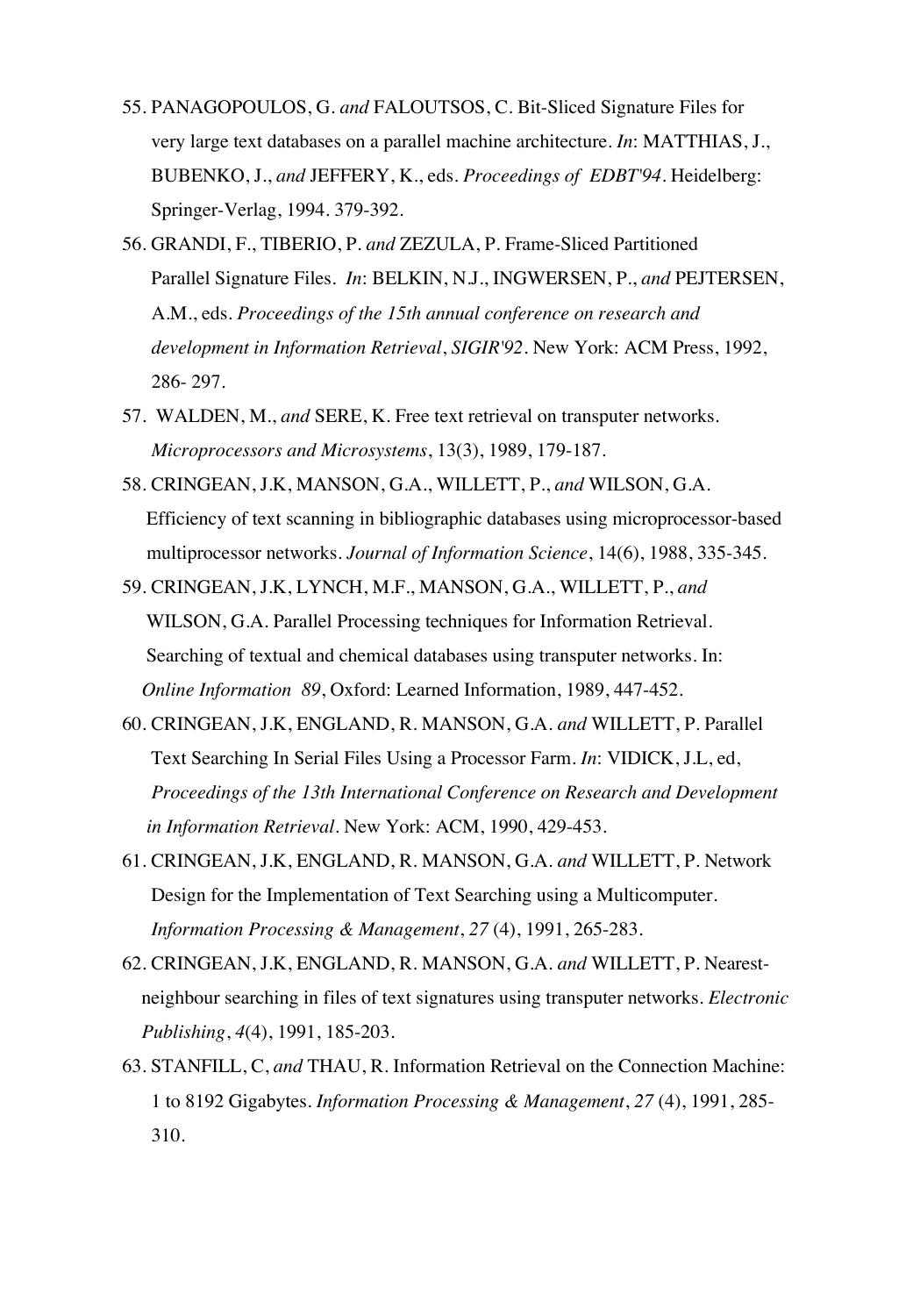- 64. STANFILL, C. Parallel Information Retrieval Algorithms. *In*: FRAKES, W.B, *and* BAEZA-YATES, R., eds. *Information Retrieval, Data Structures and Algorithms*. N.J.: Prentice-Hall, 1992, 413-428.
- 65. STANFILL, C. Partitioned Posting Files: A Parallel Inverted File Structure for Information Retrieval. *In*: VIDICK, J.L, ed, *Proceedings of the 13th International Conference on Research and Development in Information Retrieval*. New York: ACM, 1990, 413-428.
- 66. MASSAND, B., *and* STANFILL, C. An Information Retrieval Test-bed on the CM-5. *In*: HARMAN, D.K., ed. *Proceedings of Second Text Retrieval Conference, Gaithersburg, USA, November 1993*. Gaithersburg: NIST, 1994, 117-122.
- 67. LINOFF, G., and STANFILL, C. Compression of Indexes with Full Positional Information in Very Large Text Databases. *In*: KORFHAGE, R, RASMUSSEN, E.M., *and* WILLETT, P., eds, *Proceedings of Sixteenth Annual International ACM SIGIR Conference on Research and Development in Information Retrieval*. New York: ACM, 1993, 88-95.
- 68. AALBERSBERG, I.J, *and* SIJSTERMANS, F. InfoGuide: A full-text document retrieval system. *In*: TJOA, A.M., *and* WAGNER, R., eds. *Proceedings of the international conference of database and expert systems applications, DEXA'90*. Berlin: Springer-Verlag, 1990, 12-21.
- 69. JEONG, B., *and* OMIECINSKI, E. Inverted file partitioning schemes in multiple disk systems. *IEEE Transactions on Parallel and Distributed Systems*, *6* (2), 1995, 142-153.
- 70. KAPALEASWARAN, T.N., *and* RAJARAMAN, V. Parallel search methods of a document database in a distributed computer system: a case study. *Journal of Information Science*, *16*, 1990, 291-298.
- 71. SALTON, G., *and* BERGMARK, D. Parallel Computations in Information Retrieval. *In*: HANDLER, W., ed, *Proceedings of CONPAR'81*, Berlin: Springer-Verlag, 1981, 328-342.
- 72. RASMUSSEN, E.M., *and* WILLETT, P. Efficiency of Hierarchic Agglomerative Clustering using the ICL Distributed Array Processor. *Journal of Documentation*, *45* (1), 1989, 1-24.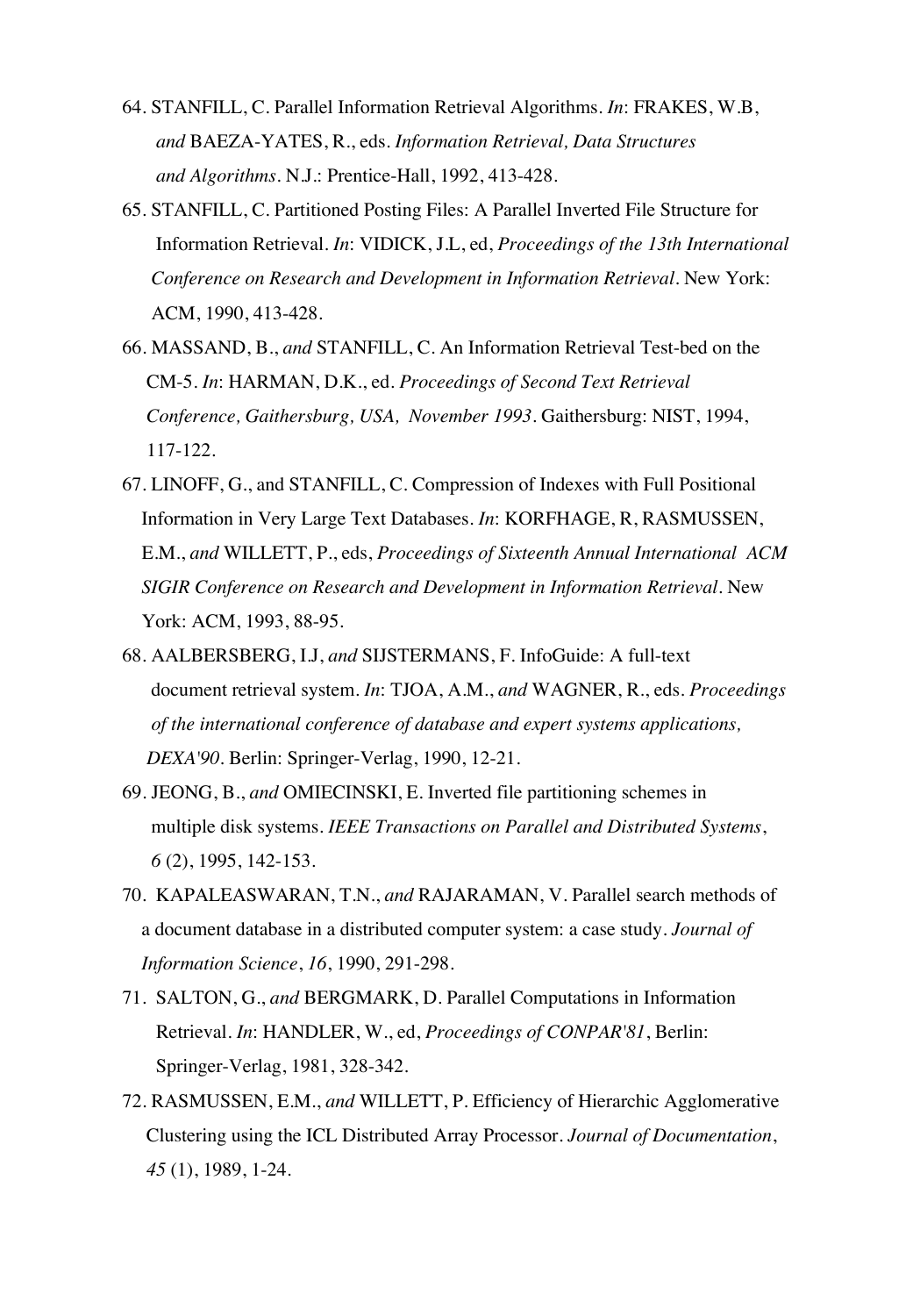- 73. FRIEDER, O., *and* SEIGELMANN, H.T. On the Allocation of Documents in Multiprocessor Information Retrieval Systems. *In*: KORFHAGE, R, RASMUSSEN, E.M., *and* WILLETT, P., eds, *Proceedings of Sixteenth Annual International ACM SIGIR Conference on Research and Development in Information Retrieval*. New York: ACM, 1993, 230-239.
- 74. SEIGELMANN, H.T., *and* FRIEDER, O. Document Allocation in Multiprocessor Information Retrieval Systems. *In*: ADAM, N.R., and BHARGAVA, B.K. eds. *Advanced Database Systems*. Berlin: Springer-Verlag, 1993, 289-310.
- 75. OZKARAHAN, E. System architectures for information processing. *Information Processing & Management*, *27* (4), 1991, 347-369.
- 76. SHARMA, R. A Generic Machine for Parallel Information Retrieval. *Information Processing and Management*, *25* (3), 1989, 223-235.
- 77. KWOK, K.L. A Neural Network for Probabilistic Information Retrieval. *In*: BELKIN, N.J., *and* VAN RIJSBERGEN, C.J., eds. *Proceedings of the 12th annual conference on research and development in Information Retrieval, SIGIR'89.* New York: ACM Press, 1989, 21-30.
- 78. KWOK, K.L., and GRUNFELD, L. TREC2 Document Retrieval Experiments using PIRCS, *In*: HARMAN, D.K., ed. *Proceedings of the Second Text Retrieval Conference, Gaithersburg, USA, November 1993*, Gaithersburg: NIST, 1994, 233-242.
- 79. ODDY, R.N. *and* BALAKRISHNAN, B. PTHOMAS: An Adaptive Information Retrieval System on the Connection Machine. *Information Processing & Management*, *27* (4), 1991, 317-335.
- 80. STEWART, M. *and* WILLETT, P. Nearest Neighbour searching in binary search trees: simulation of a multiprocessor system*. Journal of Documentation*, *43*(2), 1987, 93-111.
- 81. DEERWESTER, S.C., ZIFF, D.A., *and* WACLENA, K. An architecture for full text retrieval systems. *In*: TJOA, A.M., *and* WAGNER, R., eds. *Proceedings of the international conference of database and expert systems applications, DEXA'90*. Berlin: Springer-Verlag, 1990, 22-29.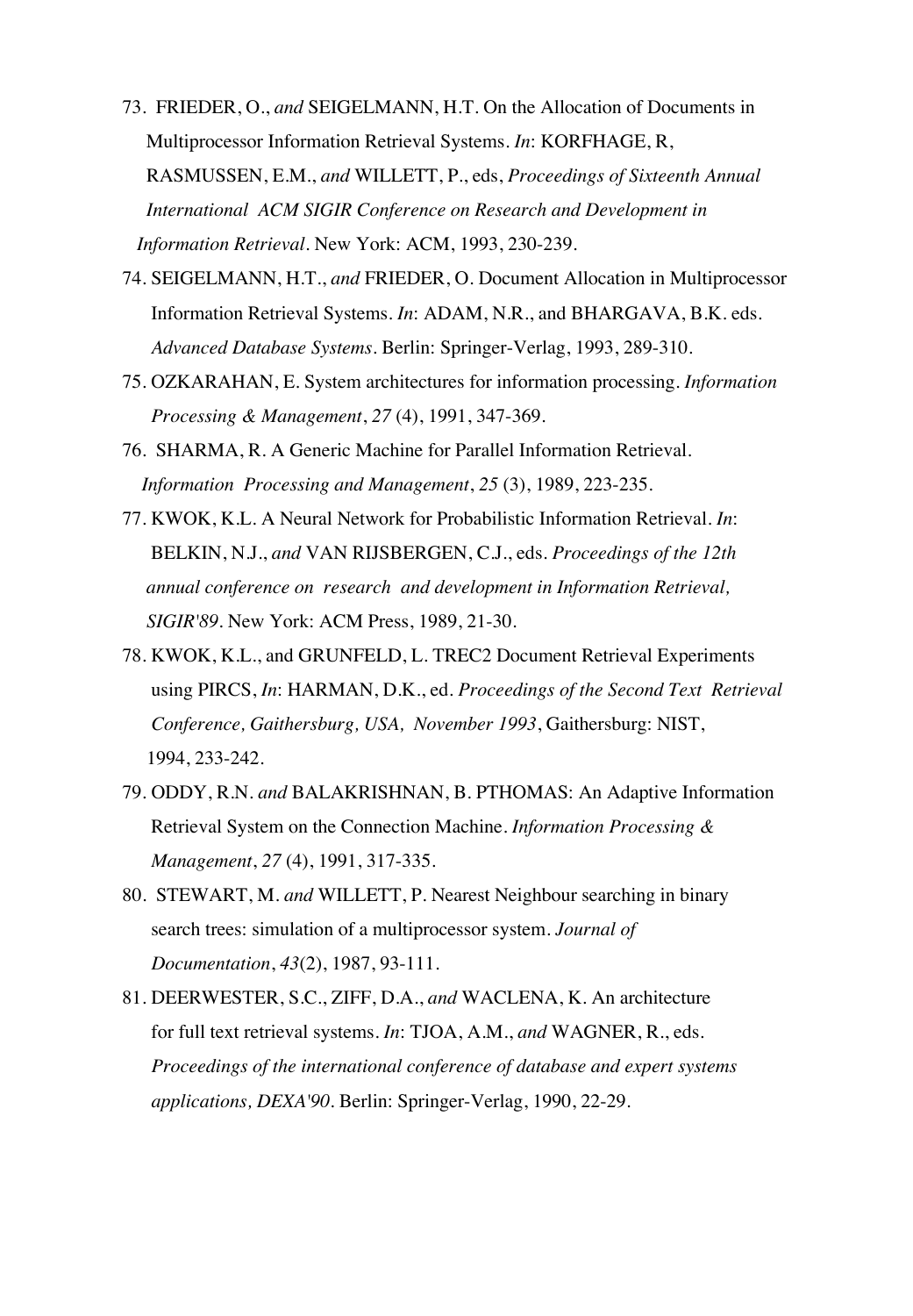- 82. GROSSMAN, D.A., HOLMES, D.O., *and* FRIEDER, O. A Parallel DBMS Approach to IR in TREC-3. *In*: HARMAN, D.K., ed. *Proceedings of Third Text Retrieval Conference, Gaithersburg, USA, November 1994*. Gaithersburg: NIST, 1995, 279-288.
- 83. GROSSMAN, D.A., HOLMES, D.O., FRIEDER, O., NGUYEN, M.D. *and* KINGSBURY, C.E. Improving Accuracy and Run-Time Performance for TREC-4. *In*: HARMAN, D.K., ed. *Proceedings of Fourth Text Retrieval Conference, Gaithersburg, USA, November 1995*. Gaithersburg: NIST, 1996, (To Appear).
- 84. EFRAIMIDIS, P. GLYMIDAKIS, C. MAMALIS, B. SPIRAKIS, P. *and* TAMPAKAS, B. Parallel Text Retrieval on A High Performance Supercomputer Using the Vector Space Model. *In*: FOX, E.A., INGWERSEN, P *and* FIDEL, R. eds. *Proceedings of the 18th Annual International ACM SIGIR Conference on Research and Development in Information Retrieval*, *Special Issue of SIGIR forum*. New York: ACM Press, 1995, 58-66.
- 85. WILSON, E. *Using hypertext and parallel processing to integrate multi purpose, multi-structural databases*. Hypertext paper, Kent: University of Kent at Canterbury, 1996
- 86. WILSON, E. *Hypertext and Parallel Processing: Browsing and Retrieval*. Hypertext paper, Kent: University of Kent at Canterbury, 1996.
- 87. GONNET, G.H., BAEZA-YATES, R.A., *and* SNIDER, T. New indices for text: PAT trees and PAT arrays. *In*: FRAKES, W.B, *and* BAEZA-YATES, R., eds. *Information Retrieval, Data Structures and Algorithms*. N.J.: Prentice-Hall, 1992, 66-82.
- 88. SHOENS, K., TOMASIC, A., *and* GARCIA-MOLINA H. Synthetic workload performance analysis of incremental updates. *In*: BRUCE CROFT, W., and VAN RIJSBERGEN, C.J., eds. *Proceedings of the 17th annual international ACM-SIGIR conference on research and development in Information Retrieval*. *SIGIR94*, London: Springer-Verlag, 1994, 329-338.
- 89. MACFARLANE, A., ROBERTSON, S.E., *and* MCCANN, J.A. On concurrency control for Inverted files. *In*: JOHNSON, F.C., ed. *Proceedings of the 18th BCS IRSG Annual Colloquium on Information Retrieval Research,*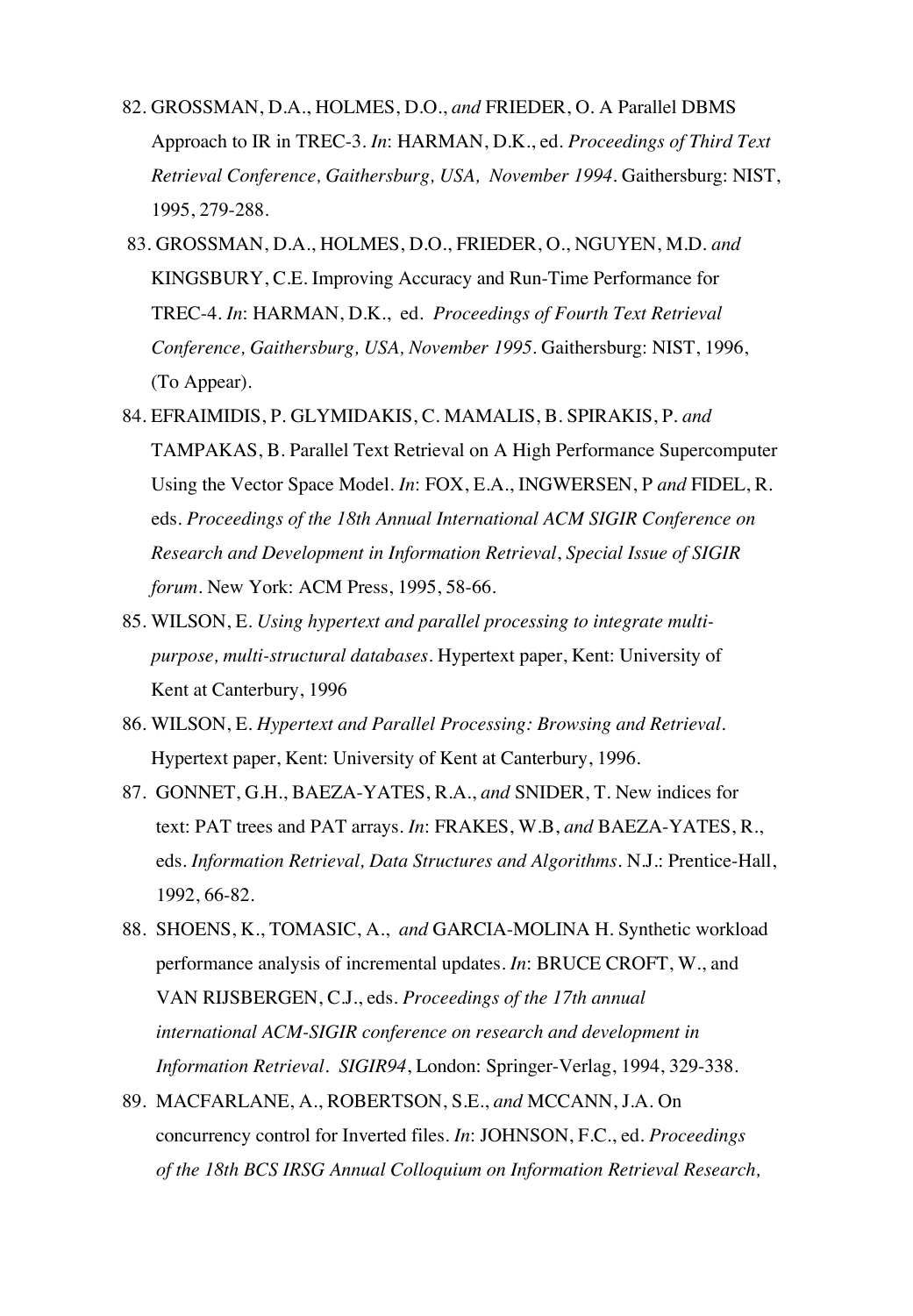*March 26-27 1996, Manchester*. Manchester: BCS IRSG, 1996, 67-79.

- 90. CLARKE, C.L.A., and CORMACK, G.V. *Dynamic Inverted Indexes for a Distributed Full-Text Retrieval System*. MultiText Project Technical Report MT-95-01, Department of Computer Science, Ontario: University of Waterloo, 1995.
- 91. HARMAN, D. Relevance feedback and other query modification techniques. *In*: FRAKES, W.B, *and* BAEZA-YATES, R., eds. *Information Retrieval, Data Structures and Algorithms*. N.J.: Prentice-Hall, 1992, 241-263.
- 92. WILLETT, P., *and* RASMUSSEN, E.M. *Parallel Database Processing*. London: Pitman, 1990.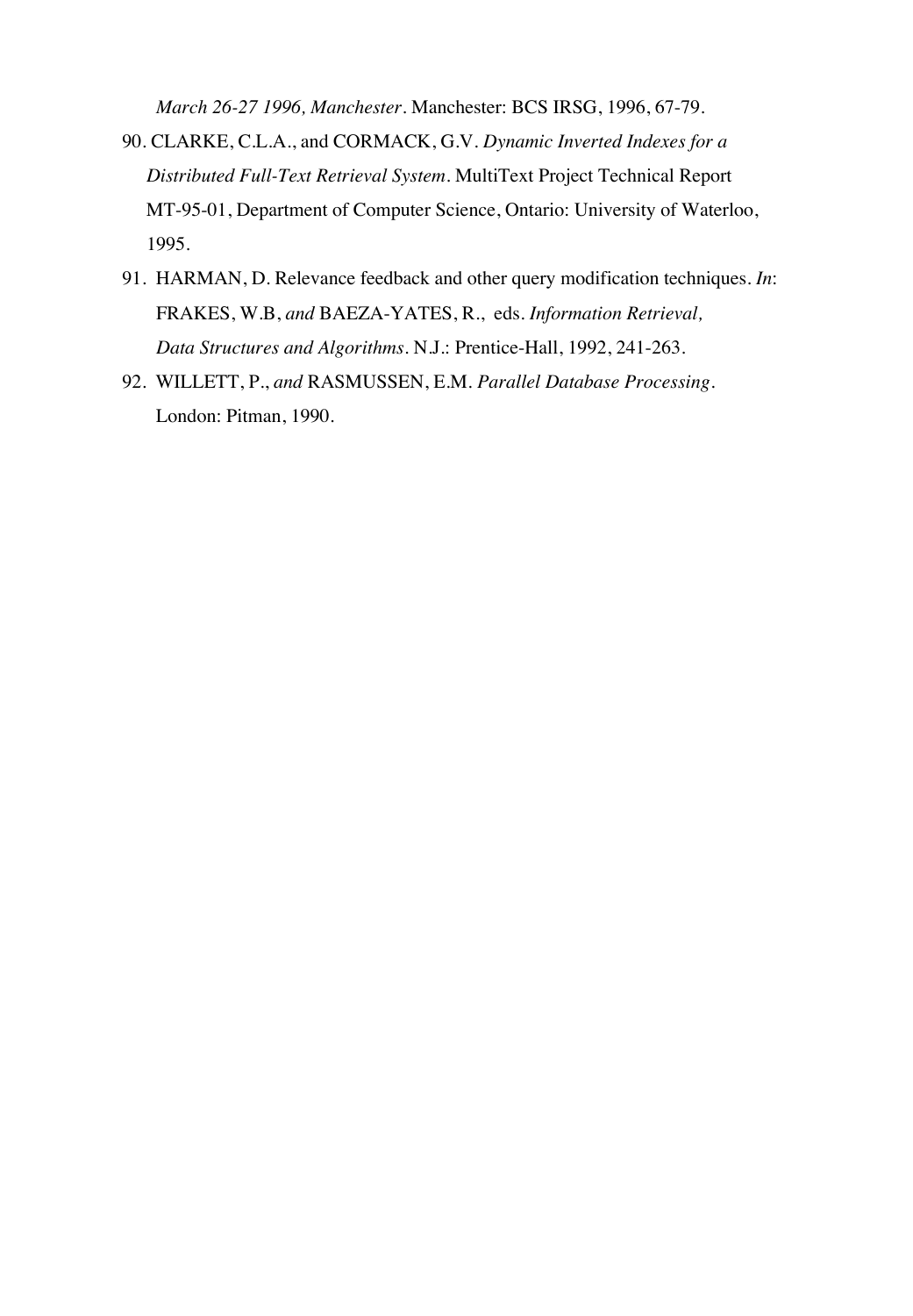### GLOSSARY

| <b>BSSF</b>                | Bit Sliced Signature File.                                                   |
|----------------------------|------------------------------------------------------------------------------|
| $CM-2$                     | Thinking Machines Connection Machine 2.                                      |
| <b>CPU</b>                 | Central Processing Unit.                                                     |
| DAP                        | Distributed Array Processor.                                                 |
| Distributed memory         | Architecture in which memory is distributed amongst processors.              |
| <b>DSM</b>                 | Architecture in which memory is physically distributed, but logically shared |
|                            | amongst processors.                                                          |
| <b>FSA</b>                 | Finite State Automata.                                                       |
| Gigabytes                  | $2^{30}$ bytes.                                                              |
| Granularity                | Measure or size of individual computation in parallel computing.             |
| IDF                        | Inverse Document Frequency.                                                  |
| Intra-query                | Methods available within queries i.e. parallelism.                           |
| Inter-query                | Methods available between queries i.e. parallelism.                          |
| <b>Inverted File</b>       | Index organisation of keywords and the documents they occur in.              |
| $1/O$                      | Input / Output.                                                              |
| $_{\rm LI}$                | Load Imbalance.                                                              |
| Megabytes                  | $2^{20}$ bytes.                                                              |
| MCU                        | Master Control Unit.                                                         |
| <b>MIMD</b>                | Multiple Instruction Multiple Data machine architecture.                     |
| <b>MISD</b>                | Multiple Instruction Single Data machine architecture.                       |
| MMM Model                  | Fuzzy set based extended boolean model.                                      |
| NEWS grid                  | North South East West interconnect for parallel architecture.                |
| <b>PADRE</b>               | PArAllel Document Retrieval Engine.                                          |
| Paice Model                | Fuzzy set based extended boolean model.                                      |
| PE                         | Processing Element.                                                          |
| P-NORM Model               | Distance based extended boolean model.                                       |
| Precision                  | Measure of relevant documents retrieved.                                     |
| Process farm               | A set of processes where a farmer process distributes work to worker         |
|                            | processes.                                                                   |
| Recall                     | Measure of retrieved relevant documents.                                     |
| <b>Regular Expressions</b> | Used to search for a number of patterns rather than a single pattern.        |
| signature                  | Document surrogate of n bits, where terms are hashed to m bits.              |
| <b>SIMD</b>                | Single Instruction Multiple Data machine architecture.                       |
| <b>SISD</b>                | Single Instruction Single Data machine architecture.                         |
| Shared everything          | Architecture in which memory and disk are shared among                       |
|                            | processors.                                                                  |